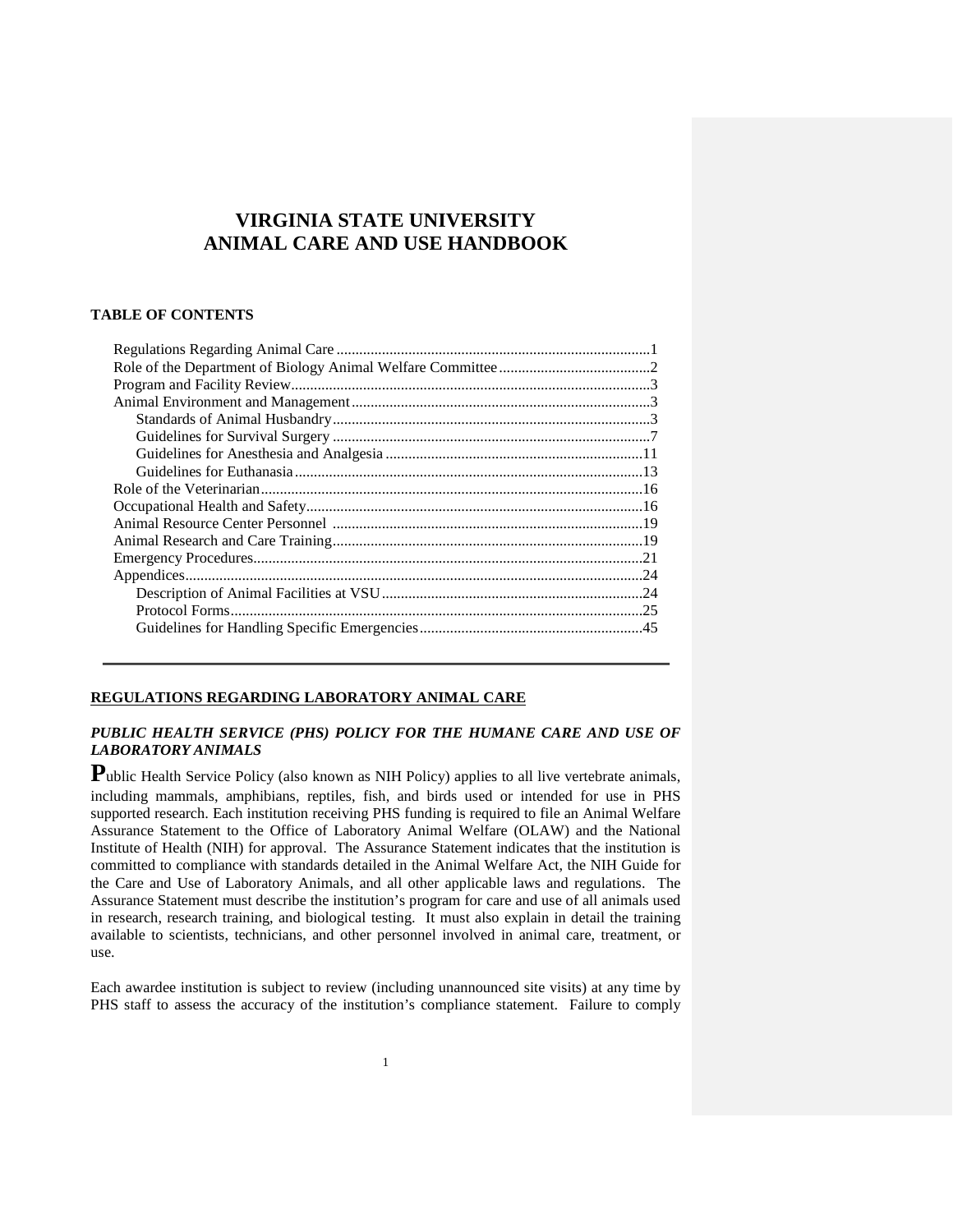with PHS Policy can lead to various actions, including the termination of PHS service for all projects involving animals.

### *THE ANIMAL WELFARE ACT*

**T**he Animal Welfare Act (AWA) was enacted by Congress in 1966, and amended in 1970, 1976, 1985, 1990, and 2002. It is the basis for federal regulation of the purchase, transportation, care and treatment of animals used in research. Animals covered under the AWA include any live or dead dog, cat, nonhuman primate, guinea pig, hamster, rabbit, or any other warm-blooded animals used or intended for use in research, teaching, testing, experimentation or exhibition. Although the Act specifically excludes rats and mice bred for research, as well as birds, the USDA does inspect facilities and reviews programs of any institution registered to do animal research with federal support. The United States Department of Agriculture (USDA) is the government agency responsible for enforcing the regulations set forth in the AWA.

USDA veterinarians conduct unannounced inspections of research facilities at least twice a year to assure compliance with legal standards of care set forth in the Act. These standards regulate such factors as cage size, animal identification, and sanitation. Recent amendments address such issues as exercise for dogs, the psychological well-being of primates, the composition and duties of the IACUC, the duties of the attending veterinarian, and the training of personnel using animals in research.

Each research facility must employ an attending veterinarian to provide veterinary care, including the treatment, control and prevention of animal disease, advising investigators about the proper use of animals, and providing appropriate pre- and post procedural care in accordance with established veterinary practice.

Research institutions must file an annual report to the USDA listing the species and number of animals used for non-painful procedures, painful procedures performed after the administration of anesthetic or analgesic medications, and painful procedures performed without the use of such medications. Failure to comply with USDA standards can result in civil or criminal prosecution and suspension of animal research activities.

## **ROLE OF THE DEPARTMENT OF BIOLOGY ANIMAL WELFARE COMMITTEE**

**T**he Animal Resource Center is a part of the Department of Biology with administrative offices in Owens Hall. The Department of Biology has a standing committee, Biology Animal Welfare committee, of trained faculty designated to oversee the use and management of this facility. This committee is responsible for:

- 1. Developing a manual for the use of existing animal facilities.
- 2. Procedures for reviewing and approving animal protocols prior sending to the IACUC committee.
- 3. Assign responsibility as related to maintenance of the facilities
- 4. Preparing a budget for feed, supplies, and chemicals for the facilities.

**Comment [l1]:** Does the BAWC have oversight for the IACUC?

**Comment [l2]:** This should be an IACUC function. It is okay to have the BAWC provide oversight for animal use and management, but the IACUC is charged with ultimate authority via USDA and PHS.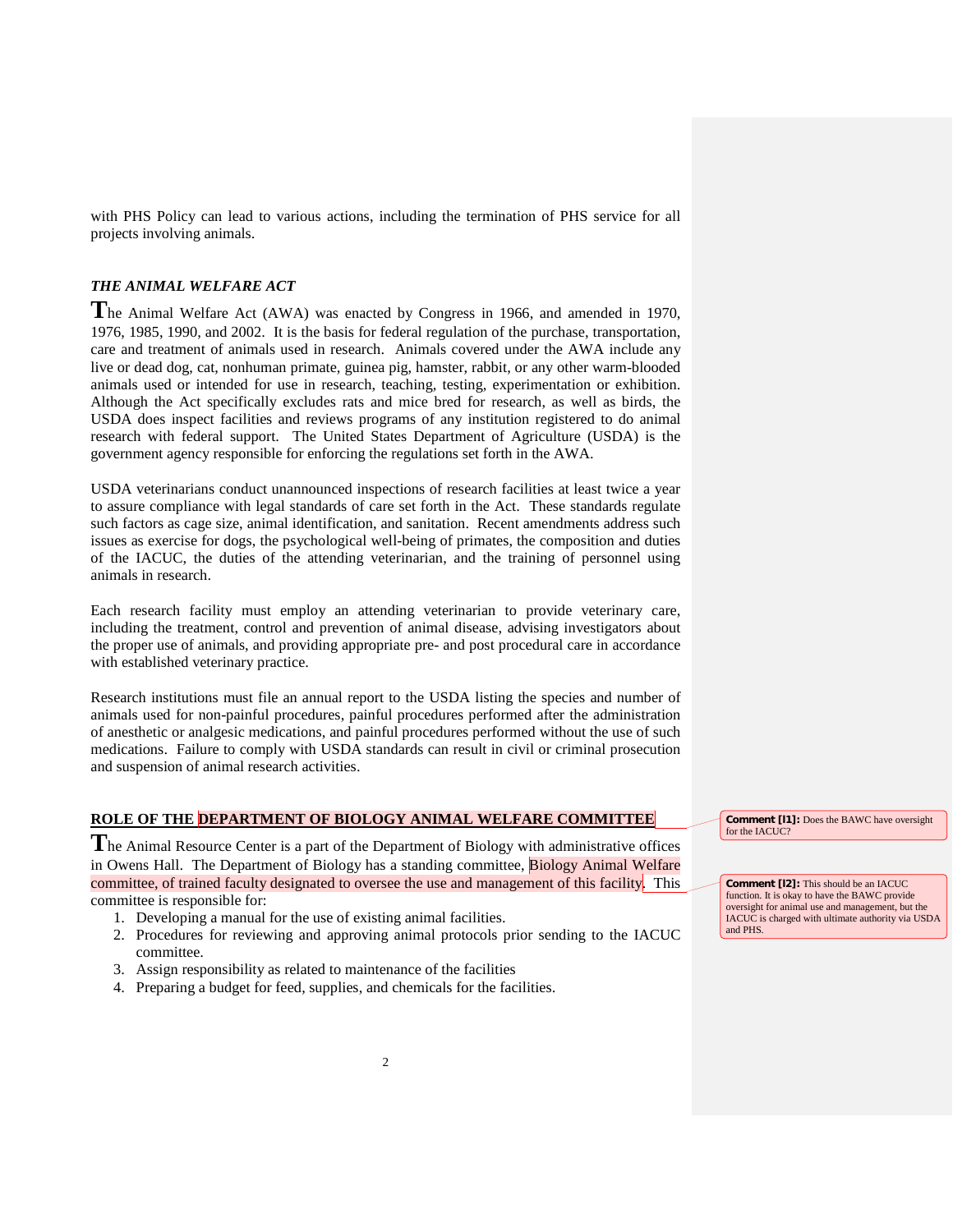5. Determine the research priority as related to the animal use when there are several funded research projects are active at the same times.

The policies and guidelines will be developed to address the requirements set forth by the IACUC and the Federal and State governing bodies. The guidelines will also address the common methods used for many projects to ensure consistent animal well being and care.

The Biology Animal Welfare committee will act as a liaison between the IACUC and the Animal Resource Center. A member of the committee will attend the IACUC meetings and provide information to the IACUC as needed. When the IACUC develops a policy, it will be the task of the Biology Animal Welfare committee to ensure the policy is implemented at the Animal Resource Center.

The Principle Investigator (PI) will be required to submit a request for animal resources before submitting a grant proposal to ensure the project can be completed using the existing facilities. The PI will submit the complete, approved IACUC form and will need to address variances from the standard protocols and/or additional needs in the application. After review by this committee the application will be forward to the IACUC for final approval. The Biology Animal Welfare committee will only be using the application to assess the resource needs and the feasibility of the proposed project within the context of the Animal Resource Center and the IACUC approved protocols in this handbook. The IACUC will make final decisions on animal welfare issues related to the proposed project. Proposals submitted to the IACUC using Animal Resource Center animals or facilities without approval of the Biology Animal Welfare committee will be returned to the committee before IACUC approval and delay the process of approval for the PI. If a protocol is not approved by the Biology Animal Welfare committee, it will be returned to the PI with a written explanation and with a copy forwarded to IACUC chair. If possible, the Biology Animal Welfare committee will suggest alternative options for the proposal.

### **PROGRAM AND FACILITY REVIEW**

**This committee** is also charged with ensuring compliance by all personnel that use the Animal Resource Center with all IACUC and federal regulations. Any user that does not comply with the policies and regulations will be given a verbal warning, followed by a written warning and finally banning the user from using the facilities. Strict adherence to the policies and guidelines will be maintained at all times.

The committee will review the guidelines periodically to ensure they are meeting the IACUC policies and regulations. Additionally, the committee will inspect the facilities quarterly to ensure that animal users and personnel are following the policies and guidelines as set by the IACUC.

#### **ANIMAL ENVIRONMENT AND MANAGEMENT**

**Comment [l3]:** I would add this as one of the check off items for the PI to complete before the protocol is forwarded for IACUC review.

**Comment [l4]:** Which committee are you referring to. IACUC or BAWC? Also would "this committee" be acting as a post-approval monitoring agent?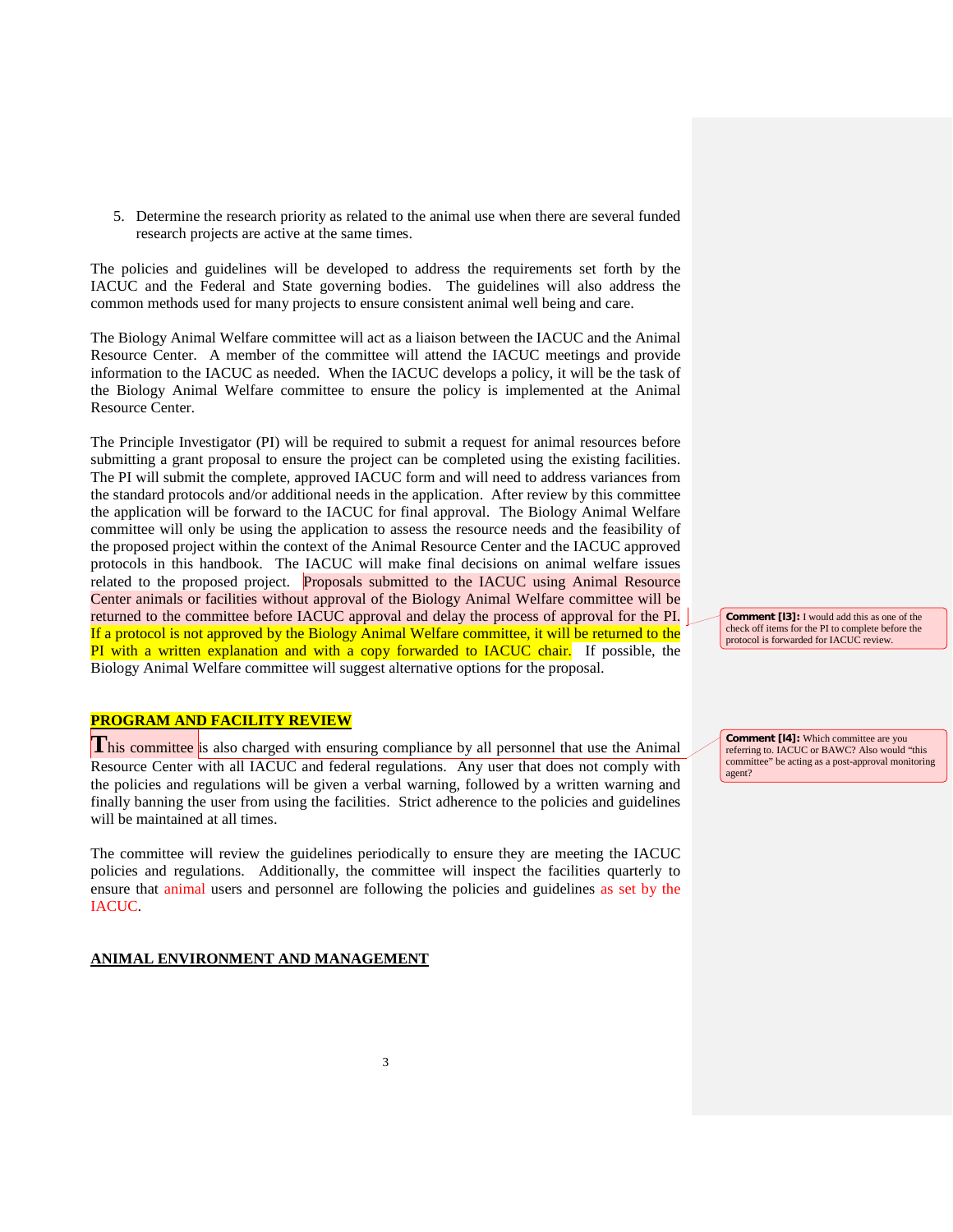## *STANDARDS OF ANIMAL HUSBANDRY*

Laboratory animal husbandry covers: (1) Facilities and operating procedures in facilities, including temperature and humidity, lighting, cage construction and maintenance, cage size, and waste disposal; (2) Animal health and husbandry, including feeding, water, sanitation, staffing, classification and separation, and veterinary care. The following topics below provide a brief overview of husbandry procedures at the VSU animal research facility. A more complete review may be accomplished by reviewing the 2011 *Guide for the Care and Use of Laboratory Animals* (the *Guide*) and the USDA Animal Welfare Regulations for covered species.

#### *Housing*

Animal housing systems should facilitate animal well-being, meet research requirements, and minimize experimental variables. Minimal space requirements are mandated in the Animal Welfare Act and recommended in the NIH Guide. Solid bottom caging, with bedding, is recommended for rodents by the Guide. IACUC review of this aspect of the animal care program should ensure that caging enhances animal well-being consistent with good sanitation and the requirements of the research project. Housing systems should provide sufficient space to allow freedom of movement and normal postural adjustments, contain a resting area appropriate to the species, confine the animal safely, provide easy access to food and water, be wellventilated, allow the animals to stay dry and clean, and meet the biological needs of the species.

Cages should be sturdy and durable, with smooth impervious surfaces to facilitate servicing and sanitation. The design should allow cage occupants to be inspected without disturbing them. Housing systems should be kept in good repair to prevent accidental injury to the occupants and facilitate sanitation.

Attention should be given to providing appropriate social interactions, opportunities for exercise, and environmental enrichment appropriate to the species.

#### *Environment*

Animals should be maintained in an environment appropriate to the species. The environment within the cage (microenvironment) can differ substantially from the macroenvironment, or the environment in the room. The magnitude of these differences is largely influenced by cage design. For example, some caging systems for rodents incorporate a microbiological barrier that can expose the animals to significantly higher temperature, humidity, carbon dioxide, and ammonia levels than conventionally housed rodents. Exposure to such conditions can increase the susceptibility of rodents to infectious and toxic agents, and perhaps affect research results.

Recommended levels of temperature and relative humidity for various species have been published. These parameters must be carefully monitored and regulated in animal housing facilities because they can affect animal metabolism and behavior and thus can potentially alter research results. Effective ventilation is a critical factor in maintaining acceptable thermal conditions and in controlling chemical and microbial contaminants, as well as objectionable odors, in the primary enclosure. Published guidelines for room air changes appropriate to the species employed should be followed. Recycled air should be HEPA filtered before returning to general circulation.

**Comment [l5]:** I have room sheets that can be modified to fit VSU. They will include daily husbandry needs and daily health checks for the colony. We save these records as back-up to show inspectors that the animals are receiving care.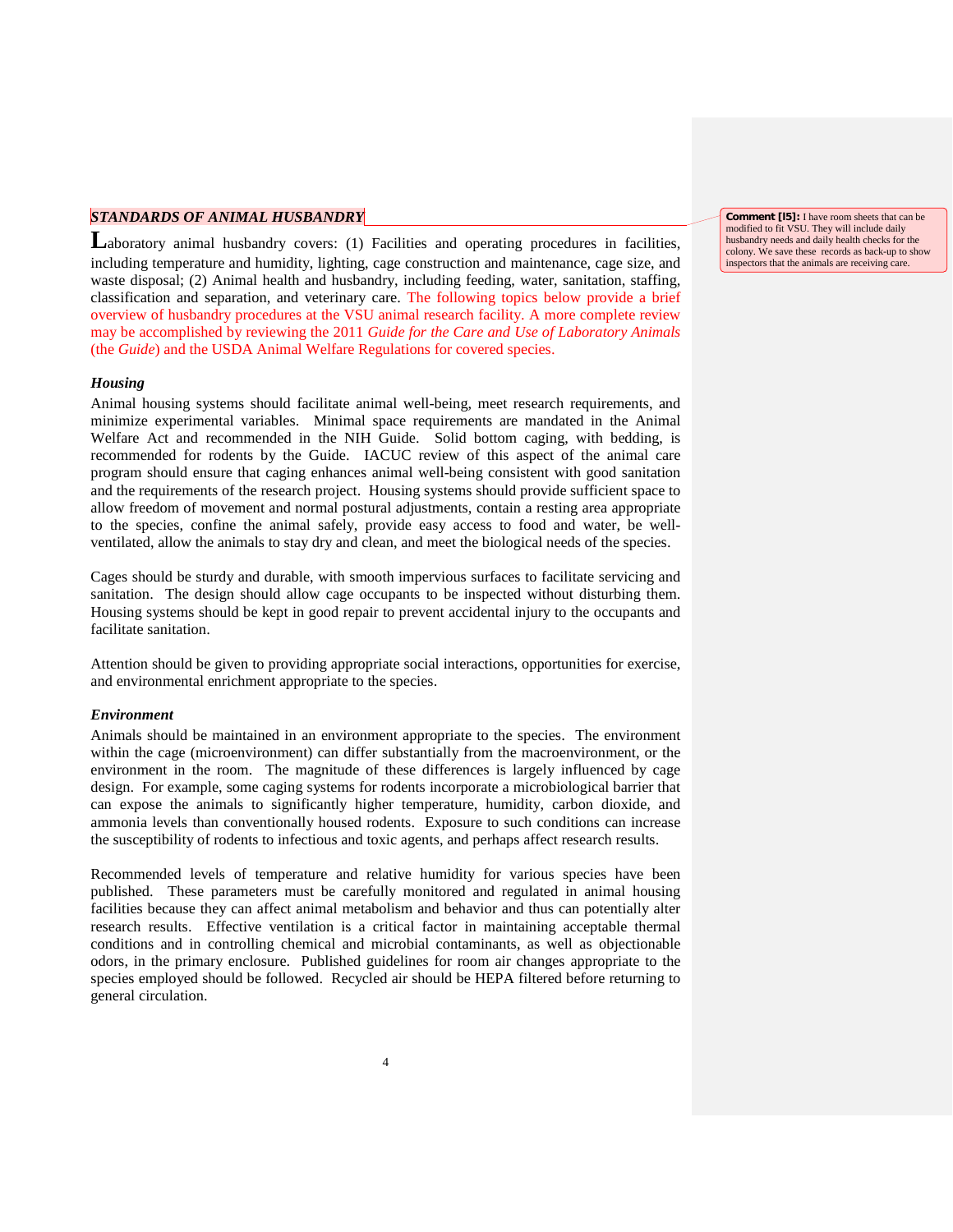#### *Bedding*

Sufficient bedding must be provided to keep animals dry between cage changes. Bedding should be absorbent, free of toxic chemicals, biologically inert, and unpalatable. Some types of bedding, specifically cedar and pine, produce aromatic hydrocarbons, which can induce significant alterations in hepatic enzyme systems, and thus can have a major impact on certain types of research. Consequently, other types of bedding are preferred (e.g. ground corncob). Sufficient bedding should be present to keep animals dry between cage changes. Bedding should be stored off of the floor on pallets, racks or carts.

#### *Room Light in Animal Enclosures*

Room light should be uniformly diffused and should provide sufficient illumination to allow daily observation and care of the animals and safe working conditions for the personnel. Lighting should meet the biological needs of the animals in terms of intensity and periodicity. Albino rats, for example, can develop retinal degeneration even when housed under "normal" light intensities. Timer systems can be used to provide a regular diurnal light cycle; however, timer performance should be periodically checked to insure proper cycling.

#### *Food*

Food must be fresh, palatable, uncontaminated with biological or chemical agents, and nutritionally adequate for the intended species. Feeders must allow easy access to food yet minimize contamination by feces and urine. Animals should be given enough food to permit normal growth, maintenance of adult body weight, reproduction, and lactation. Only specially formulated diets should be autoclaved, because these diets contain extra nutrients to correct for loss during the sterilization process. Food should be stored on pallets, racks, or carts and kept in designated restricted areas that are cool, clean, dry and free of vermin. Food containers must not be moved from room to room. Food containers should be properly labeled and include the milling or expiration date.

#### *Water*

Clean, fresh water must be available at all times; sipper tubes and automatic watering systems must be inspected regularly to insure their proper operation and must be accessible to immature animals. Empty water bottles should be replaced, not refilled.

#### *Sanitation*

Good sanitation is essential to maintaining healthy animal populations. Cages must be washed and sanitized before animals are placed in them, preferably using mechanical cage-washing devices. If cages are disinfected with chemicals, they should be thoroughly rinsed prior to use. Bedding must be changed as often as necessary to keep animals clean and dry. Dirty litter should be emptied in an area other than the animal room to avoid aerosol transmission of infectious agents.

Animal rooms, corridors, and other areas must be cleaned and disinfected often to keep them free of dirt, debris, and biological or chemical contaminants. Unnecessary equipment and clutter should be removed from these areas. Cleaning utensils must not be moved between animal rooms. Deodorizers should not be used to mask animal orders.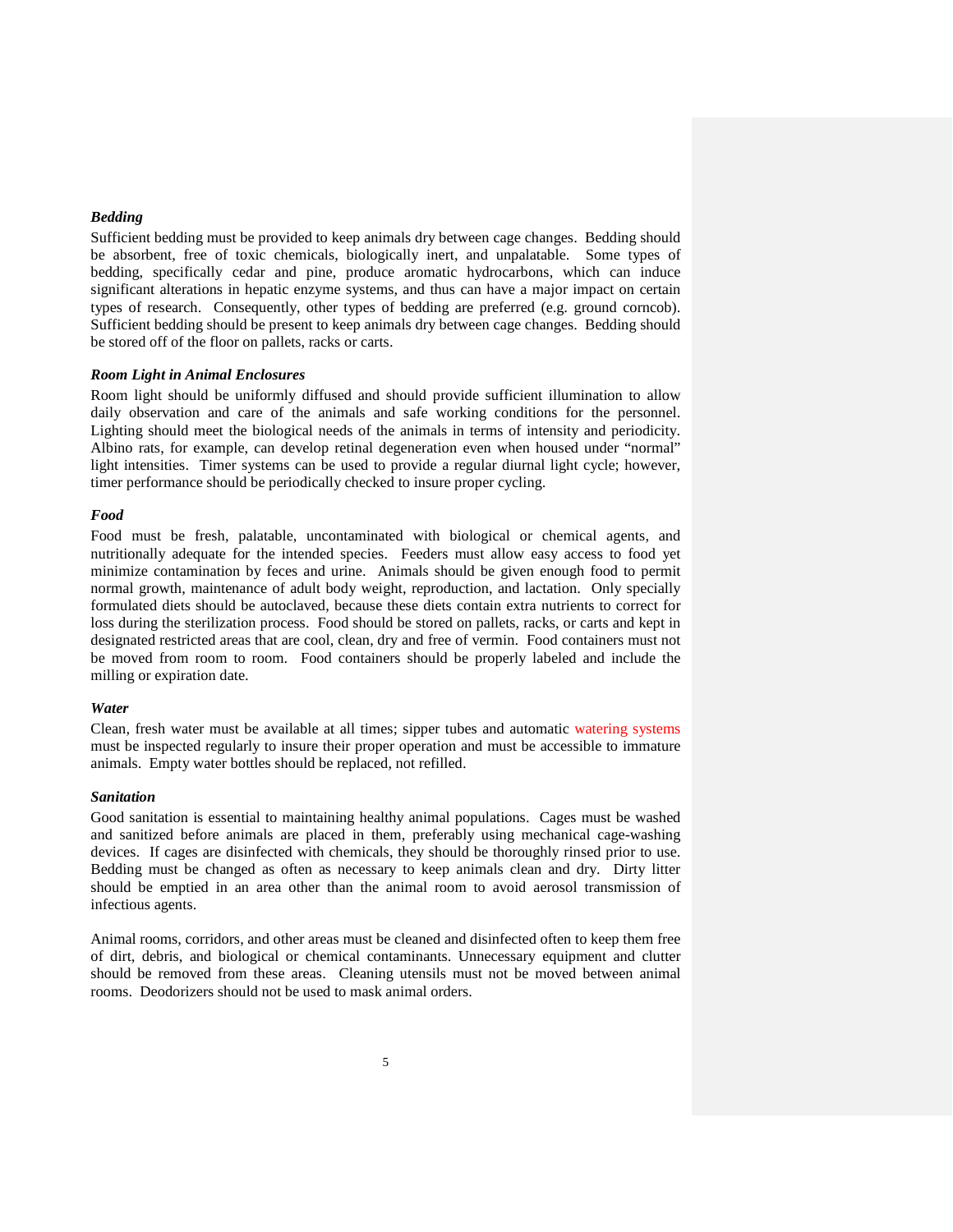Waste disposal is subject to federal, state, and local ordinances. Wastes must be removed regularly and frequently. Infectious, radioactive or chemically hazardous wastes, including animal carcasses, should be placed in appropriately labeled containers for disposal according to institutional policies.

Unnecessary noise can be stressful to animals and should be minimized. Whenever possible, noisy activities, such as cage washing, and other loud equipment should be kept in areas separate from the animal rooms. Please keep noise in the hallways to a minimum.

#### *Animal Identification*

Animal identification is important to good animal care and science. Permanent individual identification of animals using methods such as tattoos, ear notches, ear tags, or microchips should be supplemented along with identification cards that include such information as stock or strain, vendor, responsible investigator, and protocol number. Individual clinical or research records can include such information as experimental use and pertinent clinical data.

#### *Care Outside of Normal Working Hours*

Emergency, holiday and weekend care must be available on a regularly scheduled basis. Emergency contact information should be posted on the door of animal rooms.

### *Quarantine Programs*

The Animal Welfare Act mandates that the institution is responsible and accountable for animal purchases and annual reporting. Newly acquired animals can introduce disease into established colonies. The first step in the process of disease prevention is therefore the procurement of healthy animals. All animal sources must be approved by the IACUC. Special considerations may be made for animals obtained from nature or specialized non-commercial sources. Pet-store animals are generally unacceptable due to their unknown history and the potential for disease transmission. All incoming animals should be inspected on arrival and housed in a quarantine facility or in a room separate from acclimated animals until their health status has been established. Newly arrived animals should be permitted a stabilization period to allow them to physiologically and behaviorally adapt to their new environment before any experimental use is initiated. Studies of several laboratory species have indicated that various physiological parameters can be altered for several days following shipping. All animals should be allowed at least 72 hours after arrival to acclimate prior to any survival surgical procedure.

#### *Surveillance, Diagnosis, Treatment and Control of Disease*

All laboratory animals must be inspected daily by an individual trained to recognize signs of illness or injury in animals because spontaneous disease or injury is frequently detected in laboratory populations, and because some experimental paradigms could induce pain or distress. A record of the daily feeding and husbandry performed should be kept on site.

Sick or injured animals must receive immediate veterinary attention. Methods of diagnosis, therapy, and disease control should follow current standards of acceptable veterinary practice. If a contagious disease is suspected, appropriate measures must be taken to prevent spread of the infection to healthy animals. Animals that die unexpectedly should be examined to determine the cause of death.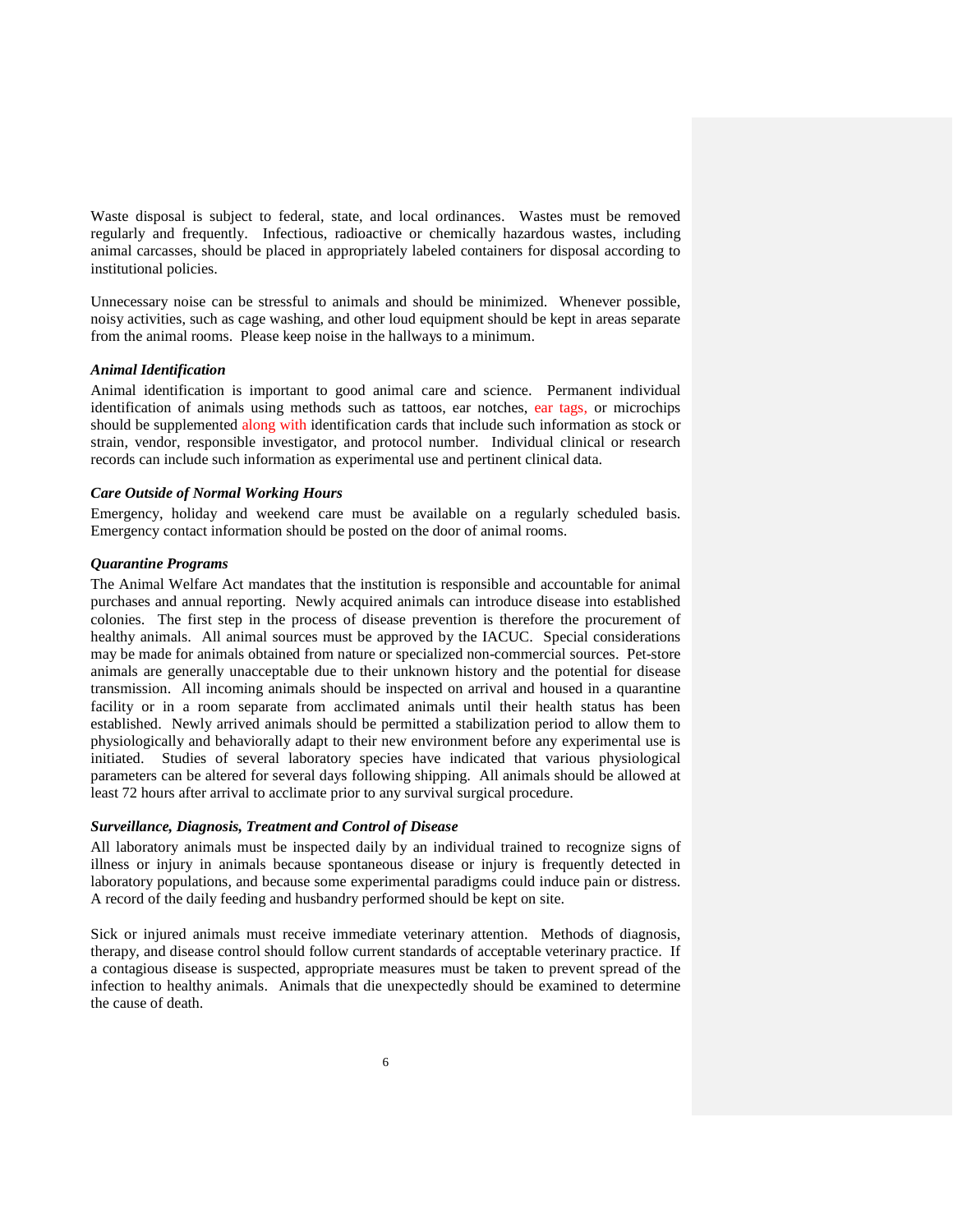Routine scheduled serological and histopathological monitoring of selected animals in the colony facilitates the early detection of disease, as well as the detection of sub clinical or latent infections that do not produce recognizable clinical signs of illness in animals, but nonetheless can have serious adverse effects on experimental data.

#### *Use of Animals in Field Research*

Animals that are to be used in field research (without requiring laboratory housing) must be reviewed through the appropriate IACUC protocol. Considerations as to alternatives to the use of animals and levels of discomfort need to be addressed. Animals that will undergo surgery in the field require analgesia or anesthetics appropriate to the species in question and the recovery or release of animals should be monitored. If required, an approved method of euthanasia and disposal of remains needs to be arranged.

#### **References**

- National Research Council (2011). *Guide for the Care and Use of Laboratory Animals.* Washington, DC: National Academy Press.
- Use of Animals in Biomedical Research: The Challenge and the Response. *American Medical Association White Paper. (1988).*
- NIH. (1986). Office for Protection from Research Risks (OPRR). *Public Health Service Policy on Humane Care and Use of Laboratory Animals.* (301-496-7005). Washington, DC: U.S.Government Printing Office.
- Federal Register. (1989). *Animal Welfare Act.* Washington, DC: U.S. Government Printing Office.
- Recommendations for Governance and Management of Institutional Animal Resources. *Association of American Colleges and Association of American Universities. (1985).*
- The Scientist's Responsibility for Public Information. *Society for Neuroscience. (1979).*  (301-530-8955).
- Report of the AVMA Panel on Euthanasia. (2000). *Journal of the American Veterinary Medical Association.* 218:669-696.
- Guidelines for Animal Surgery in Research and Teaching (Special Report). (1993). *American Journal of Veterinary Research*, 54(9): 1544 - 1559.
- Colloquium on the Recognition and Alleviation of Animal Pain and Distress. (1987). *Journal of the American Veterinary Medical Association*, 191:1184-1297.
- Animal Pain: Perception and Alleviation. (1983). R.L. Kitchell and H.H. Erikson (eds.). Williams and Williams Co., Baltimore.
- The Role of Animals in Biomedical Research. (1983). *Annals of the New York Academy of Science*, vol. 406.
- Laboratory Animal Welfare Bibliography. (1988). Scientist's *Center for Animal Welfare.,* (301-654-6390).

### **GUIDELINES FOR SURVIVAL SURGERY**

All survival surgical procedures should incorporate aseptic technique. Perioperative care should be described. Pain and distress should be minimized through appropriate use of anesthetics,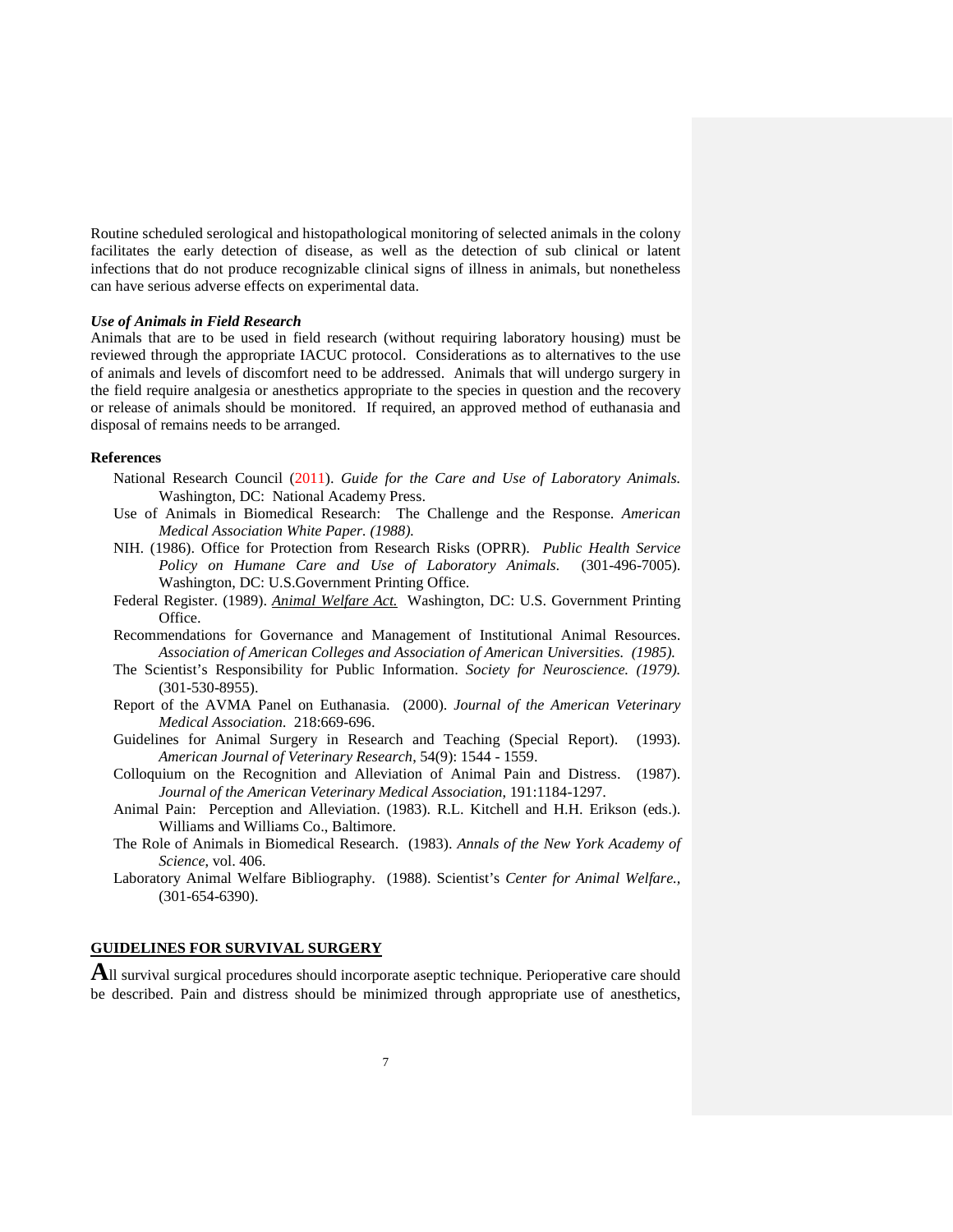analgesics, tranquilizers, nursing care and/or other treatment. The standards should be reviewed periodically and the effectiveness assessed using performance-based standards.

Separate spaces should be used for the following activities: (1) animal preparation/preoperative care, (2) surgery, and (3) postoperative recovery. The location of the area for major rodent surgery is not critical but should be located in a portion of the laboratory that is clean and not heavily traveled. (Please note: An investigator's laboratory may be used as a rodent survival surgery area provided such use is approved and certified by the IACUC.) The surgical "table" must be constructed of a material that can be washed with soap and water and then disinfected using appropriate agents (Table 1) or that can be heat sterilized. The immediate surgical area should be disinfected prior to, between, and after surgeries and should not be used for other purposes during the time of surgery.

|               |                                                | Table 1. Recommended hard surface (i.e. table tops) disinfectants         |
|---------------|------------------------------------------------|---------------------------------------------------------------------------|
| Name          | Examples                                       | Comments                                                                  |
| Alcohols      | 70% ethyl alcohol, 85%                         | Contact time required is 15 minutes. Contaminated surfaces take           |
|               | isopropyl alcohol                              | longer to disinfect. Remove gross contamination before using.             |
|               |                                                | Inexpensive.                                                              |
| Quaternary    | Roccal®, Cetylcide®                            | Rapidly inactivated by organic matter. Compounds may support              |
| Ammonium      |                                                | growth of gram negative bacteria.                                         |
| Chlorine      | Sodium hypochlorite (Clorox                    | Corrosive. Presence of organic matter reduces activity. Chlorine          |
|               | ® 10% solution); Chlorine                      | dioxide must be fresh $\left($ <14 Days old ); kills vegetative organisms |
|               | dioxide (Clidox®, Alcide®)                     | within 3 minutes of contact.                                              |
| Aldehydes     | Glutaraldehyde (Cidex <sup>®</sup> ,           | Rapidly disinfects surfaces. Toxic. Exposure limits have been set         |
|               | Cide                                           | by                                                                        |
|               | Wipes@)                                        | OSHA.                                                                     |
| Phenolics     | Lysol®, TBO®                                   | Less affected by organic material than other disinfectants.               |
| Chlorhexidine | Nolvasan <sup>®</sup> . Hibiclens <sup>®</sup> | Presence of blood does not interfere with activity. Rapidly               |
|               |                                                | germicidal and persistent. Effective against many viruses.                |

Surgical instruments must be sterile. Heat sterilization is ideal. Agents such as chlorine dioxide or gluteraldehydes can be used for cold sterilization (Table 2). Surgical instruments, gloves and other paraphernalia may be used on more than one animal. Any item used on multiple animals must be carefully cleaned and disinfected between animals (Table 3). The use of a bead sterilizer is also strongly encouraged to sterilize surgical instruments between animals. Alternating two or more sets of instruments is one way to allow time for instruments to sit in a disinfectant or sterilant solution for more than just a few minutes.

|                                            | Table 2. Recommended instrument sterilants |                                                                                                                                                    |  |
|--------------------------------------------|--------------------------------------------|----------------------------------------------------------------------------------------------------------------------------------------------------|--|
| Name                                       | Examples                                   | Comments                                                                                                                                           |  |
| Steam<br>sterilization<br>(moist)<br>heat) | Autoclave                                  | Effectiveness dependent upon temperature, pressure and time (e.g.,<br>121 $\mathrm{^{\circ}C}$ for 15 min. vs 131 $\mathrm{^{\circ}C}$ for 3 min). |  |
| Dry Heat                                   | Hot Bead, Sterilizer, Dry<br>Chamber       | Fast. Instruments must be cooled before contacting tissue.                                                                                         |  |
| Ionizing<br>radiation                      | Gamma Radiation                            | Requires special equipment.                                                                                                                        |  |
| Chlorine                                   | Chlorine Dioxide                           | A minimum of 6 hours required for sterilization. Presence of organic                                                                               |  |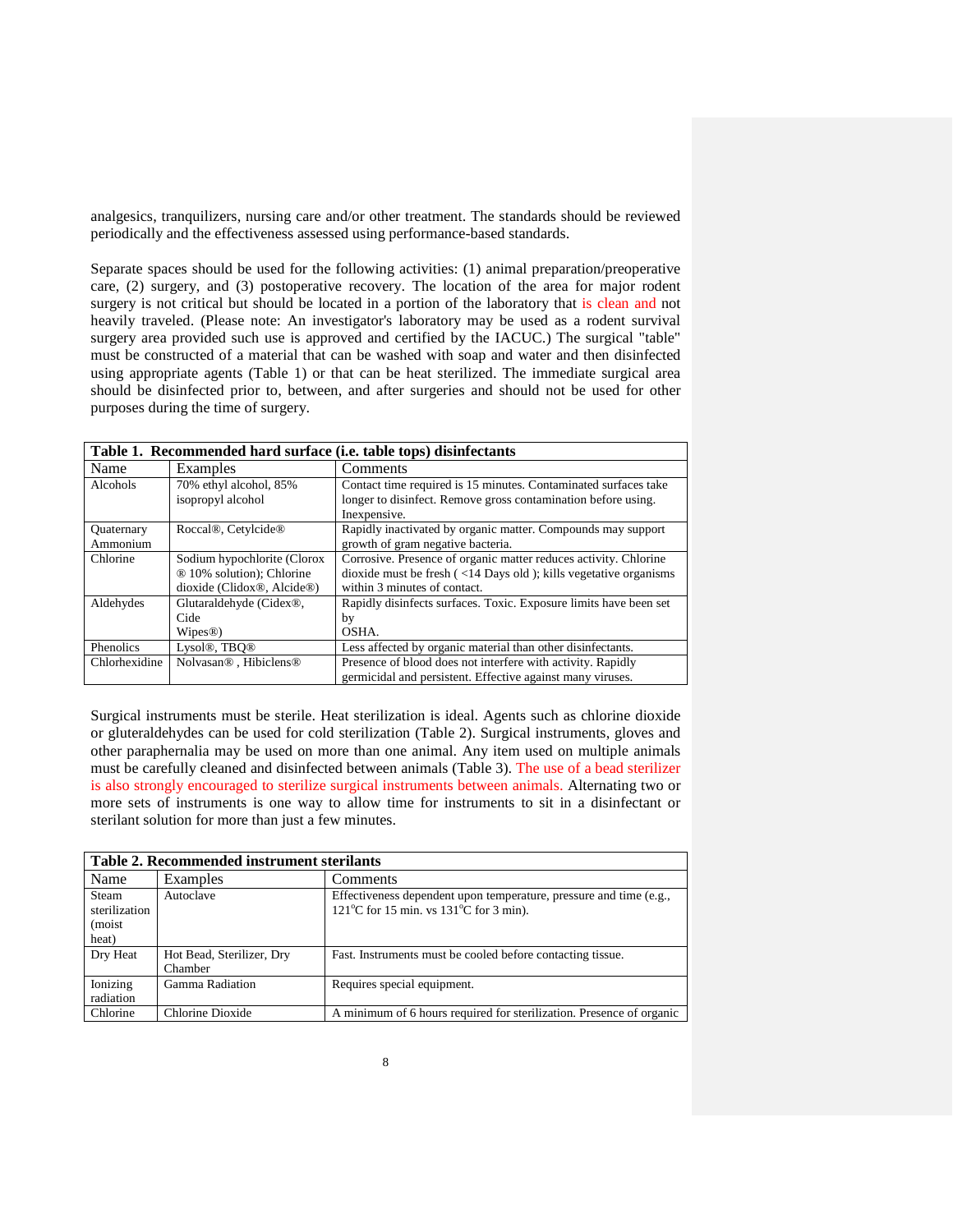|           |                                           | matter reduces activity. Must be freshly made $\left($ <14 days $\right)$ .<br>Instruments must be rinsed thoroughly with sterile water or saline                                                                                                                                                                                |
|-----------|-------------------------------------------|----------------------------------------------------------------------------------------------------------------------------------------------------------------------------------------------------------------------------------------------------------------------------------------------------------------------------------|
| Aldehydes | Formaldehyde<br>(6% sol.), Glutaraldehyde | before being used.<br>For all aldehydes: many hours required for sterilization. Corrosive<br>and irritating. Consult safety representative on proper use.<br>Glutaraldehyde is less irritating and less corrosive than<br>formaldehyde. Instruments must be rinsed thoroughly with sterile<br>water or saline before being used. |

|          | Table 3. Recommended instrument disinfectants.                 |                                                                                         |  |
|----------|----------------------------------------------------------------|-----------------------------------------------------------------------------------------|--|
|          |                                                                | Instruments must be rinsed thoroughly with sterile water or saline to remove chemicals. |  |
| Name     | Examples                                                       | Comments                                                                                |  |
| Chlorine | Sodium hypochlorite (Clorox                                    | Corrosive. Presence of organic matter reduces activity. Chlorine                        |  |
|          | ® 10% solution); Chlorine                                      | dioxide must be fresh $\left($ <14 Days old $\right)$ ; kills vegetative organisms      |  |
|          | dioxide (Clidox®, Alcide®)                                     | within 3 minutes of contact.                                                            |  |
|          | Chlorhexidine   Nolvasan <sup>®</sup> , Hibiclens <sup>®</sup> | Presence of blood does not interfere with activity. Rapidly                             |  |
|          |                                                                | germicidal and persistent. Effective against many viruses.                              |  |

The surgeon must thoroughly scrub his or her hands with a germicidal scrub (Table 4). Sterile surgical gloves, face mask, and a clean lab coat are mandatory. A surgical mask must be worn for surgeries that require invasion of the cranial, abdominal, or thoracic cavities.

| Table 4. Recommended skin sterilants. |                          |                                                                        |
|---------------------------------------|--------------------------|------------------------------------------------------------------------|
| Name                                  | Examples                 | Comments                                                               |
| Iodophores                            | Betadine <sup>®</sup> ,  | Reduced activity in presence of organic matter. Wide range of          |
|                                       | Prepodyne <sup>®</sup> , | microbicidal action. Works best in pH 6-7.                             |
|                                       | Wescodyne®               |                                                                        |
| Cholorhexidine                        | Nolvasan <sup>®</sup> .  | Presence of blood does not interfere with activity. Rapidly germicidal |
|                                       | <b>Hibiclens®</b>        | and persistent. Effective against many viruses. Excellent for use on   |
|                                       |                          | skin.                                                                  |

## *PREOPERATIVE CARE*

Perform a pre-surgical examination to insure your prospective patients are not overtly ill. Withholding food is not necessary in rodents unless specifically mandated by the protocol or surgical procedure. Water should NOT be withheld unless required by the protocol. Withholding food for more than six hours should be discussed with a veterinarian.

Preparation of the animal should include clipping or shaving the surgical site with a generous border (at least 1 cm) to keep hair from contaminating the incision. Animals should be properly anesthetized prior to prepping. The surgical site should be scrubbed with a germicidal scrub (Table 4), being careful to scrub from the center of the site toward the periphery. The site can then be rinsed with a 70% alcohol, sterile water, or sterile saline. Three alternating preps of germicidal scrub and rinse may be considered adequate. Finally, the area should be draped with sterile drapes, which not only helps prevent stray hair from entering the surgical field, but also provides a sterile area on which to lay sterile instruments during surgery.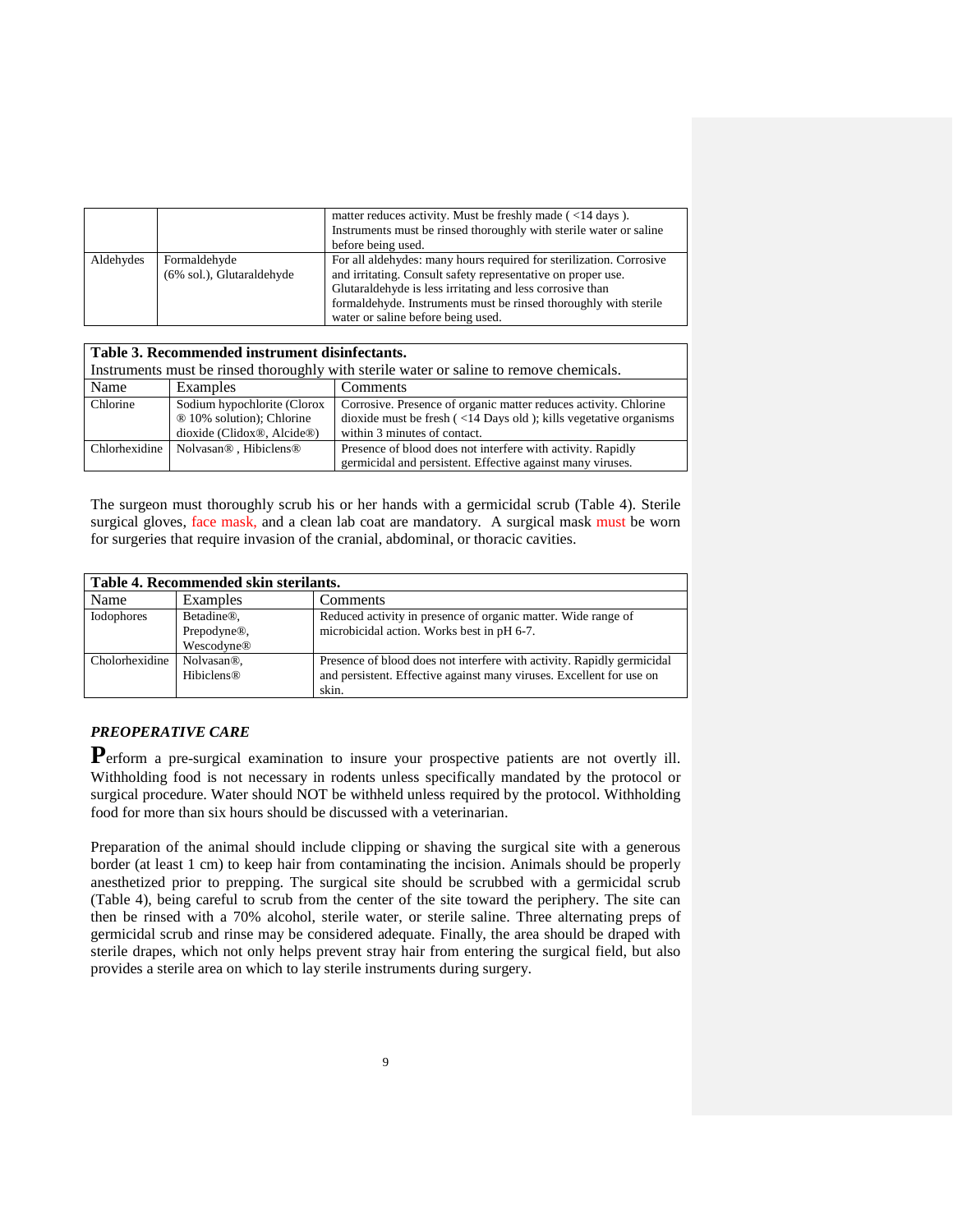### *INTRAOPERATIVE CARE*

**T**he animal must be monitored carefully during the surgical procedure. Surgeons should pay close attention to the animal's respiratory rate and character, and response to noxious stimuli. Monitoring of respiratory rate and character may be facilitated by the use of transparent drapes. Heart beat should be checked periodically for significant changes in rate or rhythm. Heartbeat can be palpated through a sterile drape by the surgeon, or underneath the drape by a second person who is not performing sterile procedures. The surgical team should know the correct initial responses to the most common emergencies associated with the type of procedure they are performing. If surgeries will last more than 5 minutes, precautions to prevent hypothermia must be employed.

## *POSTOPERATIVE CARE*

Postsurgical care must include observing the animal to ensure uneventful recovery from anesthesia and surgery; administering analgesics as required; providing adequate care to surgical incisions and maintaining appropriate medical records. Animals must be monitored from the completion of surgery until recovery from anesthesia.

The most common complication that occurs during and after surgery is the development of hypothermia. Animals should be kept warm and dry to prevent hypothermia until they are fully recovered. Animals can be wrapped in a small piece of cloth or gauze square and placed under a heat source to speed recovery. If necessary, the cage may be placed on a bedded or padded surface and supplied with extra bedding. Be cautious with supplemental heat sources; they can cause thermal burns and hyperthermia if used inappropriately. Heat sources must be placed no closer than 12 inches from the animal, and positioned such that the animal can escape the heat source if it becomes too warm.

Many procedures entail the loss of body fluids either through bleeding or drying during surgery. Dehydration can be ameliorated by the administration of appropriate fluid therapy. Warm, sterile saline may be administered either subcutaneously or intraperitoneally.

If recovery from anesthetic will be prolonged (*i.e.,* over one hour), the animal should be rotated from side to side every 15-30 minutes to minimize hypostatic congestion of the lungs. This practice should be continued until the animal is able to maintain sternal recumbence or sit. To prevent cannibalism or suffocation, rodents should be monitored continuously or housed individually until they are ambulatory.

Post-surgical animals should be seen every day by a member of the investigator's staff until all sutures or wound clips have been removed. The animal's appearance, food and fluid intake, and waste output should be recorded. The surgical site should be monitored daily to insure that the surgical wound is healing properly and that complications have not occurred. Sutures and wound clips generally should be removed 7-14 days after surgery. Once sutures/wound clips are removed, animals must be monitored 3 times during the first week to ensure that complications have not occurred.

In the event that infections or complication occur, veterinary staff must be notified.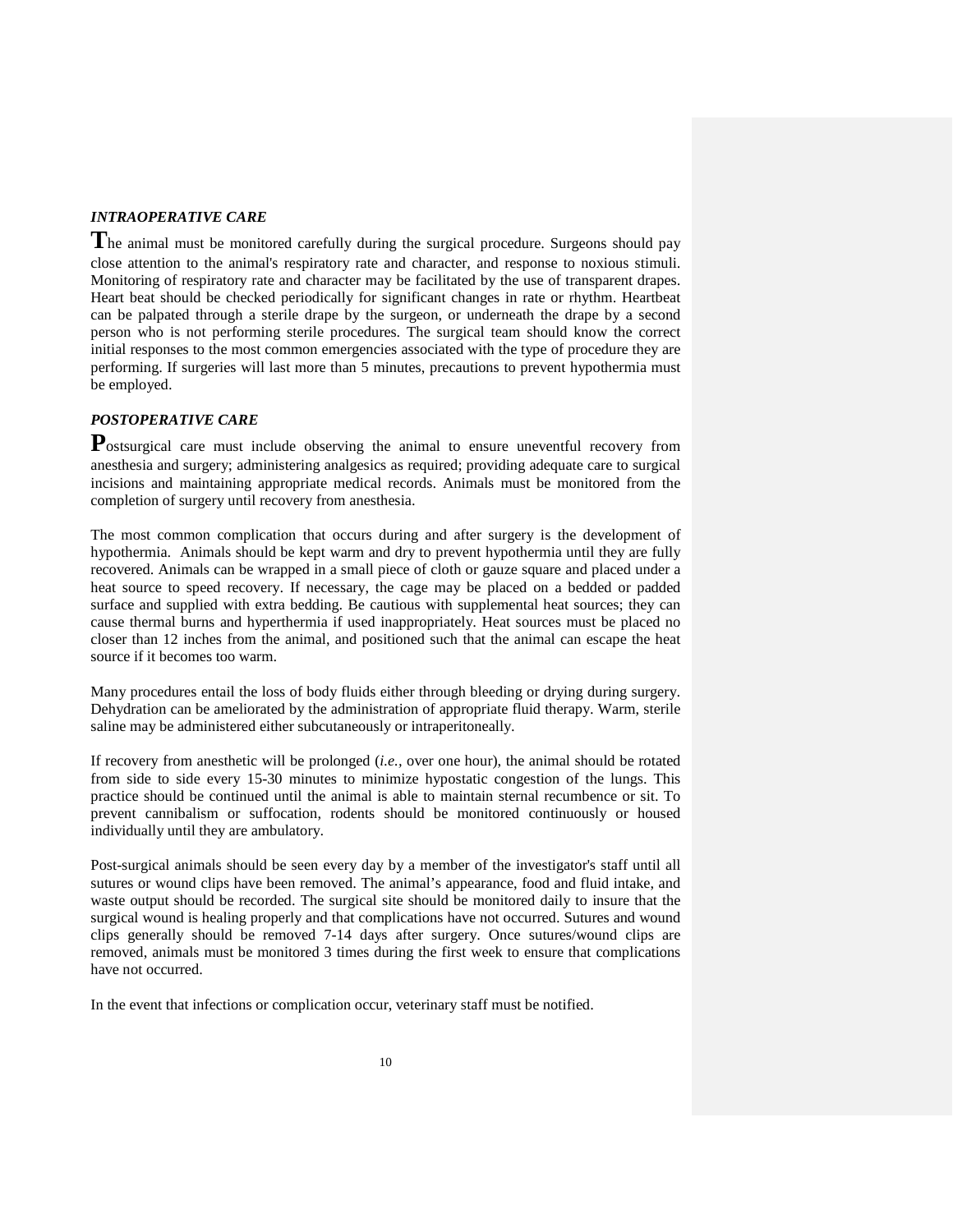### *RECORDS*

**T**he following information should be maintained from all surgeries:

- 1) Date of surgery
- 2) Type of animal
- 3) Type of procedure
- 4) Type of anesthetic including dose and route
- 5) Type of analgesic, if given, including dose and route
- 6) Type of antibiotic, if given, including dose and route
- 7) Postoperative monitoring (time, observations, etc.)
- 8) Complications
- 9) IACUC approved protocol number

The cage card should also indicate the date of surgery and procedure performed. A sample record is located in the Appendices.

## **GUIDELINES FOR ANESTHETICS AND ANALGESICS**

**A**nimal welfare regulations require that procedures involving animals avoid or minimize discomfort, distress, and pain to the animals. If procedures involve more than momentary or slight pain and discomfort to animals, regulations require the appropriate use of sedatives, anesthetics, or analgesics, unless withholding of such agents is scientifically justified in writing and approved by the IACUC. Assessment of pain and distress in animals is difficult and can be subjective. As such, procedures that cause pain or distress in humans should be assumed to cause similar effects in animals, unless the contrary is established. The attending veterinarian has the authority to ensure the provision of adequate sedation, analgesia, or anesthesia.

## *ANESTHESIA*

**A**nesthesia is a state of unconsciousness induced in an animal. The three components of anesthesia are analgesia (pain relief), amnesia (loss of memory) and immobilization. The drugs used to achieve anesthesia usually have varying effects in each of these areas. Some drugs may be used individually to achieve all three. Others have only analgesic or sedative properties and may be used individually for these purposes or in combination with other drugs to achieve full anesthesia. Consultation with a veterinarian regarding the choice of drugs, dose range, etc. should be done prior to submission of an Animal Care protocol.

#### *General anesthesia using inhalable anesthetics (Table 1)*

Inhalation anesthesia is the preferred method at Virginia State University. Inhalation anesthesia is superior to most injectable forms of anesthesia in safety and efficacy. It is easy to adjust the anesthetic depth. Because the anesthetics are eliminated from the blood by exhalation, with less reliance on drug metabolism to remove the drug from the body, there is less chance for druginduced toxicity. Inhalation anesthetics are always administered to effect, because the dosage can vary greatly among individual animals and different animal species. The disadvantages to inhalant anesthesia are the complexity and cost of the equipment needed to administer the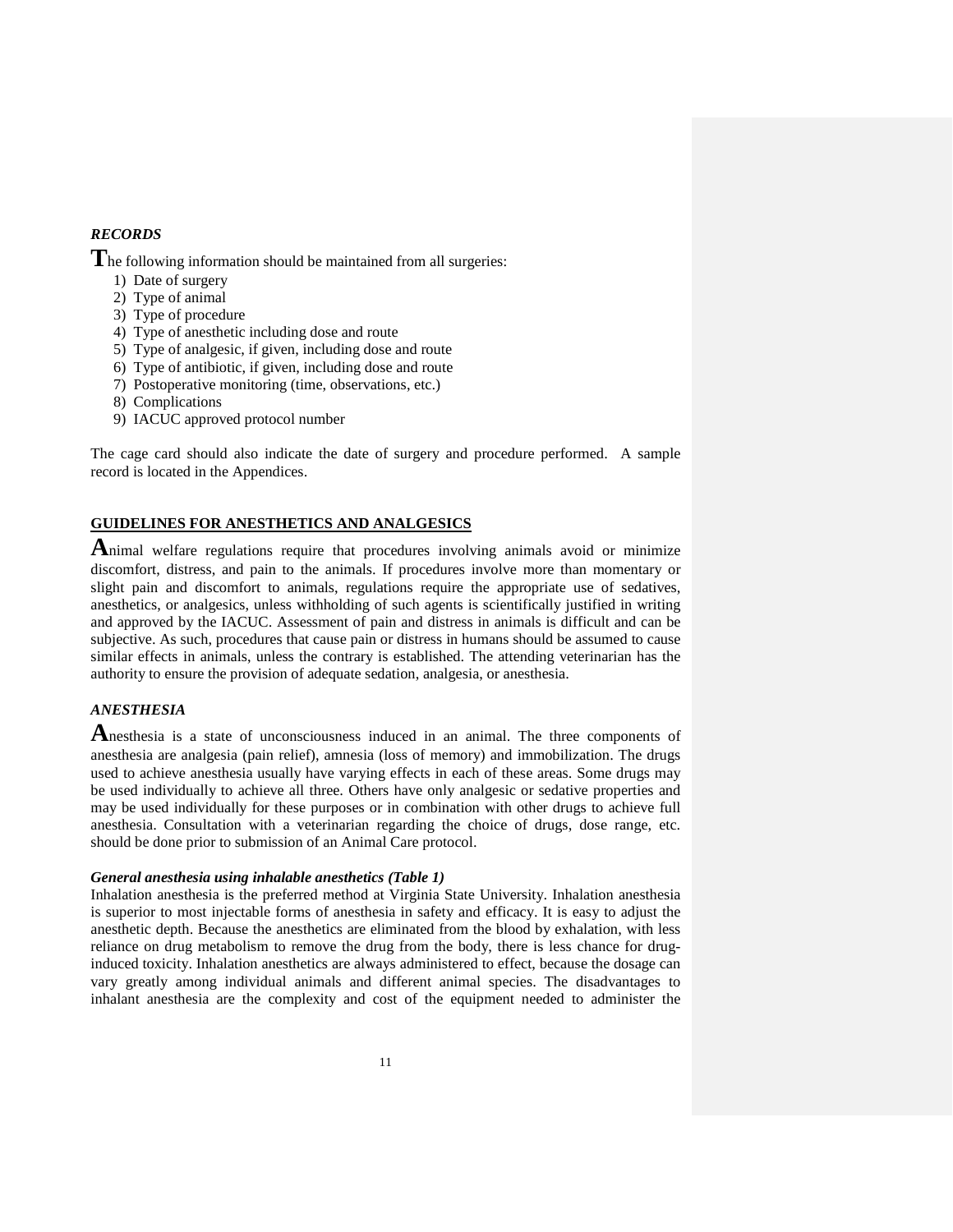anesthesia, and potential hazards to personnel. All inhalant drugs are volatile liquids. They should not be stored in animal rooms because the vapors are either flammable or toxic to inhale over extended periods of time.

|                |           | <b>Table 1 Recommended inhalable anesthetics</b>                 |                                                                                                                                                                                                                                                                                                                                                                                                                                                                                                                                              |
|----------------|-----------|------------------------------------------------------------------|----------------------------------------------------------------------------------------------------------------------------------------------------------------------------------------------------------------------------------------------------------------------------------------------------------------------------------------------------------------------------------------------------------------------------------------------------------------------------------------------------------------------------------------------|
| Drug           | Response  | Toxicity                                                         | Comments                                                                                                                                                                                                                                                                                                                                                                                                                                                                                                                                     |
| Methoxyflurane | slow      | nephrotoxicity- is<br>potentiated by<br>tetracyclines            | good analgesic activity, but there is significant metabolism,<br>respiratory depression and cardiac depression                                                                                                                                                                                                                                                                                                                                                                                                                               |
| Halothane      | moderate  | hepato- and<br>nephrotoxicity if<br>the animal is<br>hypotensive | Induces cardiopulmonary depression, and a risk of malignant<br>hyperthermia in some breeds/strains                                                                                                                                                                                                                                                                                                                                                                                                                                           |
| Isoflurane     | fast      | none                                                             | Induces respiratory depression and cardiovascular depression                                                                                                                                                                                                                                                                                                                                                                                                                                                                                 |
| Enflurane      | fast      | none                                                             | Induces cardiopulmonary depression and minimal respiratory<br>depression                                                                                                                                                                                                                                                                                                                                                                                                                                                                     |
| Nitrous Oxide  | very fast | hepatotoxic                                                      | Cannot be used as a sole anesthetic agent. Do not exceed a<br>50% mix w/ oxygen and other inhalant agent to prevent<br>hypoxia. Moderate analgesia is provided by nitrous. In<br>general, use of nitrous oxide in animals is discouraged.                                                                                                                                                                                                                                                                                                    |
| Carbon Dioxide | very fast | cerebral anoxia                                                  | Can be used as an anesthetic for brief procedures and as a<br>euthanasia agent. It has antinociceptive activity and causes<br>unconsciousness prior to hypoxia. It is necessary to monitor<br>carefully and work quickly, as animals die quickly (1-2 min)<br>after losing consciousness, and likewise they wake up quickly<br>when exposed to room air. Appropriate for quick procedures<br>such as tail snipping, ear marking and orbital bleeding. Poses<br>minimal hazard to personnel and can be used in laboratories or<br>animal room |

### *General anesthesia using injectable anesthetics*

Some of injectable anesthetics do not possess all three criteria for an anesthetic and must be used in combinations to achieve full anesthesia or may be administered individually for restraint, sedation or analgesia. These drugs tend to have synergistic effects; therefore, mixing them can significantly reduce the dosage needed for any individual drug. As with inhalation anesthesia, injectables are given to effect. If a drug is scheduled by the Controlled Substances Act of 1970, licenses are required to purchase them, and written records must be kept of their use. Anesthetic drugs that have exceeded their expiration date may not be used, even for terminal procedures.

Injectable anesthetics are, in general, metabolized by the liver and excreted by the kidneys. Animals with liver or kidney disease should not be anesthetized with these agents. Inhalation anesthetics are safer for use in sick or debilitated animals, because there is minimal metabolism, the amount of anesthetic administered can be controlled and one can cease administration as the situation dictates. Injectable anesthetics offer the advantage of requiring less expensive equipment.

### *Local anesthetics*

The generic and brand names of local anesthetics often have the suffix "caine". Common local anesthetics are procaine (Novacaine), bupivicaine, lidocaine (Xylocaine) and proparicaine. Considerable experience and skill are necessary in the administration of local anesthetics to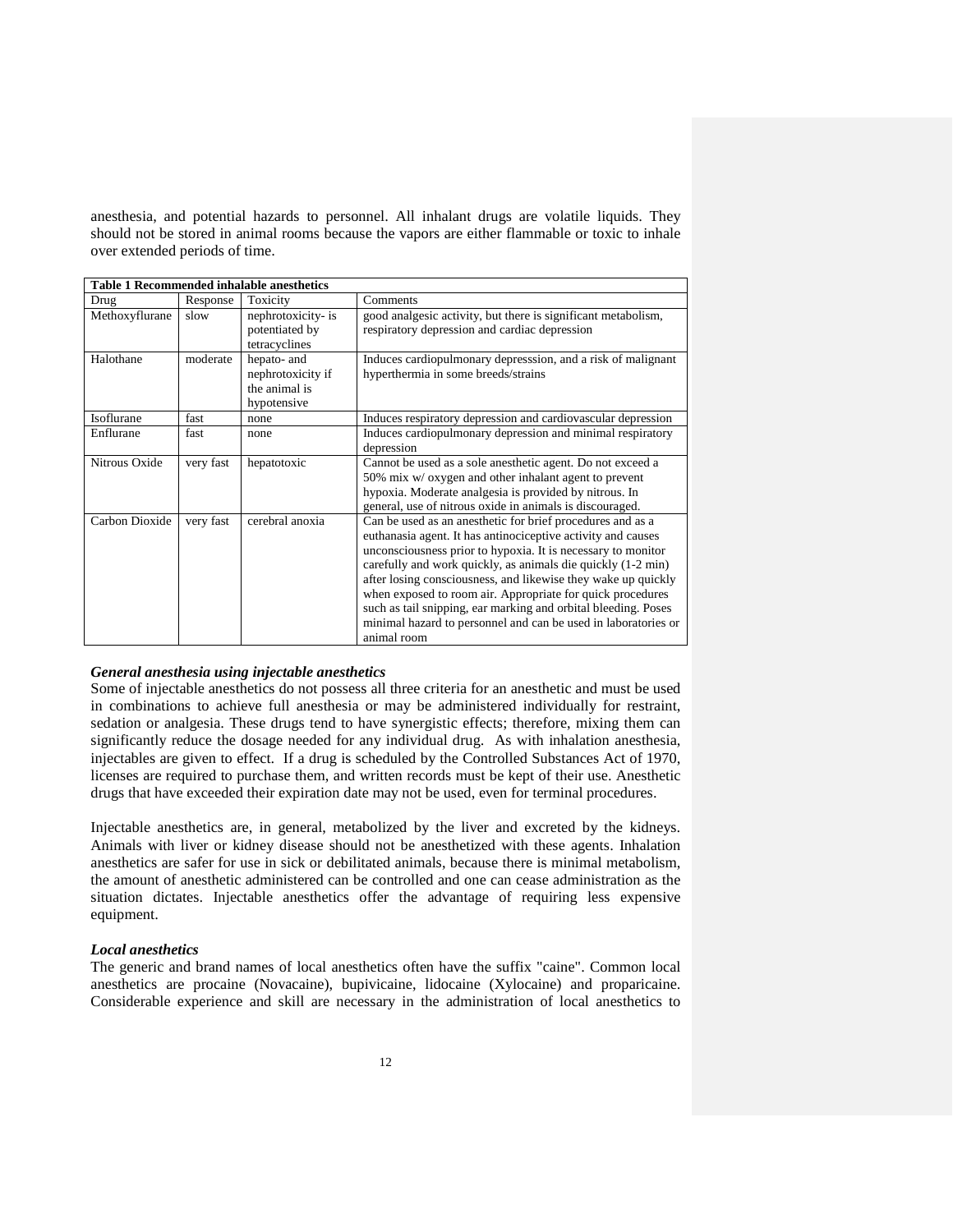animals, and aseptic techniques must be employed. Some animals must be sedated before local anesthetics are injected. Anesthetic effects are seen within 15 minutes of administration and may last from 45 minutes to several hours, depending on the drug used.

An additional use of local anesthetics is for amphibian and fish anesthesia. Tricaine and benzocaine can be added to water at a dose of from 25-100 mg/L, depending on the depth of anesthesia required. When the fish loses equilibrium (floats belly up) or an amphibian becomes inactive, it can be handled. For longer procedures, intermittent supplementation of anesthetic treated water to the gills or skin may be required. The animal is recovered in fresh water.

### *ANALGESIA*

**A**nalgesics are pain relievers most often given after a surgery. Administration of analgesics for postoperative care is required for a minimum of 48 hours. It is best if analgesia can be provided to animals preemptively, or prior to the painful procedure, rather than waiting until after clinical signs of pain are observed. Consultation with a veterinarian regarding the choice of drugs, dose range, etc. should be done prior to submission of an Animal Care protocol.

## *RECORDS*

For surgical procedures requiring anesthesia, an intra-operative anesthetic record must be included as part of the animal's records. This record must indicate the following:

- Investigator name
- Surgeon name
- Date
- IACUC protocol number
- Type of animal
- Pre-medication (include dosage, time, and route)
- Procedure performed
- Heart rate measurements every 15 min
- Respiration rate measurements every 15 min

A sample record is located in the Appendices.

## **GUIDELINES FOR EUTHANASIA**

**A**nimals are normally euthanized at the end of a study for the purpose of sample collection or post-mortem examination. Animals may be euthanized because they are experiencing pain or distress. Euthanasia is defined as a pain-free or stress-free death. In general, investigators should follow current guidelines established by the American Veterinary Medical Association Panel on Euthanasia (2000[; http://www.avma.org/issues/animal\\_welfare/euthanasia\\_report.pdf\)](http://www.avma.org/issues/animal_welfare/euthanasia_report.pdf).

### *CRITERIA FOR EUTHANASIA*

**E**uthanasia of animals is expected if animals demonstrate the conditions listed below, whether the animal has been manipulated or not. Additional criteria may be specified on the Animal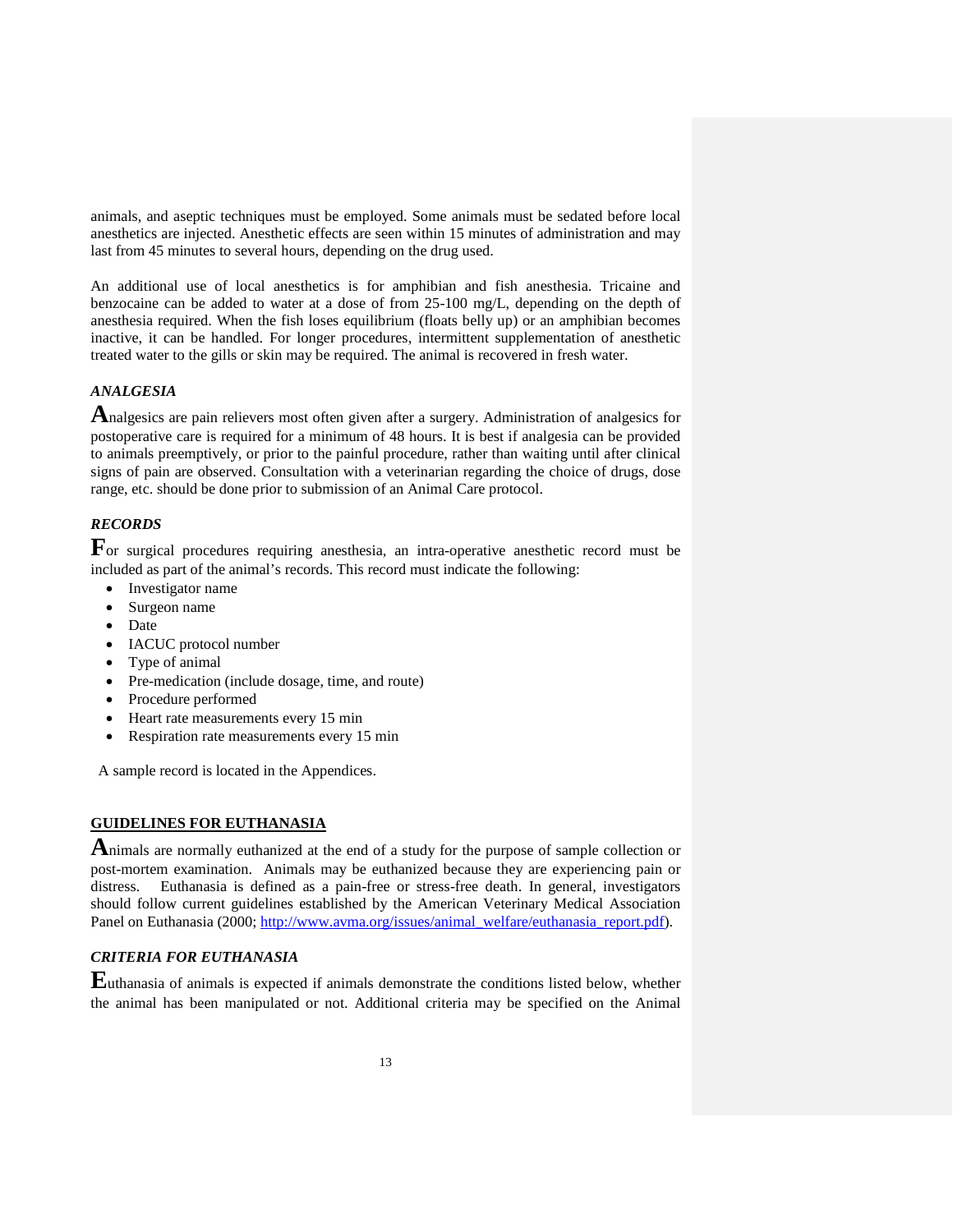Usage Form. Fulfillment of one criterion can constitute grounds for euthanasia. Exceptions are permitted only if approved by the IACUC as part of the protocol review process (i.e. the clinical signs listed below are expected as part of the experiment and appropriate measures are taken to minimize pain or discomfort in the animals).

- 1. **Weight loss**: loss of 20-25% (depending on attitude, weight recorded at time of arrival, and age: growing animals may not lose weight, but may not gain normally) or if not measured, characterized by cachexia and muscle wasting.
- 2. **Inappetance**: complete anorexia for 24 hours in small rodents, up to 5 days in large animals; partial anorexia (less than 50% of caloric requirement) for 3 days in small rodents, 7 days in large animals.
- 3. **Weakness/inability to obtain feed or water**: Inability or extreme reluctance to stand which persists for 24 hours, assuming that the animal has recovered from anesthesia.
- 4. **Moribund state**: depression coupled with decreased body temperature, or nonresponsive to stimulation, assuming that the animal has recovered from anesthesia.
- 5. **Infection**: infection involving any organ system which fails to respond to antibiotic therapy within an appropriate time and is accompanied by systemic signs of illness.
- 6. **Signs of severe organ system dysfunction non-responsive to treatment, or with a poor prognosis as determined by a veterinarian**.

## *RECOMMENDED METHODS FOR EUTHANASIA (Table 1)*

**E**uthanasia by inhalation of a general anesthetic or carbon dioxide inhalation is the preferred method at Virginia State University.

#### **Euthanasia by use of general anesthesia**

Induction of general anesthesia with a volatile gas (i.e. isoflurane, methoxyflurane) followed by death without regaining consciousness is the preferred method at Virginia State University. After anesthesia is induced, euthanasia may be completed by any of the following procedures:

- continued exposure to anesthetic for 5-30 minutes after breathing has stopped (newborn of most species are more resistant than adults to hypoxia and will require exposure times 2-3 times as long to assure death.);
- thoracotomy;
- cervical dislocation (in small animals less than 200 gm);.

### **Carbon dioxide inhalation**

Carbon dioxide inhalation can be suitable for all species, provided acceptable equipment is used. Practically, its use is limited to rodents and other mammals weighing less than about 500 grams. Compressed  $CO_2$  from cylinders is the only acceptable source. Dry ice is not permitted as a  $CO_2$ source.

The chamber method of  $CO<sub>2</sub>$  inhalation euthanasia employs a top-opening chamber into which the animal(s) are introduced. After the animal(s) are placed in the chamber, a slow flow of  $CO<sub>2</sub>$ is initiated for a few minutes to slowly establish a high concentration at the bottom of the chamber. It is an unacceptable practice to pre-charge the chamber with  $CO<sub>2</sub>$  prior to placing the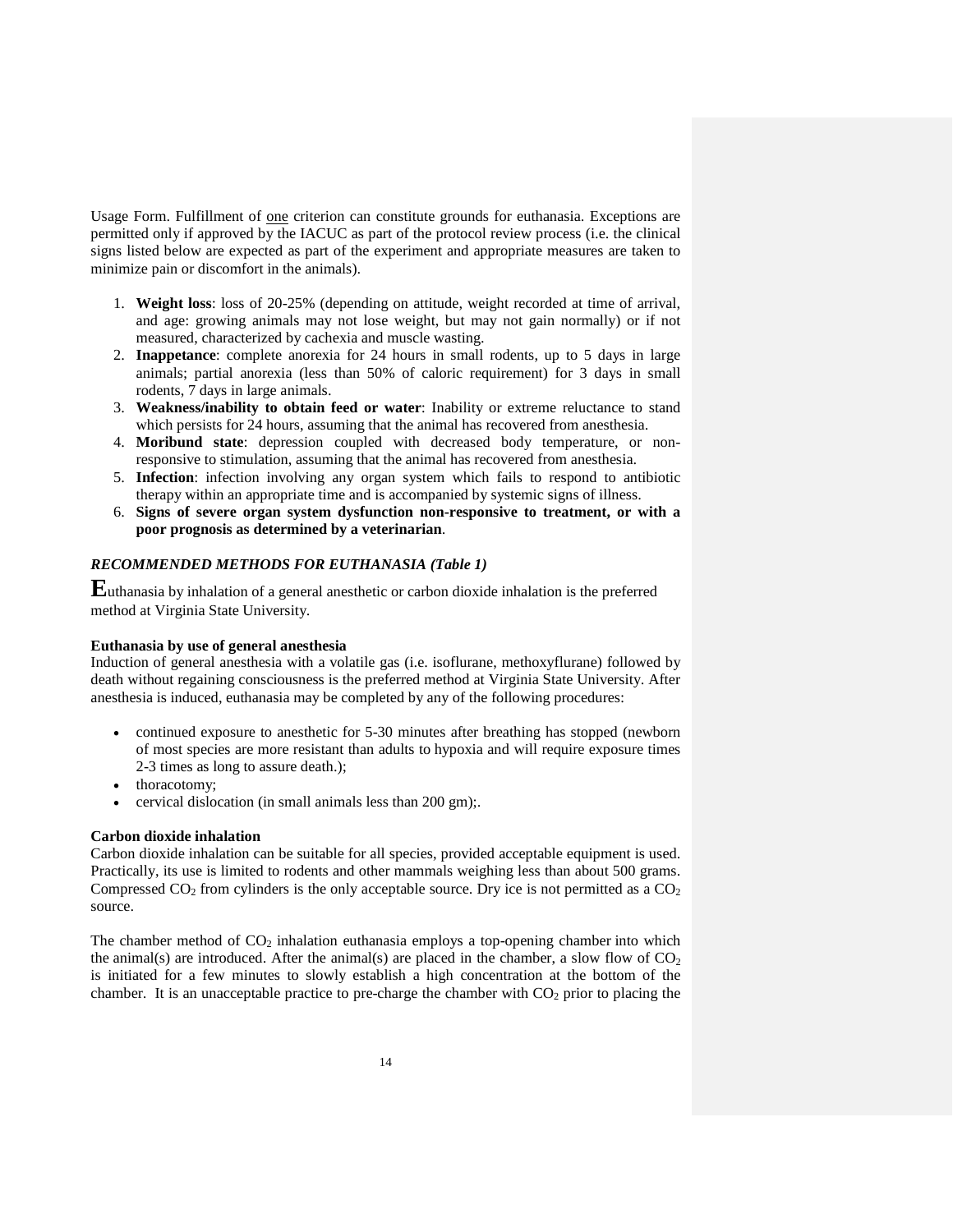animals in the chamber. After breathing has stopped and the animal(s) are unconscious, euthanasia may be completed by any of the following procedures:

- continued exposure to  $CO<sub>2</sub>$  for 5-30 minutes after breathing has stopped (newborn of most species are more resistant than adults to  $CO<sub>2</sub>$  and will require exposure times 2-3 times as long to assure death.);
- cervical dislocation;
- thoracotomy

### **Cervical dislocation**

Cervical dislocation, dislocation of the neck, is a simple and humane method of killing mice and small rats (<125 g). The use of sedation or anesthesia prior to euthanasia is encouraged. If sedation or anesthesia prior to cervical dislocation is not used the investigator must provide scientific justification for its exclusion along with level of experience performing the procedure. Cervical dislocation may only be performed by properly trained personnel.

| in writing, on the Animal Protocol Form; UNA = Unacceptable; $N/A = Not$ applicable or not specifically addressed<br>by the AVMA panel<br>Animals<br>Rodents<br>Rodents<br><b>Birds</b><br>Non<br>Dogs<br>Cats<br><b>Method</b><br>$125g-$<br><125g<br>$1kg-5kg$<br>human<br>primates<br>1kg<br><b>UNA</b><br><b>UNA</b><br>$\mathbf{A}$<br><b>UNA</b><br>A<br>A<br>A<br>CO <sub>2</sub><br>Anesthesia and<br>$\overline{A}$<br>$\mathsf{A}$<br>$\mathsf{A}$<br>A<br>A<br>A<br>$\mathsf{A}$<br><b>Exsanguination</b><br><b>Anesthesia and IV KCl</b><br>$\mathsf{A}$<br>A<br>A<br>$\overline{A}$<br>$\mathsf{A}$<br>$\mathsf{A}$<br>$\mathsf{A}$<br>$(1-2 \text{ meq/kg})$<br>Anesthesia and<br><b>UNA</b><br>$\overline{A}$<br><b>AWJ</b><br><b>UNA</b><br><b>UNA</b><br>$\mathsf{A}$<br>A<br><b>Decapitation</b><br><b>UNA</b><br><b>UNA</b><br>Anesthesia and<br>$\mathbf{A}$<br><b>UNA</b><br><b>UNA</b><br>A<br>A<br><b>Cervical Dislocation</b><br>Decapitation<br>AWJ<br>AWJ<br><b>UNA</b><br><b>UNA</b><br><b>UNA</b><br>AWJ<br>AWJ<br>w/o anesthesia<br><b>AWJ</b><br><b>UNA</b><br><b>UNA</b><br><b>UNA</b><br><b>UNA</b><br><b>UNA</b><br><b>Cervical Dislocation</b><br>AWJ<br>w/o anesthesia<br><b>IV</b> barbiturate<br>$\mathsf{A}$<br>A<br>A<br>A<br>A<br>A<br>A<br>overdose/euthasia<br>solution<br><b>UNA</b><br><b>UNA</b><br><b>IP</b> barbiturate<br>A<br>$\mathsf{A}$<br>$\overline{A}$<br>A<br>A | Farm<br>animals<br>fish                             | Reptiles,   |
|-------------------------------------------------------------------------------------------------------------------------------------------------------------------------------------------------------------------------------------------------------------------------------------------------------------------------------------------------------------------------------------------------------------------------------------------------------------------------------------------------------------------------------------------------------------------------------------------------------------------------------------------------------------------------------------------------------------------------------------------------------------------------------------------------------------------------------------------------------------------------------------------------------------------------------------------------------------------------------------------------------------------------------------------------------------------------------------------------------------------------------------------------------------------------------------------------------------------------------------------------------------------------------------------------------------------------------------------------------------------------------------------------------------------------|-----------------------------------------------------|-------------|
|                                                                                                                                                                                                                                                                                                                                                                                                                                                                                                                                                                                                                                                                                                                                                                                                                                                                                                                                                                                                                                                                                                                                                                                                                                                                                                                                                                                                                         |                                                     | amphibians, |
|                                                                                                                                                                                                                                                                                                                                                                                                                                                                                                                                                                                                                                                                                                                                                                                                                                                                                                                                                                                                                                                                                                                                                                                                                                                                                                                                                                                                                         |                                                     |             |
|                                                                                                                                                                                                                                                                                                                                                                                                                                                                                                                                                                                                                                                                                                                                                                                                                                                                                                                                                                                                                                                                                                                                                                                                                                                                                                                                                                                                                         | <b>UNA</b><br>$\mathbf{A}$<br>$>40$ kg              |             |
|                                                                                                                                                                                                                                                                                                                                                                                                                                                                                                                                                                                                                                                                                                                                                                                                                                                                                                                                                                                                                                                                                                                                                                                                                                                                                                                                                                                                                         | A<br>А                                              |             |
|                                                                                                                                                                                                                                                                                                                                                                                                                                                                                                                                                                                                                                                                                                                                                                                                                                                                                                                                                                                                                                                                                                                                                                                                                                                                                                                                                                                                                         | $\mathsf{A}$<br>A                                   |             |
|                                                                                                                                                                                                                                                                                                                                                                                                                                                                                                                                                                                                                                                                                                                                                                                                                                                                                                                                                                                                                                                                                                                                                                                                                                                                                                                                                                                                                         | <b>UNA</b><br>A                                     |             |
|                                                                                                                                                                                                                                                                                                                                                                                                                                                                                                                                                                                                                                                                                                                                                                                                                                                                                                                                                                                                                                                                                                                                                                                                                                                                                                                                                                                                                         | <b>UNA</b><br>N/A                                   |             |
|                                                                                                                                                                                                                                                                                                                                                                                                                                                                                                                                                                                                                                                                                                                                                                                                                                                                                                                                                                                                                                                                                                                                                                                                                                                                                                                                                                                                                         | <b>UNA</b>                                          | <b>AWJ</b>  |
|                                                                                                                                                                                                                                                                                                                                                                                                                                                                                                                                                                                                                                                                                                                                                                                                                                                                                                                                                                                                                                                                                                                                                                                                                                                                                                                                                                                                                         | <b>UNA</b><br>N/A                                   |             |
|                                                                                                                                                                                                                                                                                                                                                                                                                                                                                                                                                                                                                                                                                                                                                                                                                                                                                                                                                                                                                                                                                                                                                                                                                                                                                                                                                                                                                         | A<br>A                                              |             |
| overdose/euthasia<br>solution                                                                                                                                                                                                                                                                                                                                                                                                                                                                                                                                                                                                                                                                                                                                                                                                                                                                                                                                                                                                                                                                                                                                                                                                                                                                                                                                                                                           | <b>UNA</b><br>$\mathsf{A}$<br>>10<br>days of<br>age |             |
| <b>Immersion</b><br>Tricaine methanesulfonate (MS222) can be used either as an injectable agent<br>$(200-300 \text{ mg/kg of a } 1\%$ buffered solution) or as an immersion bath<br>Reptiles, amphibitians, and<br>Fish<br>$(2 \text{ mg/ml in H2O})$ for amphibians and fish. The immersion time needed to<br>assure death can range from 20 minutes to three hours, so it may be<br>advantageous to use MS222 as an anesthetic followed by a physical method of<br>euthanasia                                                                                                                                                                                                                                                                                                                                                                                                                                                                                                                                                                                                                                                                                                                                                                                                                                                                                                                                         |                                                     |             |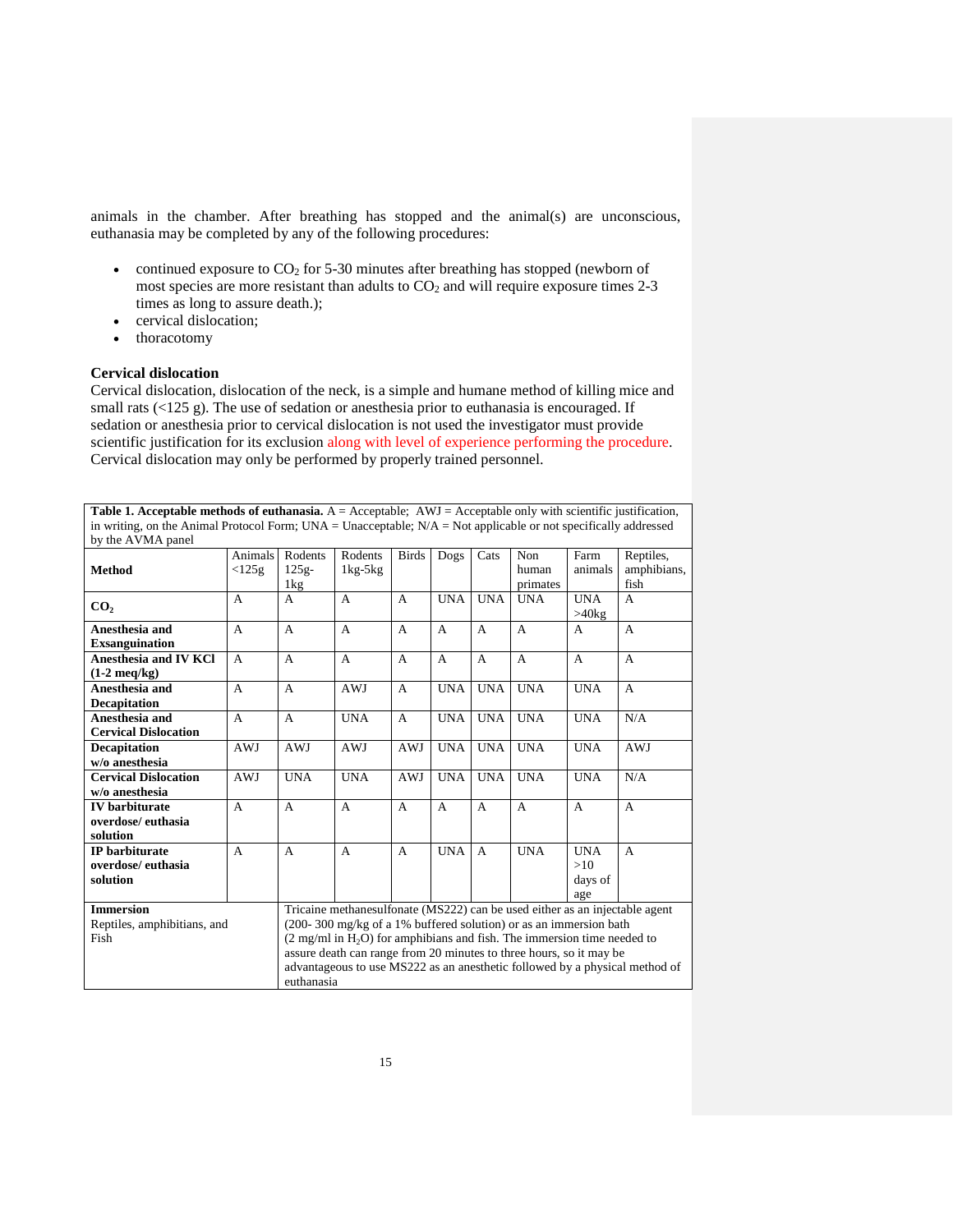### *RECORDS*

Upon the completion of the euthanasia procedure, document the following information:

- Date
- Time
- Number of animals euthanized
- Method of euthanasia used
- How death was confirmed (*e.g.*, absence of heartbeat, thoracotomy, removal of vital organ)

A sample record is located in the Appendices.

### **ROLE OF THE VETERINARIAN**

**T**he University contracted veterinarian will administer and/or guide the veterinary care surgical procedures, post-surgical care, anesthesia and analgesia, euthanasia, and husbandry of the animals, and ensuring the appropriate training of personnel working with animals in accordance with all relevant regulations and guidelines governing the humane care and use of animal. The specific duties of the veterinarian will be defined by the IACUC policy documents.

The address and phone number of the current contracted veterinary for the Animal Resource Center will be available from the Office of Sponsored Programs, Department of Biology administrative offices, and posted outside the lab animal facility.

### **OCCUPATIONAL HEALTH AND SAFETY**

## *ANIMAL RESEARCH INVOLVING HAZARDOUS MATERIAL POLICY AND PROCEDURES*

**T**he Biology Animal Welfare committee that oversees the management of the lab animal facility pay particular attention to animal use proposals using potentially hazardous materials, including, radioactive substances, infectious microorganisms and hazardous chemicals. Each of these substances has the potential to cause harm to animals as well as those caring and working with the animals.

Some hazardous materials are strictly controlled by federal, state and local regulations and often an institution has specific committees concerned with all instances of hazardous material use. Virginia State University has established specific safety committees composed of professional staff and faculty with expertise in handling chemical, biological and radiological agents. These committees include the Institutional Biosafety Committee and the Radiation Safety Committee. These committees will review and assess potential hazards associated with animal use.

The Principal Investigator is responsible for complying fully with the policy on biohazardous use involving animals.

**Comment [l6]:** Allergies to rodents are the number 1 occ health hazard in lab animal facilities. So we need to come up with a plan for how we will monitor the folks working with rodents and what will be required in the way of an occ health exam to clear folks to work in the facility.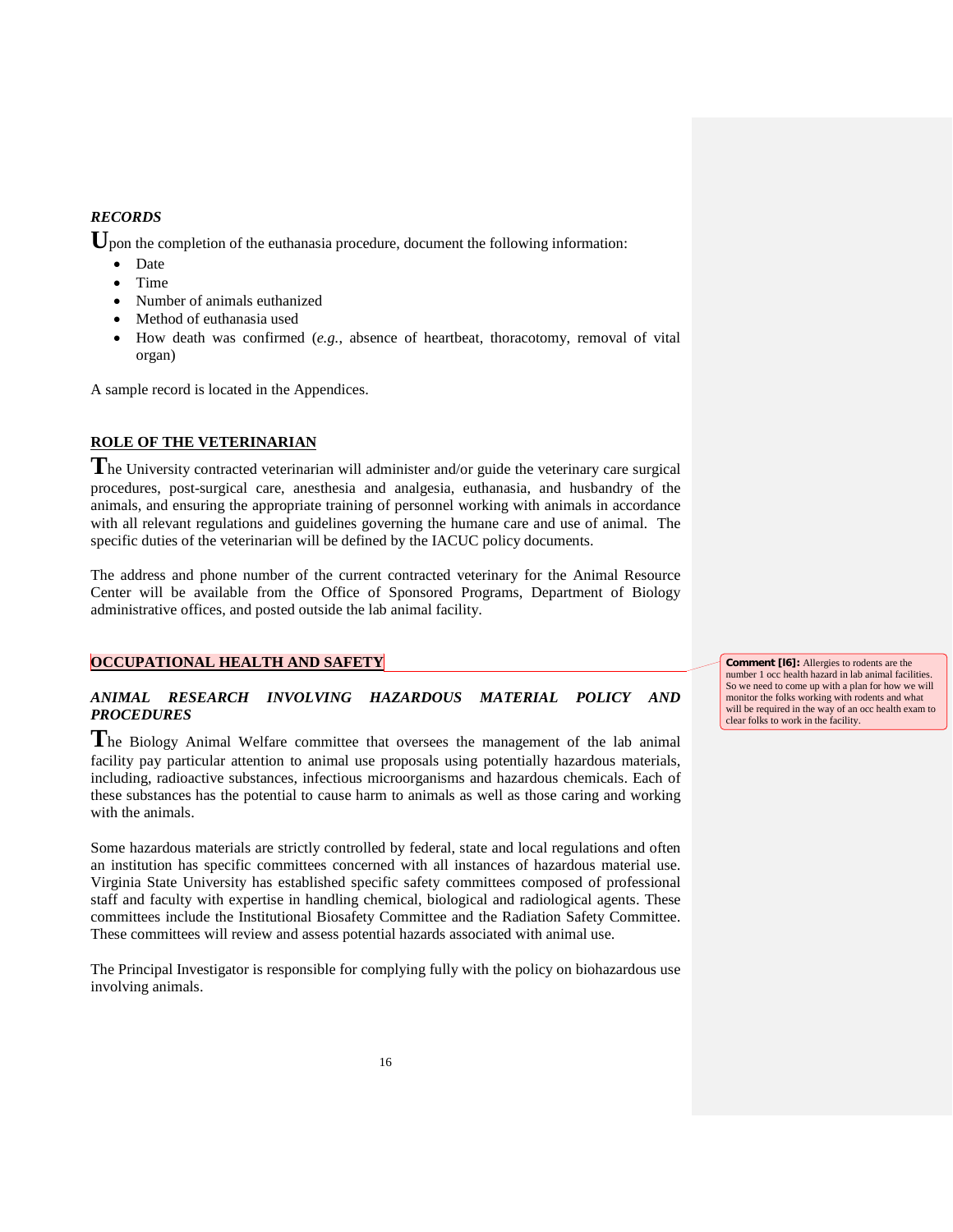#### **1. Radioactive Materials and Radiation Sources**

Review of any animal research protocol involving the use of specified radioactive materials and X-ray procedures must be coordinated between the Radiation Safety Committee and the IACUC. It is the Principal Investigator's responsibility to submit the appropriate forms for review to the Radiation Safety Committee as well as to complete the appropriate section in the animal use protocol form. The PI must attach final approval from the Radiation Safety Committee to the IACUC form. Final approval of the animal use protocol is dependent on receipt of Radiation Safety Committee approval.

#### **2. Recombinant DNA Experiments**

Review of any animal research protocol involving the use of Recombinant DNA must be coordinated between the Institutional Biosafety Committee and the IACUC. It is the Principal Investigator's responsibility to submit the appropriate forms for review to the Institutional Biosafety Committee as well as to complete the appropriate section in the animal use protocol form. The PI must attach final approval from the Institutional Biosafety Committee to the IACUC form. Final approval of the animal use protocol is dependent on receipt of Institutional Biosafety Committee approval.

### **3. Infectious Agents and Hazardous Chemicals**

Review of any animal research protocol involving the use of infectious agents and hazardous chemicals must be coordinated between the Institutional Biosafety Committee and the IACUC. It is the Principal Investigator's responsibility to submit the appropriate forms for review to the Institutional Biosafety Committee as well as to complete the appropriate section in the animal use protocol form. The PI must attach final approval from Biological Safety Committee for biohazards to the IACUC form. Final approval of the animal use protocol is dependent on receipt of the approval.

#### **4. Hazardous Waste**

Animal wastes contaminated with radioactive materials, infectious agents or hazardous chemicals must be carefully managed to avoid human exposure or damage to the environment. Hazardous waste material must be conducted in accordance with the guidelines established by the Radiation Safety and the Institutional Biosafety Committee. The principal investigator will assume any associated expense.

#### **5. Principal Investigator's Responsibilities**

The Principal Investigator will provide those personnel under his/her supervision with knowledge of hazards to which they may be exposed and safety procedures to be followed. This will be accomplished by the PI:

- Being knowledgeable of good laboratory safety practice and a positive safety attitude.
- Making available to the laboratory staff, copies of protocols that describe potential biohazards and the precautions to be taken. These protocols as well as biosafety concerns should be produced in the form of a standard operating procedure (SOP) for the work.
- Providing laboratory staff with formal and informal instruction and training in the practices and techniques required to ensure safety.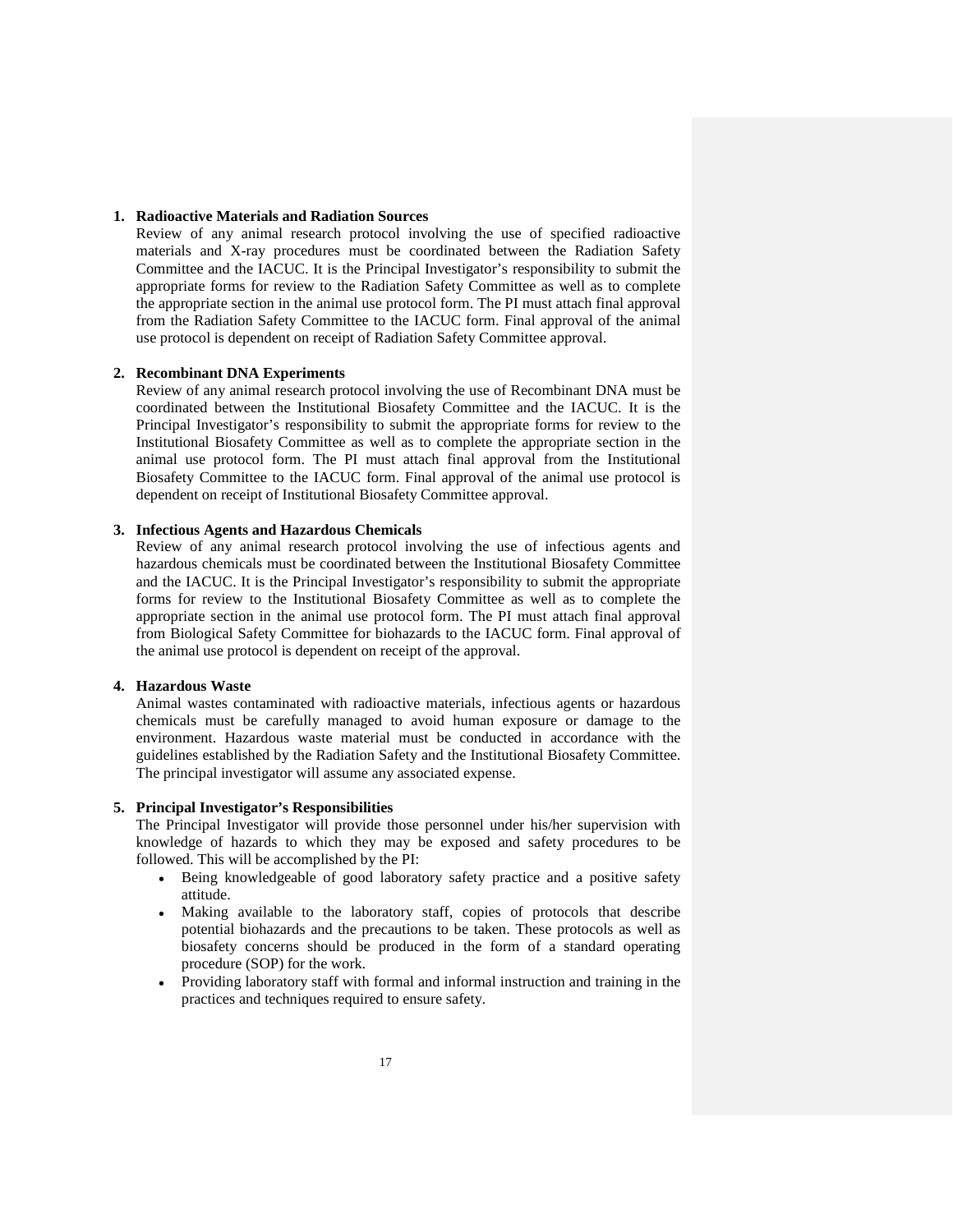- Informing the laboratory staff of the reasons and provisions for any precautionary medical practices (e.g., medical examinations, serum collection, vaccinations, etc.)
- Supervising the performance of staff to ensure that required safety practices and techniques are employed.
- Making available to the laboratory staff, copies of the emergency plans covering accidental spills and personnel contamination resulting from hazardous research.

### *GENERAL ANIMAL RESEARCH POLICY AND PROCEDURES*

**T**hese guidelines have been established to ensure a safe working environment for the personnel utilizing the Lab Animal Facility. Personnel working in the Animal Resource Center must adhere to the following guidelines:

### **1. Always wash your hands when entering and leaving the Animal Resource Center**.

The most common way to contract a zoonotic infection is place the infectious material directly in your own mouth. Always wash your hands after handling an animal or anything that the animal has touched. Never smoke, drink, or eat in the animal room or before washing your hands.

### **2. Absolutely no eating and drinking will be allowed within the Animal Resource Center.**

Eating and drinking are not permitted in the Animal Resource Center and in laboratories where animals are used.

#### **3. Always wear protective clothing**.

Personnel working in an animal facility will wear proper protective clothing at all times as determined by Occupational Health & Safety officer, IACUC, and the facility manager. For some workers, protective clothing will consist of a lab coat; for others it may be a dedicated set of work clothing. Protective clothing will be provided by the University. Personnel working in the cage wash area are required to wear protective shoes in addition to other protective clothes requirements. Personnel working in the animal facilities are required to wear closed toe shoes (no sandals). Other persons entering into an animal facility or working with animals will wear protective clothing appropriate for the species and level of involvement. Protective clothing must be laundered either at the research facility or by a commercial laundry service. Never take protective clothing home with you. Protective clothing insures that you won't bring potentially contaminated material home with you.

#### **4. Additional usage of personal protective devices may be necessary**.

Some types of work require personal protective devices such as gloves, face shields, masks, respirators, etc. Always use the protective devices where required, and follow the facility manger's instructions scrupulously.

### **5. Immunizations must be kept up to date.**

All personnel having substantial contact with laboratory animals should have current immunization against tetanus. Personnel with potential exposure to human blood-born pathogens (including those working with cell lines of human or chimpanzee origin) should receive hepatitis B immunization.

**Comment [l7]:** I would include tetanus as a required vaccine as well. We don't need TB testing since we are not housing monkeys.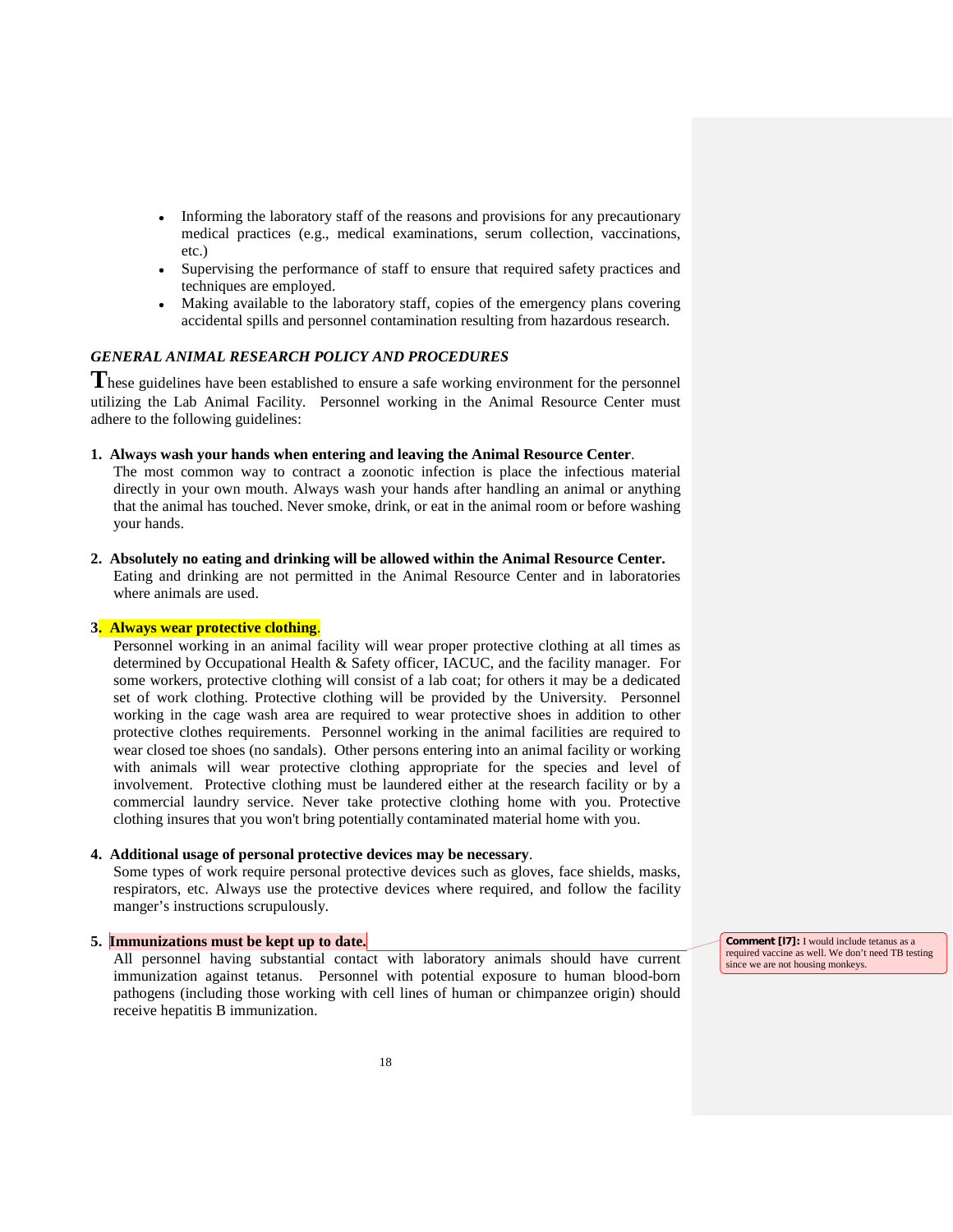#### **6. If an accident occurs, seek medical attention promptly**.

If you are injured on the job, you must promptly report the accident to your supervisor, even if it seems relatively minor. You will then report to employee health services for evaluation of the injury.

### **7. Tell your physician you work with animals**.

Whenever you're ill, even if you're not certain that the illness is work related, always mention to your physician that you work with animals. Many zoonotic diseases have flu-like symptoms, and your physician needs this information to make an accurate diagnosis.

### **8. The PI is responsible for teaching their workers what they need to know to perform their job safely and effectively.**

Laboratory workers and animal care personnel should know how to recognize hazard warning signs, how to protect themselves and their coworkers against each recognized hazard, and how to react properly in the event of emergencies.

Training should be appropriate for the employee's education, experience, and language skills. Training sessions should be documented by the PI. Everyone in the workplace should be aware of their own safe work practices and those of others. Safety is everyone's business.

### **ANIMAL RESOURCE CENTER PERSONNEL**

**A** trained animal technician will be hired as the Animal Resource Center manager. This person will have the responsibility of ensuring that established policies and guidelines set forth by the Biology Animal Welfare committee, IACUC, and the University contracted veterinarian are followed and maintained on a daily basis. The manager will be charged with daily animal care, facility maintenance, guidance for the completion of procedures and protocols, and maintenance of records on animals and the facility. The manager will also have a primary role in ensuring the proper training of all users of the facility.

## **ANIMAL RESEARCH AND CARE TRAINING**

**V**irginia State University provides training to all those who use or care for animals. Any individuals listed on a protocol, including Principle Investigators, Research Fellows, Technicians/Assistants, and any individual involved in the design and implementation of research studies using laboratory animals.

Initial training will be conducted by utilizing the University of Arizona training modules. All users of the Animal Resource Center will be required to complete the training module related to the species they will use. These training modules cover species specific issues related to procedures, occupational health and safety, and handling. Additionally, the facility manager will provide local training sessions and develop Virginia State University specific training modules for future training needs.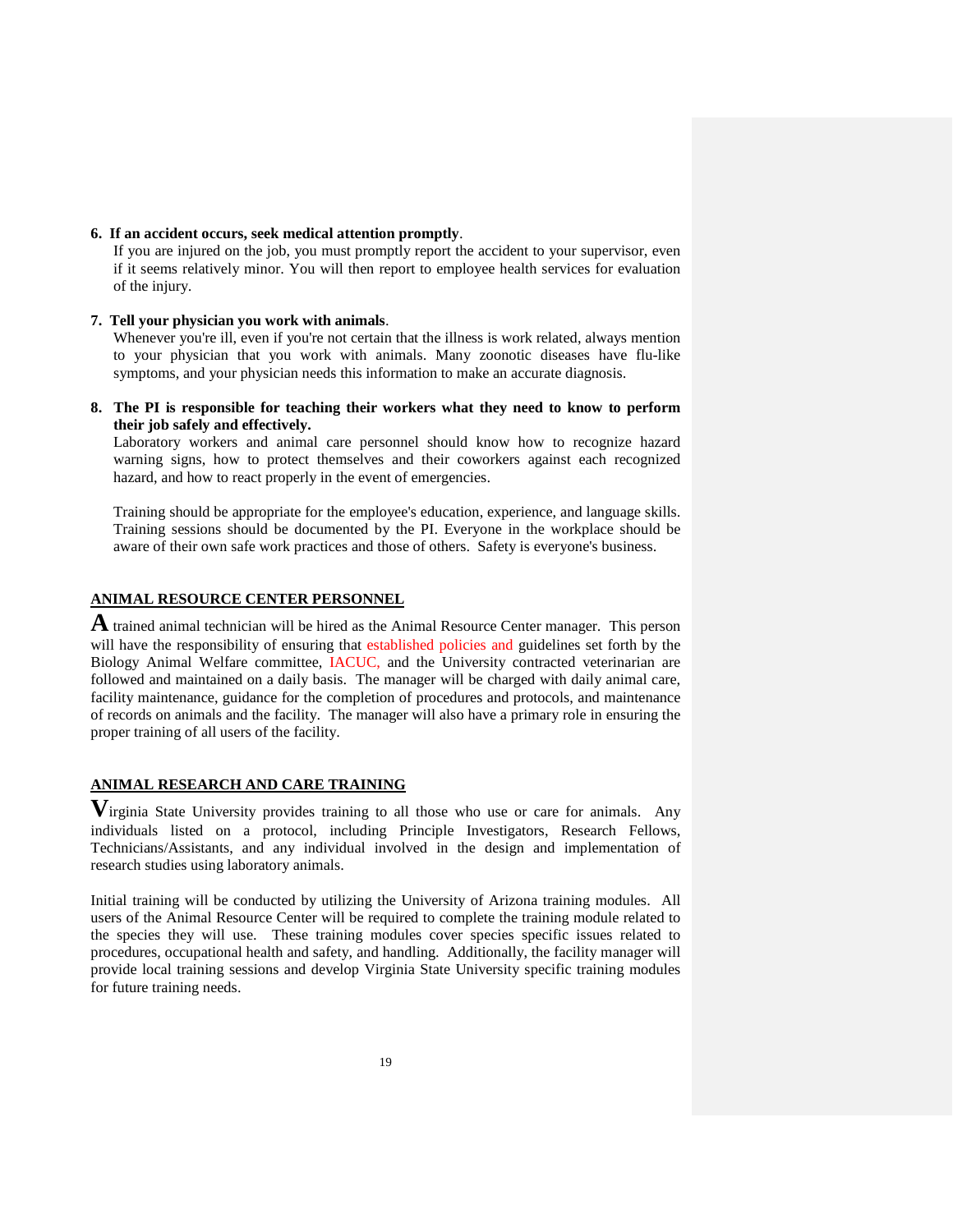All training records will be maintained by the Animal Resource Center manager and the IACUC. All individuals using animals will be expected to renew their training every year to ensure compliance with all IACUC and Animal Resource Center policies and guidelines.

#### **Additional training information can be found at the following locations:**

Office of Laboratory Animal Welfare (formally the Office for Protection from Research Risks' Division of Animal Welfare) - National Institute of Health

Guide for the Care and Use of Laboratory Animals - National Research Council - 1996. You can get a FREE hardcopy of this document by contacting the Institute for Laboratory Animal Research (ILAR) by calling 202-334-2590 or by visiting their web site at http://www4.nas.edu/cls/ilarhome.nsf/web/publications?OpenDocument

United States Department of Agriculture - Animal Welfare Act and the USDA Animal Welfare Policy Manual

Public Health Service Policy on Humane Care and Use of Laboratory Animals

Institute of Laboratory Animal Research (ILAR) - Founded in 1952, ILAR prepares authoritative reports on subjects of importance to the animal care and use community, serves as a clearinghouse for information about animal resources, develops and makes available scientific and technical information on laboratory animals and other biological research resources to the scientific community, institutional animal care and use committees (IACUCs), the federal government, science educators and students and the public

AVMA Panel on Euthanasia - To download the PDF version of the 2000 AVMA Panel on Euthanasia; go to the AVMA web site at http://www.avma.org/resources/euthanasia.pdf )

Guide for the Care and Use of Agricultural Animals in Agricultural Research and Teaching - 1999 - Federation of Animal Science Societies publication. This publication is not currently available on-line. To order the Guide for the Care and Use of Agricultural Animals in Agricultural Research and Teaching, please contact FASS via mail at: 1111 North Dunlap Avenue, Savoy, IL 61874; phone at 217.356.3182; fax at 217.398.4119; or e-mail at fass@assochq.org

Occupational Health and Safety in the Care and Use of Research Animals - 1997 - National Research Council

Lab Animal magazine - This is a FREE publication that comes out every other month which has informative articles on animal health and husbandry issues, research and technical procedures, occupational health & safety, changing regulation and laws pertaining to animal care and use, vendor information, etc. If you work with animals on a routine basis, it is highly recommended you subscribe to this publication.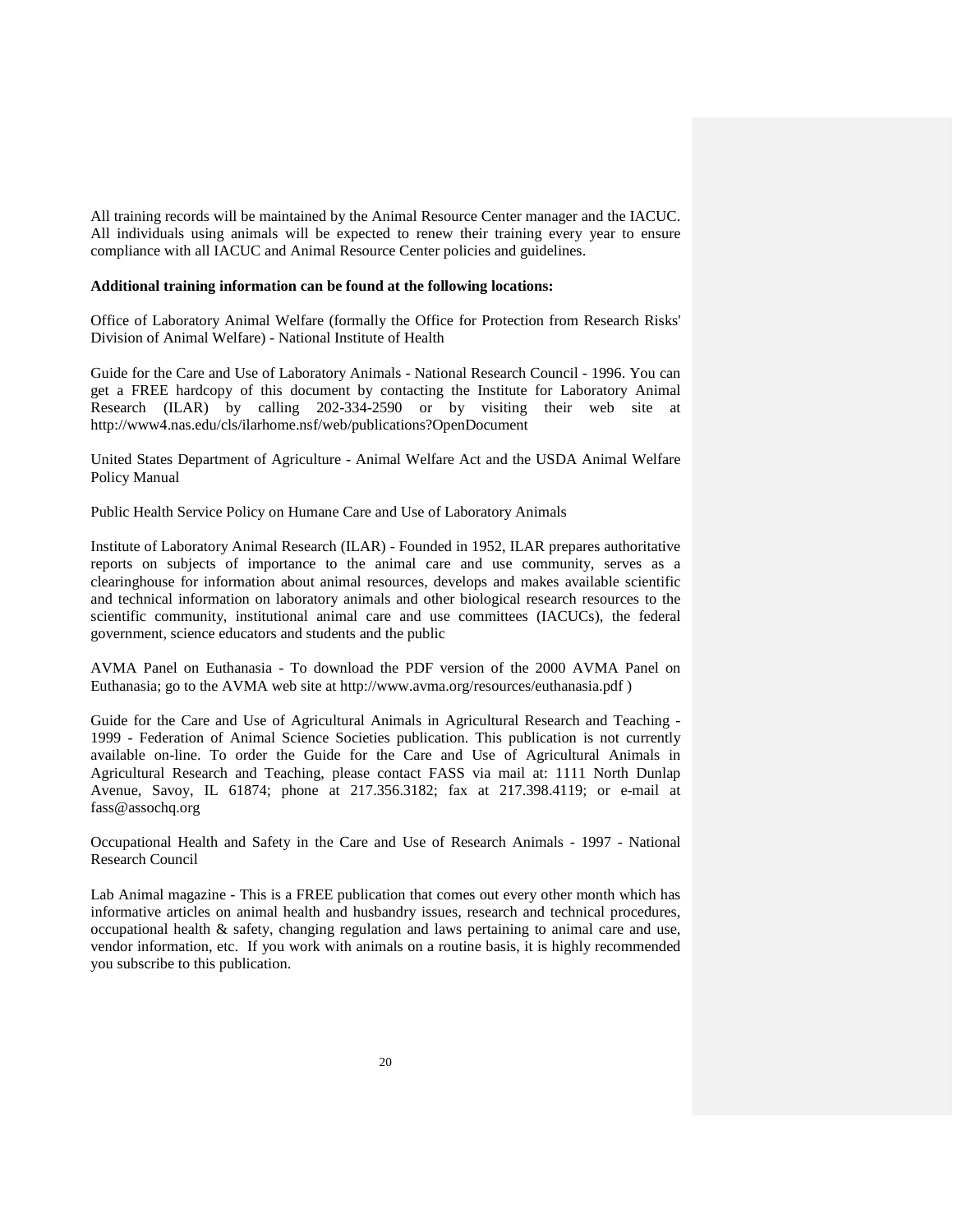### **EMERGENCY PROCEDURES**

## *Objective:*

RESPONSE TEAM

The purpose of this manual is to offer guidelines for personnel on site at the time of an emergency or disaster and to suggest possible and likely approaches to protecting both human and animal health after the primary response teams (e.g., fire department, police, and safety offices) have responded. Professional judgment is essential in these situations.

#### *EMERGENCY PHONE CONTACTS*

### **FOR EMERGENCIES AND DISASTERS SUCH AS FIRE, FLOOD, CHEMICAL SPILLS, SECURITY, ETC.**

| VIRGINIA STATE UNIVERSITY POLICE | 524-5411 |
|----------------------------------|----------|
| FIRE DEPT                        |          |
| <b>AMBULANCE</b>                 | 911      |

#### **HAZARDOUS MATERIALS**

| Veterinarian (On Call)                          | Dr. Murray: 508-221-1924                 |
|-------------------------------------------------|------------------------------------------|
|                                                 | Dr. Rodiguez:                            |
| Manager, Animal Resource Center                 | Office:<br>xxx-xxxx<br>Home:<br>xxx-xxxx |
| Biology Animal Care Committee Chair             | Office: 524-6990<br>Home: 943-8717       |
| Department of Biology, Chair (Building Manager) | Office: XXX-XXXX<br>Home:<br>XXX-XXXX    |
| <b>IACUC Chair</b>                              | Office:<br>XXX-XXXX<br>Home:<br>XXX-XXXX |
| <b>Physical Plant</b><br>(After Hours)          | XXX-XXXX<br>XXX-XXXX                     |

## *GENERAL PRINCIPLES FOR ALL EMERGENCIES*

*Responsibilities:* The individual with overall responsibility in an incident is the Chair of the Biology Animal Welfare Committee or the (AWC) Chair's designee (e.g., supervisor or animal caretaker). The AWC Chair or designee coordinates the overall response in an emergency or disaster consulting, when possible, with the principle investigators (PI) affected.

*Facilities Covered:* All animal housing in the Animal Resource Center (vivarium or other specified location) is covered. The Chair (or designee) directly manages responses to centrally-

**Comment [18]:** I can provide a "disaster plan" to cover emergencies and will spell out what needs to be done.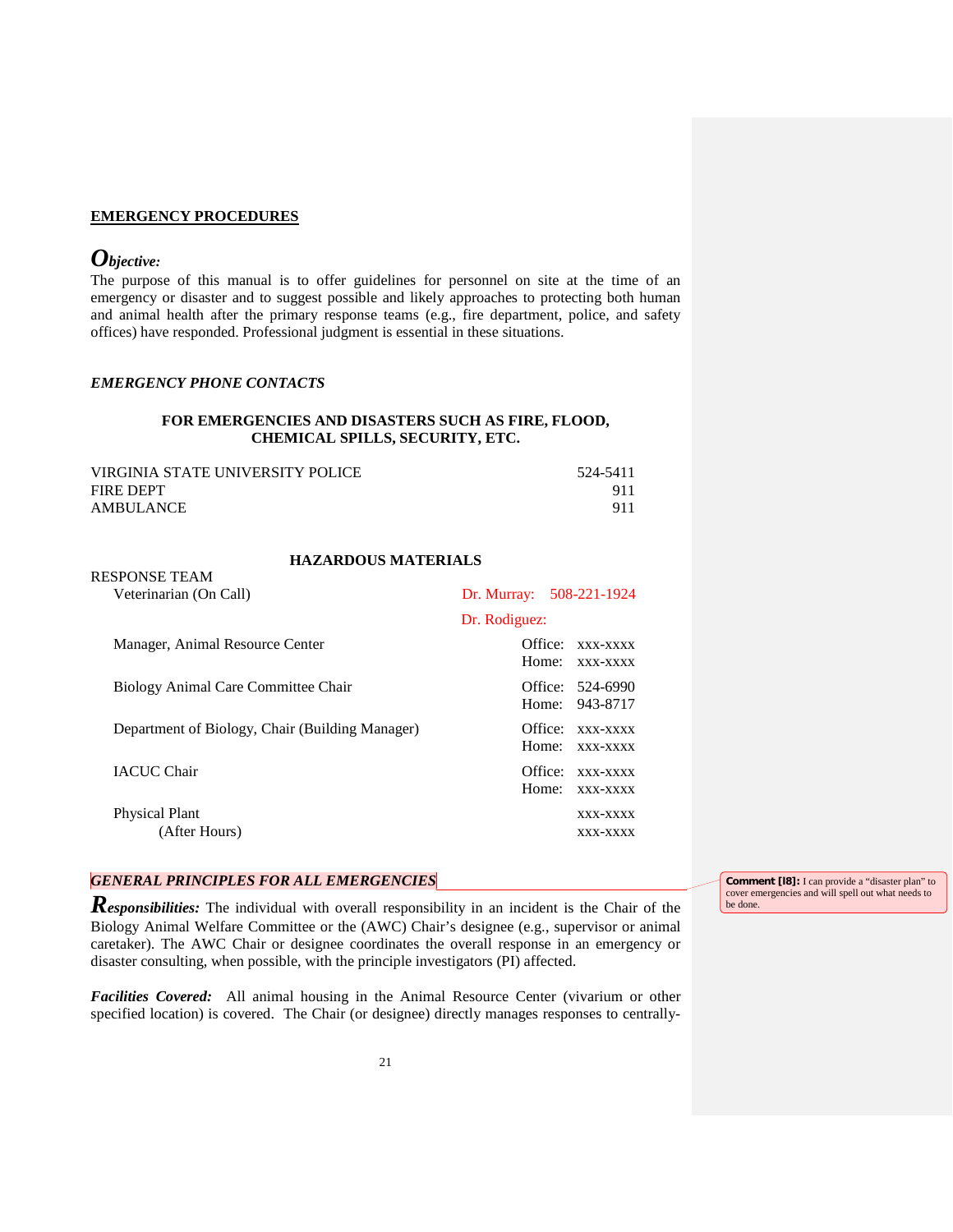operated facilities.

*Communications:* In the event of an emergency or disaster, the individual who discovers or is advised of the situation immediately reports the problem to the Head of their Section or immediate supervisor. If that person cannot be contacted, then any Section Head available should be contacted. In an acute emergency endangering human life, staff communicates to each person on site to protect co-workers. In a less acute emergency, the ranking Supervisor takes charge until the threat to human life has been addressed. As soon as possible, the problem is then reported to the AWC Chair or the Chair's designee, who then determines additional communications. Individuals encountering human life-threatening conditions where time is critical, such as a fire or hazardous materials spill, must immediately notify the unit responsible for handling the emergency (e.g., University Police at 524-5411; then they notify their Supervisor or the AWC Chair/designee. If the problem arises after normal hours, then the Veterinarian on-call and AWC Chair are notified.

*Security:* As soon as safe conditions have been established and animal welfare addressed, security will be given a high priority. University Police units are notified if normal animal facility security has been breached and they, along with facility personnel, will formulate a plan to restore or supplement compromised security.

*Emergency Evacuation:* In the event of an evacuation of an animal facility during working hours (such as due to a fire, hazardous material spill, or other emergency) the following principles apply:

- **1.** Personnel are not to endanger themselves or others by delaying an ordered evacuation.
- **2.** Personnel should do their best to alert others as they evacuate the premises.
- **3.** To the extent they can do so without delaying their evacuation, personnel quickly turn off or shut down equipment as they leave. This avoids creating additional hazards of unattended equipment.
- **4.** On-site personnel employ their professional judgment for handling animals which are anesthetized, or undergoing surgery or nonsurvival procedures from which they might awaken if left unattended. Animals undergoing surgical procedures can be evacuated (small animals) along with the personnel, or they can be euthanized, or they can be left on anesthesia machines, however, every reasonable effort should be made to ensure animals will not awaken in severe pain and that personnel are not delayed from evacuating the premises promptly.

#### *EMERGENCIES COVERED BY THE PLAN (details given in Appendices):*

- 1. Air handling problems: loss of supply or exhaust
- 2. Bomb threat
- 3. Break in
- 4. Chemical/radiation spill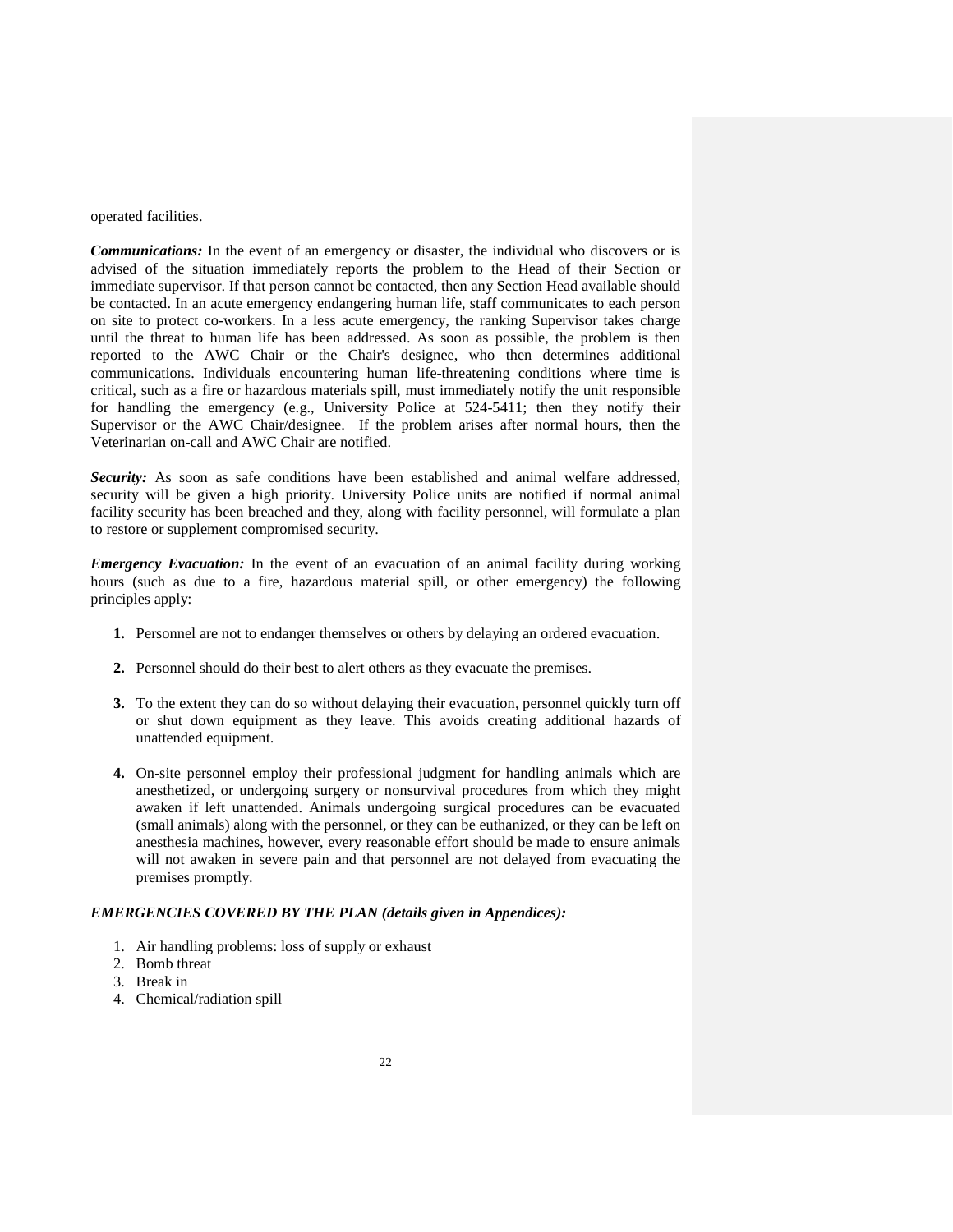- 5. Electrical power outage
- 6. Fire
- 7. Flood
- 8. Phone or Paging System outage
- 9. Protests/picketing/strike
- 10. Snow storm/blizzard/Ice storm
- 11. Temperature problems (hot or cold)
- 12. Hurricane, Tornado or Other Severe Storm
- 13. Water supply interruption
- 14. Miscellaneous other emergencies or disasters

### *OVERVIEW OF ANIMAL CARE AND SUPPORT NEEDS (see specific emergency for details)*

- **1.** *Animal health checks and health maintenance***.** Animals should be checked daily to confirm they are healthy. These observations may be performed by qualified personnel. Observations of abnormalities or treatment of sick animals must be handled by consultation by the veterinarian.
- **2.** *Food and water supplies.* Food and water are critical to maintaining animal health. The appropriate food for the species and research needs, in adequate quantities, in unadulterated form, is the goal of this plan. If the usual food is not available, professional judgment must be applied to identify acceptable substitutes which are available. Water is especially important, as most animals can survive for several days with little food, but may succumb within 1-2 days without water. Water must be potable and, ideally, delivered in the same form (acidified, autoclaved, etc.) as normal. Some species are especially sensitive to food or water deprivation (e.g. immature animals) and should be given special attention.
- **3.** *Sanitation.* For purposes of animal health, animal welfare, and support of research, adequate sanitation must be provided. Cages of some species must be changed often (e.g., large animals like dogs, cats, monkeys) while others may go several days without inducing health or environmental problems. The goal of this plan is to approximate normal sanitation schedules with available resources. Increasing cage change intervals, spot cleaning instead of whole-cage changes, changing bedding instead of cage changes, hand washing of some equipment, or deferring activities such as floor mopping may be required. The AWC Chair/designee decide which sanitation activities are performed in order to provide the greatest benefit to the animals if it is not possible to perform all normal activities due to unusual conditions.
- **4.** *Environmental support (ventilation, temperature control, utilities).* Maintenance of an appropriate environment is essential to the well-being of animals and for many research projects. Ventilation problems may include loss of or diminished air supply or exhaust, loss of pressure differentials in critical areas, unacceptable temperature variations, contamination with agents such as chemicals or smoke, or loss of utilities such as electricity needed for lights or powered equipment (e.g., hoods, autoclaves, ventilated racks). Ventilation problems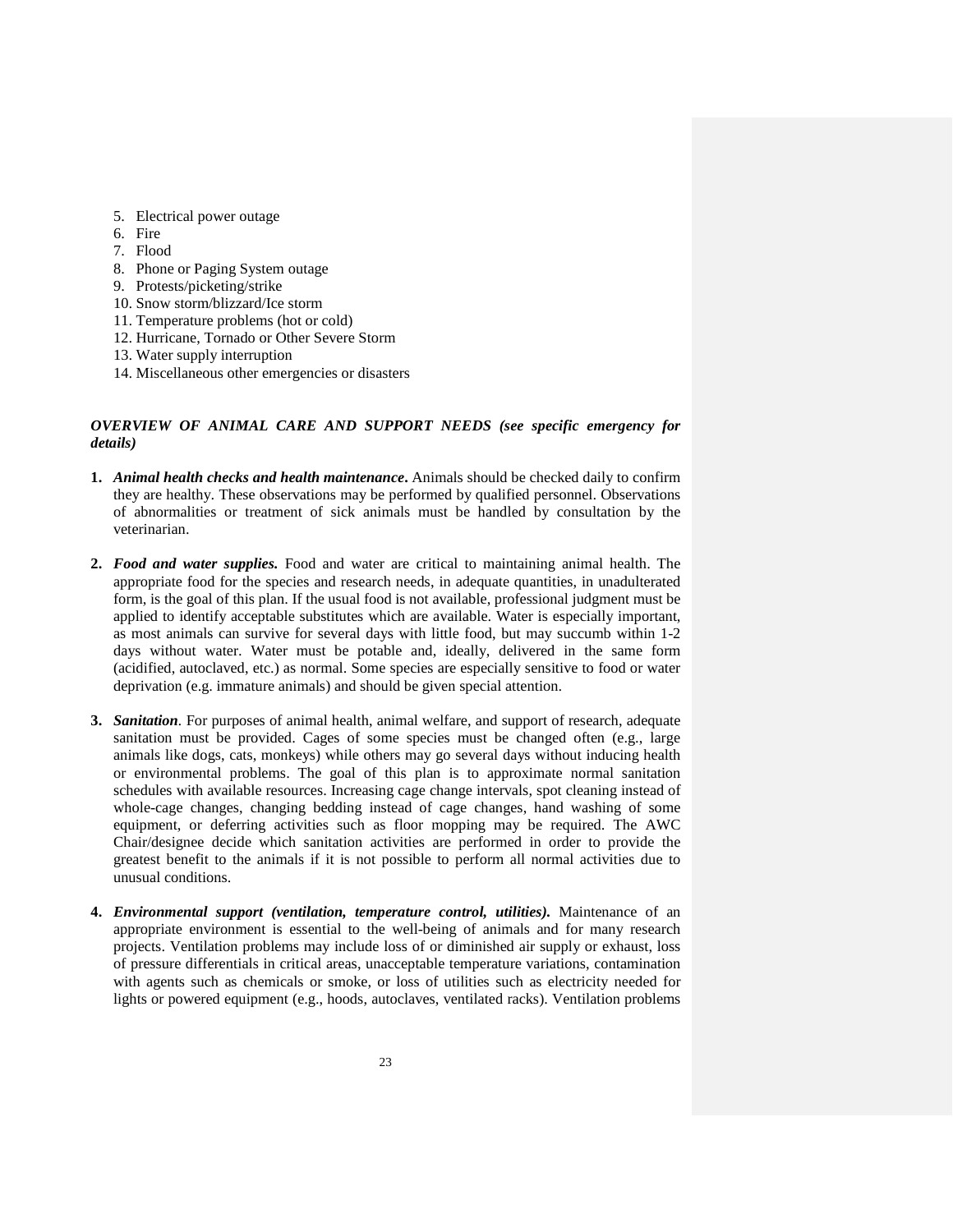will be dealt with by AWC Chair and/or designee, with goals of: maintaining at least some air movement in animal housing spaces, and keeping temperatures as close to the acceptable range as is possible. The minimal standard is to prevent animal deaths or contamination of the environment.

**5.** *Personnel to provide animal care.* Personnel with adequate training are essential to maintaining animal colonies. They may be unable to work in facilities due to damage or dangerous conditions, physical obstructions (snow storm or chemical spill nearby), or interruption of work (bomb threat, picketing, etc.). The AWC Chair or designee will coordinate the response. Personnel may be asked to perform duties outside the scope of their normal responsibilities in order to protect animal health or well-being.

### *OTHER EMERGENCIES AND DISASTERS*

**O**ther emergencies and disasters not specifically discussed in this document are handled by the staff on-site at or after the emergency, employing measures consistent with the University Guide for the Care and Use of Animals and support needs above, and professional judgment for the maintenance of animal health and safety.

*Initial version: June 2006 Approved by IACUC:* 

### **APPENDICES**

### *DESCRIPTION OF ANIMAL RESOUCES CENTER FACILITIES AT VIRGINIA STATE UNIVERSITY*

| <b>Room</b>           | Size (square feet) | <b>Function</b>                                                               |
|-----------------------|--------------------|-------------------------------------------------------------------------------|
| Cage Cleaning Room    | 142                | with<br>Cage<br>wash room<br>automated cage<br>washer.<br>sinks and autoclave |
| <b>Entry Room</b>     | 131                | Entry/gown room                                                               |
| Animal Holding Room 1 | 70                 | Animal<br>holding/isolation<br>room with light timer                          |
| Animal Holding Room 2 | 145                | Main animal holding room<br>with light timer                                  |
| <b>Surgery Room</b>   | 202                | Surgical/procedure<br>room<br>with cabinets and sink                          |
| Research Lab          | 290                | for<br>Research<br>lab<br>with<br>experimental work<br>fume hood and sink     |
| <b>Total</b>          | 980                |                                                                               |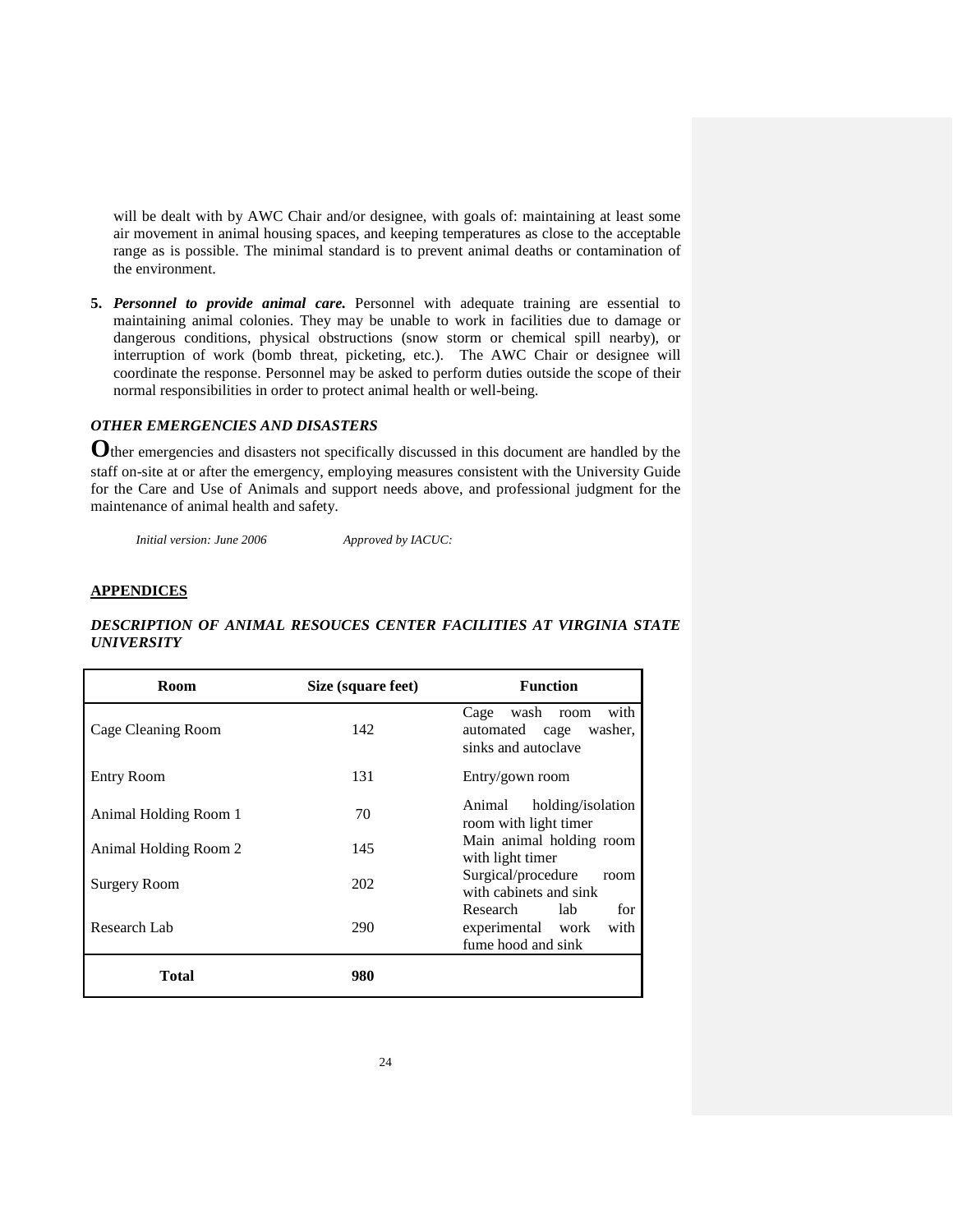| VIRGINIA STATE UNIVERSITY PROTOCOL   |
|--------------------------------------|
| <b>FOR USE OF VERTEBRATE ANIMALS</b> |

| PLEASE TYPE.                                      |
|---------------------------------------------------|
| <i><b>USE ADDITIONAL SHEETS AS NECESSARY.</b></i> |

|             | Leave Blank |
|-------------|-------------|
| Proposal #: |             |

June 2006

Approval Date:

Expiration Date:

#### **A. ADMINISTRATIVE DATA**

| Department: |
|-------------|
|-------------|

Principal Investigator:

Mailing Address:

| Telephone: | Fax: | Email: |
|------------|------|--------|
|------------|------|--------|

Project Title:

Initial Submission Renewal Modification

Existing IACUC No. (for renewals or modifications)

List the names of all individuals authorized to conduct procedures involving animals under this proposal and identify their role (e.g., principal investigator), providing their department, telephone, fax, and email:

#### **B.** TYPE OF STUDY: (Check all applicable categories and complete appropriate sections)

| <b>BEHAVIORAL STUDY - COMPLETE SECTION M</b> |
|----------------------------------------------|
|                                              |

- \_\_\_\_\_ **COLLECTION OF BLOOD/TISSUE** COMPLETE SECTION J
- FIELD STUDIES/BIOLOGICAL SURVEYS COMPLETE SECTION Q

 **HAZARDOUS MATERIALS** - Check all applicable categories below and COMPLETE SECTION L

- \_\_\_\_\_ **Biological Hazards** (Any fungi (live or dead), bacteria (live or dead), viruses, prions, clinical samples, known infected human tissue samples, or any biotoxins (e.g., Tetrodotoxin, botulinum toxin) used in live animals and that may have an adverse effect on health adult humans. Also include any replicative deficient viruses. \_\_\_\_\_ **Recombinant DNA** (As specified by the NIH Guidelines available at
- [http://www4.od.nih.gov/oba/rac/guidelines/guidelines.html.](http://www4.od.nih.gov/oba/rac/guidelines/guidelines.html) These include use of fungi, bacteria, viruses or gene transfers in live animals, which may have an adverse effect on healthy adult humans)
- \_\_\_\_\_ **Chemical Hazards** (Please **underline** any that apply: Highly/Acutely Toxic, Highly/Acutely Carcinogenic, Highly/Acutely Mutagenic.)
- \_\_\_\_\_ **Radiological Hazard** (Radiolabeled material injected in live animals or exposure of animals to ionizing radiation using a research irradiator or other radiation-producing devices.)
- \_\_\_\_\_ **NON-INVASIVE STUDY** (i.e., physiological responses to materials administered) COMPLETE SECTION J
- **SURGICAL-NON-SURVIVAL** (surgical procedures in which the animal is euthanized without recovery from anesthesia) -COMPLETE SECTION N
- **SURGICAL-SURVIVAL** (surgical procedures in which the animal is allowed to recover from anesthesia) COMPLETE SECTION N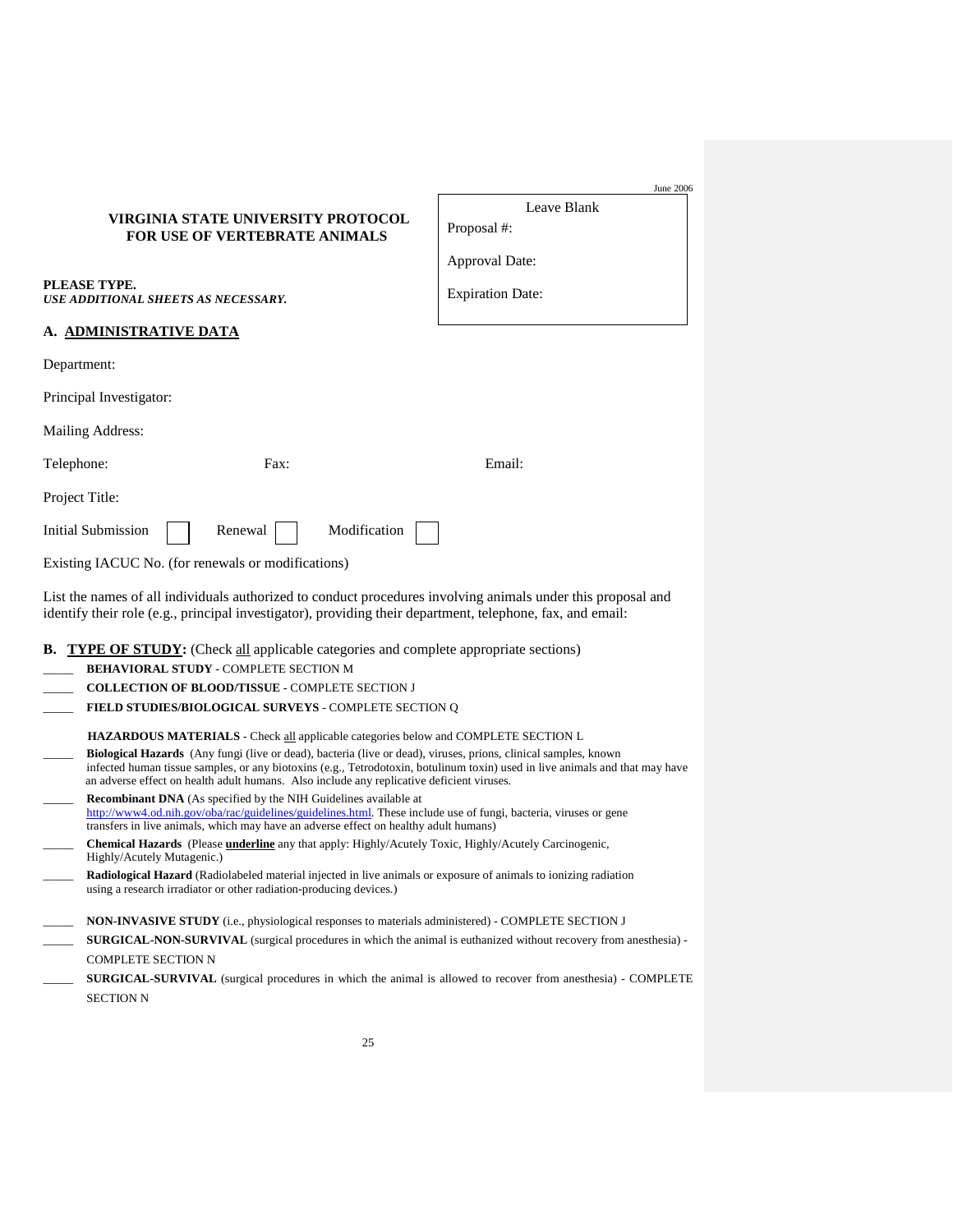### **C. ANIMAL REQUIREMENTS**

| [e.g., Mus]<br>Genus:                             |                                                                                                                                                                                                                                                  | Species:     | $[e.g.,$ musculus]             |
|---------------------------------------------------|--------------------------------------------------------------------------------------------------------------------------------------------------------------------------------------------------------------------------------------------------|--------------|--------------------------------|
| Strain, subspecies, or breed:                     | [e.g., C57BL]                                                                                                                                                                                                                                    | Common name: | [e.g., black laboratory mouse] |
| Approximate age, weight or size:                  |                                                                                                                                                                                                                                                  |              |                                |
| Sex:                                              |                                                                                                                                                                                                                                                  |              |                                |
| Bacteriological status:                           | [e.g., germfree (axenic), defined flora (gnotobiotic), specific pathogen free, conventional]                                                                                                                                                     |              |                                |
| Viral status:                                     | [e.g., simian immunodeficency virus, simian retrovirus]                                                                                                                                                                                          |              |                                |
| $Source(s)$ :                                     | [e.g., name of vendor or breeder, bred in-house]                                                                                                                                                                                                 |              |                                |
| Primary housing location(s):                      | [Facility manager must certify below that facility has the resource capability to support the<br>study. If animals will be housed in lab or anywhere else outside central facility for more than<br>12 hours, provide building and room number.] |              |                                |
| Location(s) where manipulation will be conducted: |                                                                                                                                                                                                                                                  |              |                                |
| Number of Animals to be Used:                     |                                                                                                                                                                                                                                                  |              |                                |

### Total:

### **D. TRANSPORTATION**

Transportation of animals must conform to all institutional guidelines/policies and federal regulations. If animals will be transported on public roads or out of state, describe efforts to comply with USDA regulations. If animals will be transported between facilities, describe the methods and containment to be utilized. If animals will be transported within a facility, include the route and elevator(s) to be utilized.

## **E. STUDY OBJECTIVES**

Briefly explain in language understandable to a layperson the aim of the study and why the study is important to human or animal health, the advancement of knowledge, or the good of society.

### **F. RATIONALE FOR ANIMAL USE.**

Justify the selection of the proposed animal species, strain, and numbers (include statistical or other criteria for animal numbers). The rationale should include reasons why non-animal models cannot be used. Cost is not a valid justification. Please provide a justification of the appropriateness of the species selected and of the number of animals used. Include a table if it will help simplify your explanation. Use additional sheets if necessary.

### **G. DESCRIPTION OF EXPERIMENTAL DESIGN AND ANIMAL PROCEDURES**

Year 1: Year 2: Year 2: Year 3:

Describe specifically what will be done with the animals, and indicate the expected results. Discuss the procedures in the order they are performed and give time intervals (use tables to indicate uses of animals in complex protocols) occurring between procedures. This description should allow the IACUC to understand the experimental course of an animal from its entry into the experiment to the endpoint of the study. Use additional sheets if necessary.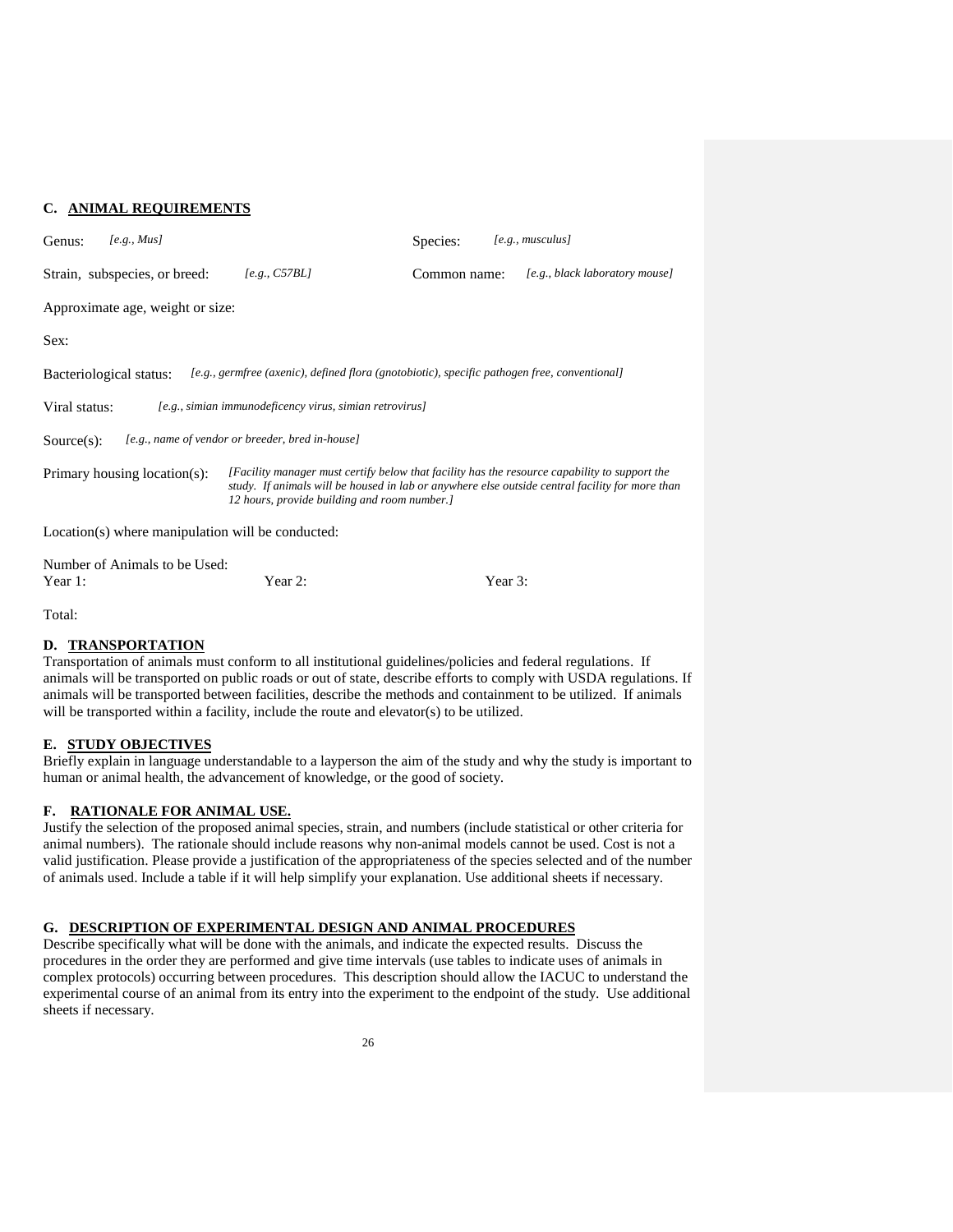### **H. PAIN OR DISTRESS CLASSIFICATION AND CONSIDERATION OF ALTERNATIVES**

**H.1. PAIN OR DISTRESS CLASSIFICATION** Se[e http://www.aphis.usda.gov/ac/policy/policy11.pdf](http://www.aphis.usda.gov/ac/policy/policy11.pdf) for definition of pain categories.

| <b>Species</b><br>(common name)                              | <b>USDA</b><br>Classification*<br>$B, C, D$ or $E$ | Number of animals used each year |        | 3 year total<br>number of<br>animals |  |
|--------------------------------------------------------------|----------------------------------------------------|----------------------------------|--------|--------------------------------------|--|
|                                                              |                                                    | Year 1                           | Year 2 | Year 3                               |  |
|                                                              |                                                    |                                  |        |                                      |  |
|                                                              |                                                    |                                  |        |                                      |  |
|                                                              |                                                    |                                  |        |                                      |  |
|                                                              |                                                    |                                  |        |                                      |  |
|                                                              |                                                    |                                  |        |                                      |  |
|                                                              |                                                    |                                  |        |                                      |  |
| Total number of animals (should equal total from Section C): |                                                    |                                  |        |                                      |  |

**\* If Category "E" applies, Sections O and T must be completed**

#### **H.2. CONSIDERATION OF ALTERNATIVES**

If any procedures fall into USDA's Classification D or E, causing more than momentary or slight pain or distress to the animals, describe your consideration of alternatives and your determination that alternatives are not available. Delineate the methods and sources used in the search. Database references must include databases searched, the date of the search, period covered, and the keywords used. Alternatives include methods that (1) refine existing tests by minimizing animal distress, (2) reduce the number of animals necessary for an experiment, or (3) replace whole-animal use with in vitro or other tests.

#### **I. VETERINARY CARE**

Indicate desired plan of action in case of animal illness (e.g., initiate treatment, call investigator prior to initiating treatment, euthanize).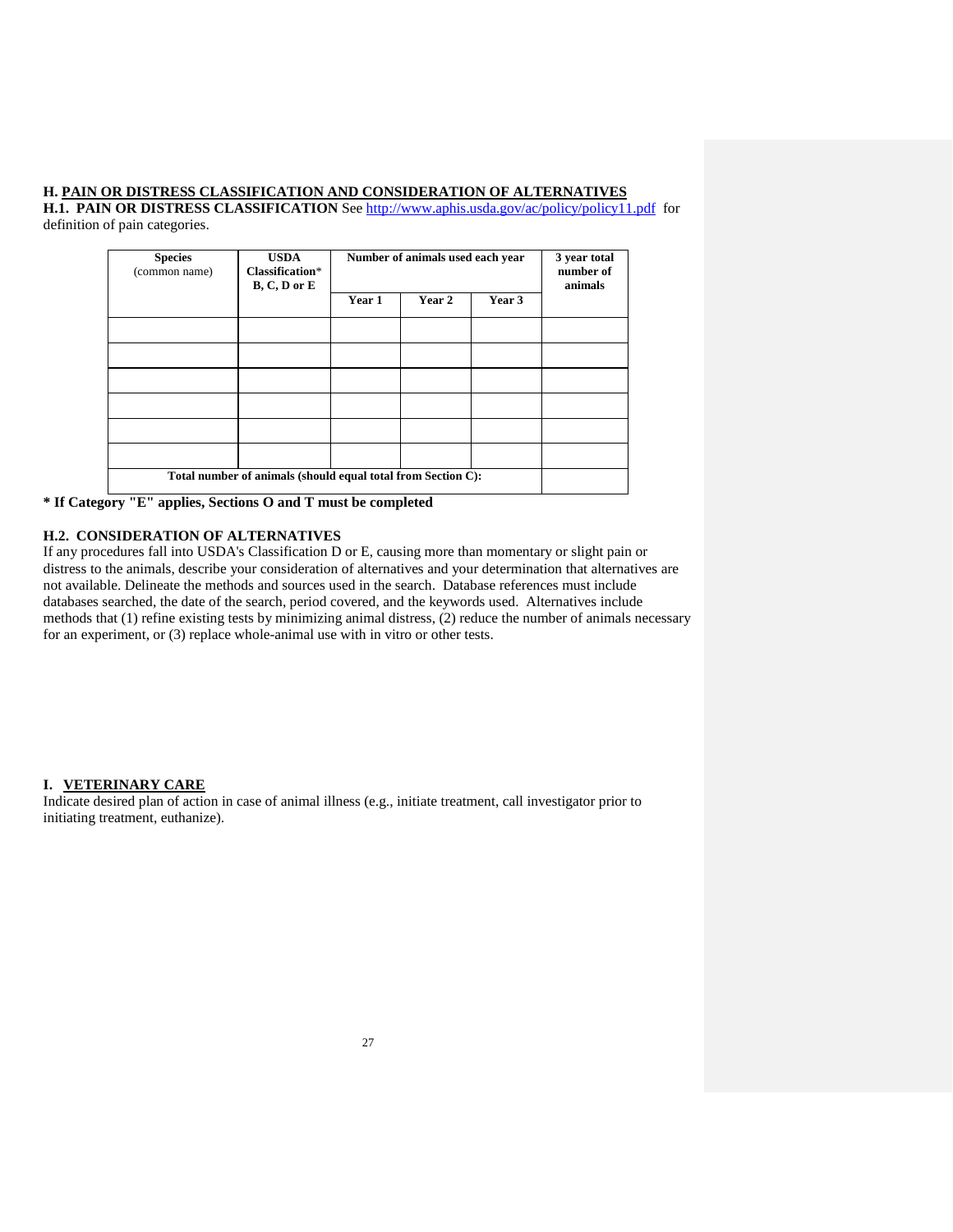## **J. MATERIALS TO BE ADMINISTERED TO ANIMALS AS PART OF EXPERIMENTAL**

| Species   |                                                                                                                                            | Antigen/Drug Dose (mg/kg) Dose Route Frequency                                                                   |  | Total Number of<br>Animals Treated |
|-----------|--------------------------------------------------------------------------------------------------------------------------------------------|------------------------------------------------------------------------------------------------------------------|--|------------------------------------|
|           |                                                                                                                                            |                                                                                                                  |  |                                    |
|           |                                                                                                                                            |                                                                                                                  |  |                                    |
|           |                                                                                                                                            | Describe potential effects of material(s) administered on the animals:                                           |  |                                    |
|           |                                                                                                                                            | Indicate how long individual animals will be on the study (from time of arrival at VSU until time of sacrifice): |  |                                    |
|           |                                                                                                                                            | Location where experimental procedures will be conducted: Building Room # Room #                                 |  |                                    |
|           | K. BLOOD/TISSUE COLLECTION:<br>Describe technique used to collect blood or tissue (include route of collection and anesthetic, sedative or |                                                                                                                  |  |                                    |
|           |                                                                                                                                            | tranquilizing agents administered prior to specimen collection).                                                 |  |                                    |
|           |                                                                                                                                            | Blood/Tissue Amount/Size Frequency Frequency Animals Used                                                        |  | Total Number of                    |
|           |                                                                                                                                            |                                                                                                                  |  |                                    |
| Species   |                                                                                                                                            |                                                                                                                  |  |                                    |
| schedule: |                                                                                                                                            | If the nature of your project makes it difficult to complete the above table, include a bleeding or collection   |  |                                    |
|           |                                                                                                                                            |                                                                                                                  |  |                                    |
|           | Indicate methods for the prevention of anemia:                                                                                             |                                                                                                                  |  |                                    |
|           |                                                                                                                                            |                                                                                                                  |  |                                    |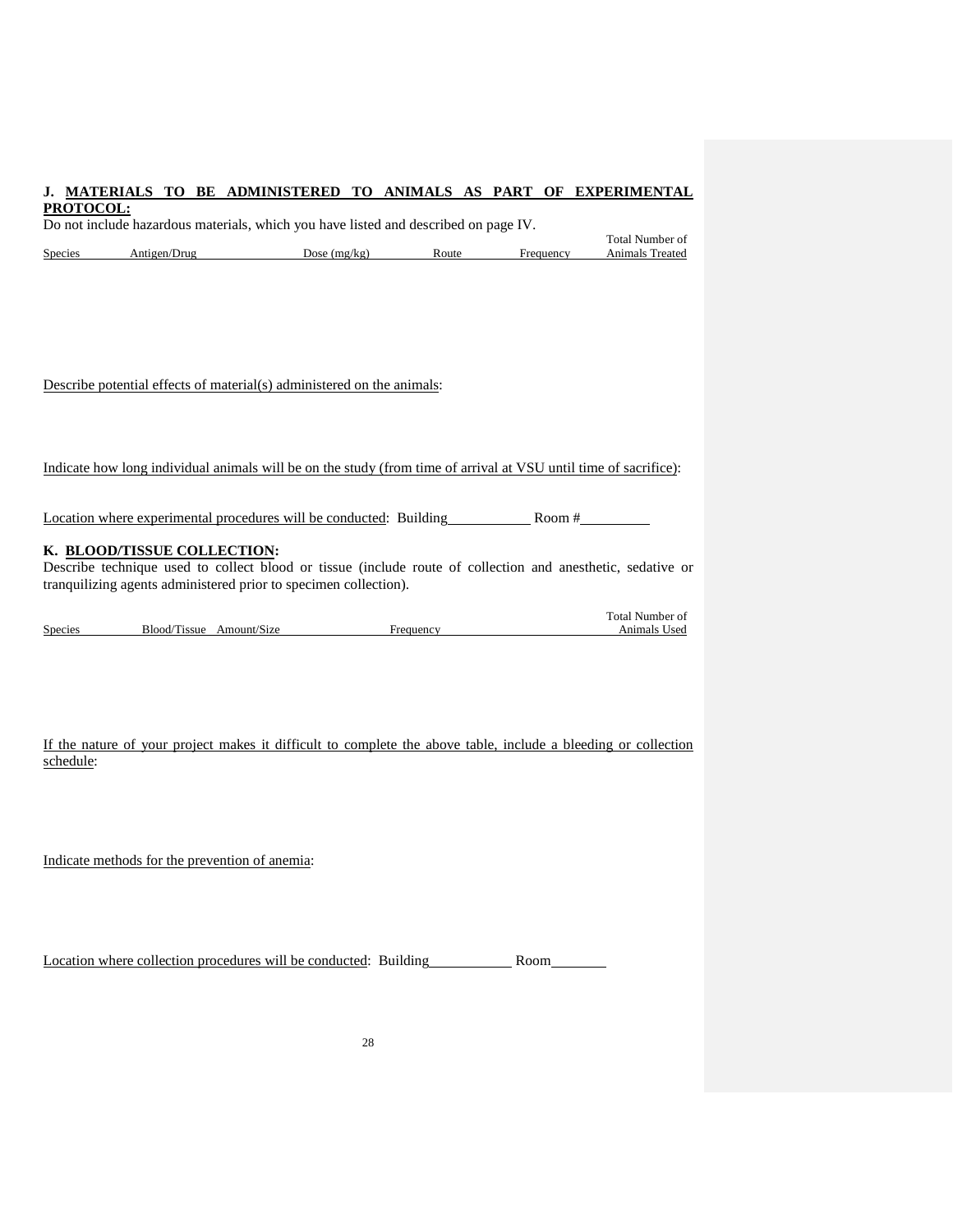### **L. USE OF HAZARDOUS MATERIALS**

Use of hazardous agents requires the approval of the institutional Biosafety Office/Committee. Attach documentation of approval for the use of recombinant DNA or potential human pathogens. For additional information, access the CDC website at<http://www.cdc.gov/od/ohs/biosfty/bmbl4/bmbl4toc.htm>

### **L.1. ANIMAL EXPERIMENTATION INVOLVING BIOLOGICAL HAZARDS:**

List hazardous material(s) or agent(s) and the amount to be used:

|                       |                 |                            |       |           | Total Number |
|-----------------------|-----------------|----------------------------|-------|-----------|--------------|
| <i><b>Species</b></i> | Material/Agents | Dose (if you using toxins) | Route | Frequency | of Animals   |

Indicate the role of biohazardous material(s) or agent(s) in the proposed study:

Potential Hazard (Describe potential adverse effects on man **(lab personnel, animal caretakers)** or animals and indicate the degree and nature of the risk to the personnel):

Safety Precautions (Describe the containment protocol to be followed to protect other animals, personnel and the environment from the hazardous agents; include monitoring methods and frequency and the name of the person responsible for monitoring. Also include Biosafety Level as per CDC Guidelines):

Storage and Disposal of Hazardous Material (Describe waste and animal storage and disposal requirements):

Location where experimental procedures will be conducted: Building Room #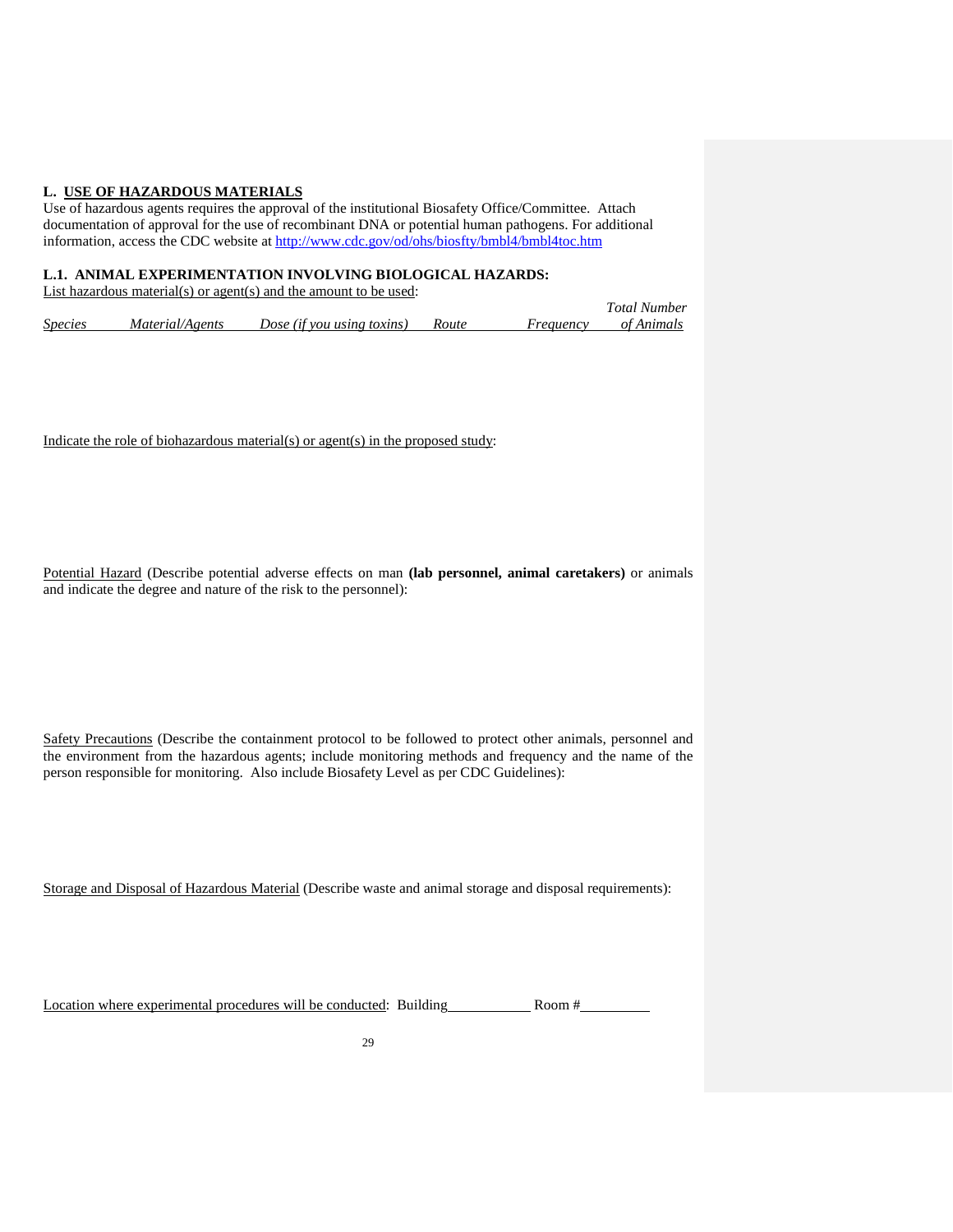### **L.2 ANIMAL EXPERIMENTATION INVOLVING RECOMBINANT DNA:** Indicate species of animal to which rDNA will be introduced:

Indicate sources of DNA (species, organ or tissues, etc.):

Describe nature of the inserted DNA sequence (i.e., What does it code for and what are you trying to accomplish?):

Describe vectors and hosts and potential hazards associated with them:

Describe safety precautions (as per NIH guidelines and CDC biosafety levels):

Describe procedures for storage, transport (both within and outside VSU), and disposal:

Location where experimental procedures will be conducted: Building Room # Room #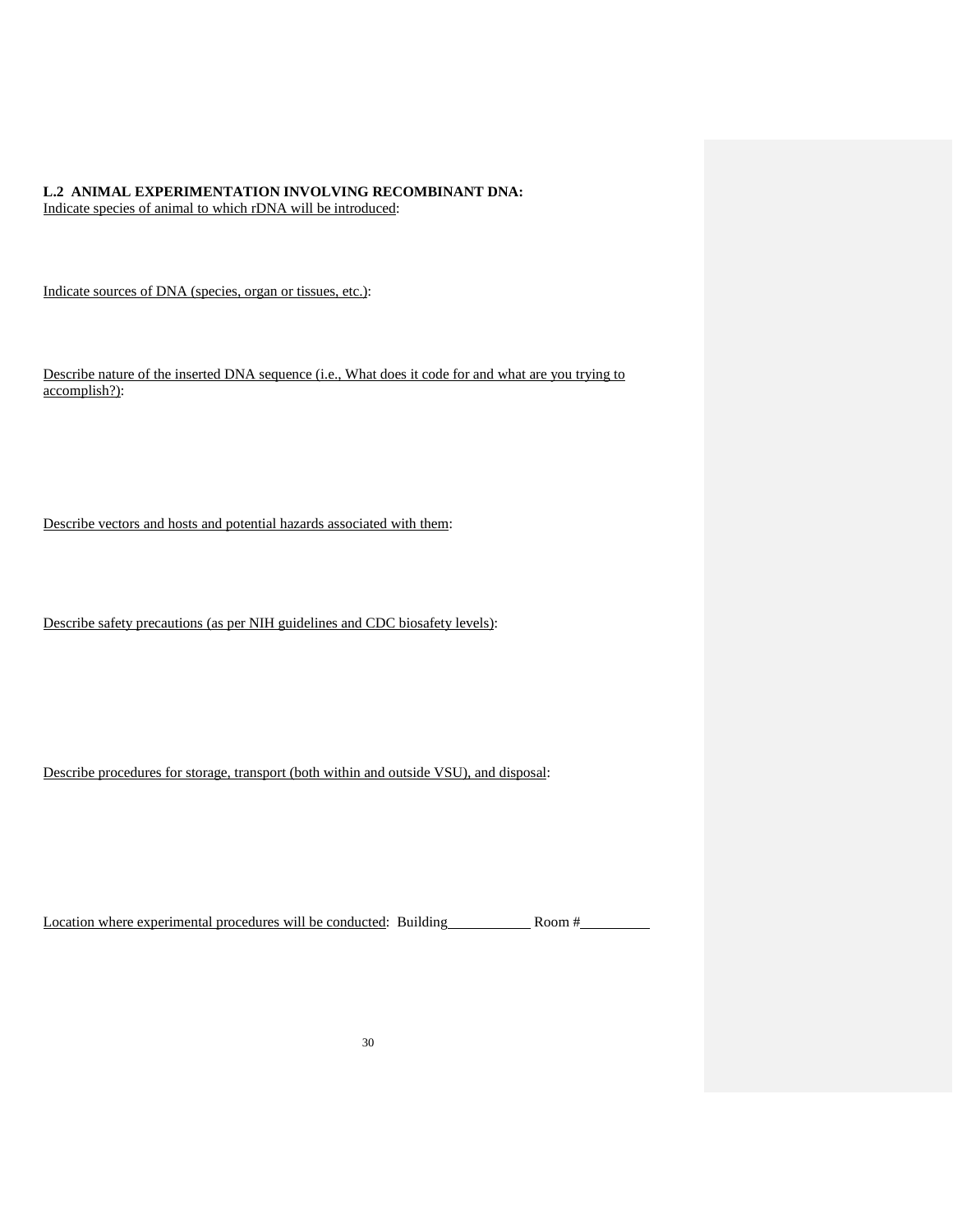#### **L.3. ANIMAL EXPERIMENTATION INVOLVING CHEMICAL HAZARDS:** Indicate hazardous chemical(s) and the amount to be used:

|                |            |             |              | Total Number        |
|----------------|------------|-------------|--------------|---------------------|
| <i>Species</i> | hemical(s) | Dose(mg/kg) | <i>Route</i> | Anımals<br>reauency |

Indicate the role of the hazardous chemical(s) in the proposed study:

Potential Hazard (Describe potential adverse effects on man [**lab personnel, animal caretakers**] or animals and indicate the degree and nature of the risk to the personnel):

Safety Precautions (Describe the containment protocol [i.e., Chemical Hygiene Plan] to be followed to protect other animals, personnel and the environment from the hazardous chemical(s) including monitoring methods and frequency and the name of the person responsible for monitoring.

Storage and Disposal of Hazardous Material (Describe waste and animal storage and disposal requirements):

Location where experimental procedures will be conducted: Building Room #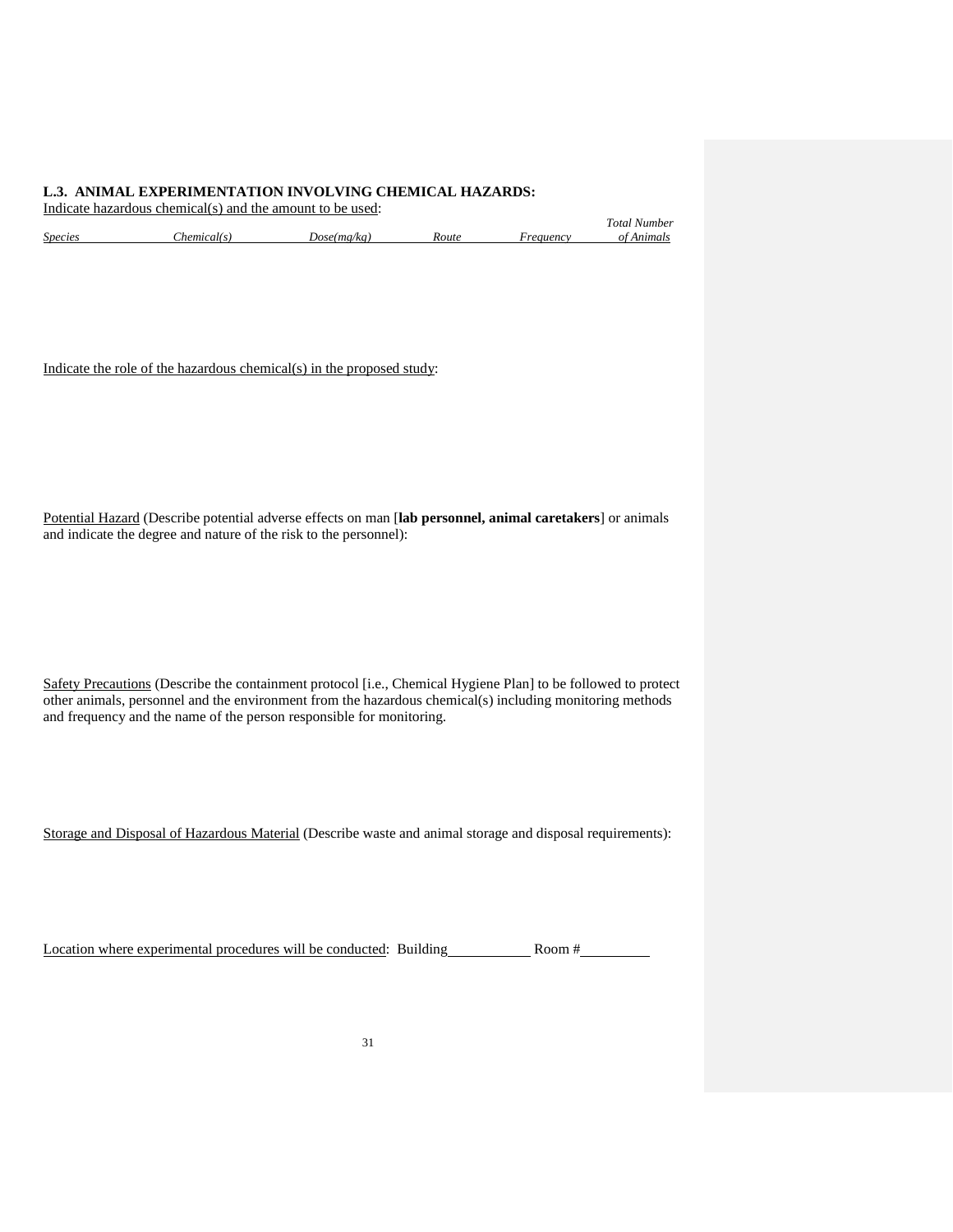### **L.4 ANIMAL EXPERIMENTATION INVOLVING RADIOLOGICAL HAZARDS:**

Indicate radioactive material(s) and the amount to be used or dose from irradiation:

|         |                                  |                   |                 | <b>Total Number</b> |
|---------|----------------------------------|-------------------|-----------------|---------------------|
| Species | <i>Isotope and Chemical Form</i> | Dose (mCi or cGy) | Route Frequency | of Animals          |

Indicate the role of the radioactive material(s) or exposure from ionizing radiation in the proposed study:

Potential Hazard (Describe potential adverse effects on man [**lab personnel, animal caretakers]** or animals and indicate the degree and nature of the risk to the personnel):

Safety Precautions (Describe the containment procedures to be followed to protect other animals, personnel and the environment from exposure to radioactive materials or radiation-producing devices; include monitoring methods and frequency and the name(s) of the persons responsible for radiation monitoring):

Storage and Disposal of Radioactive Material (Describe waste and animal storage and disposal requirements):

Indicate where these studies will be performed and who is authorized to perform these procedures, if radiographic or fluoroscopy procedures will be performed on live animals: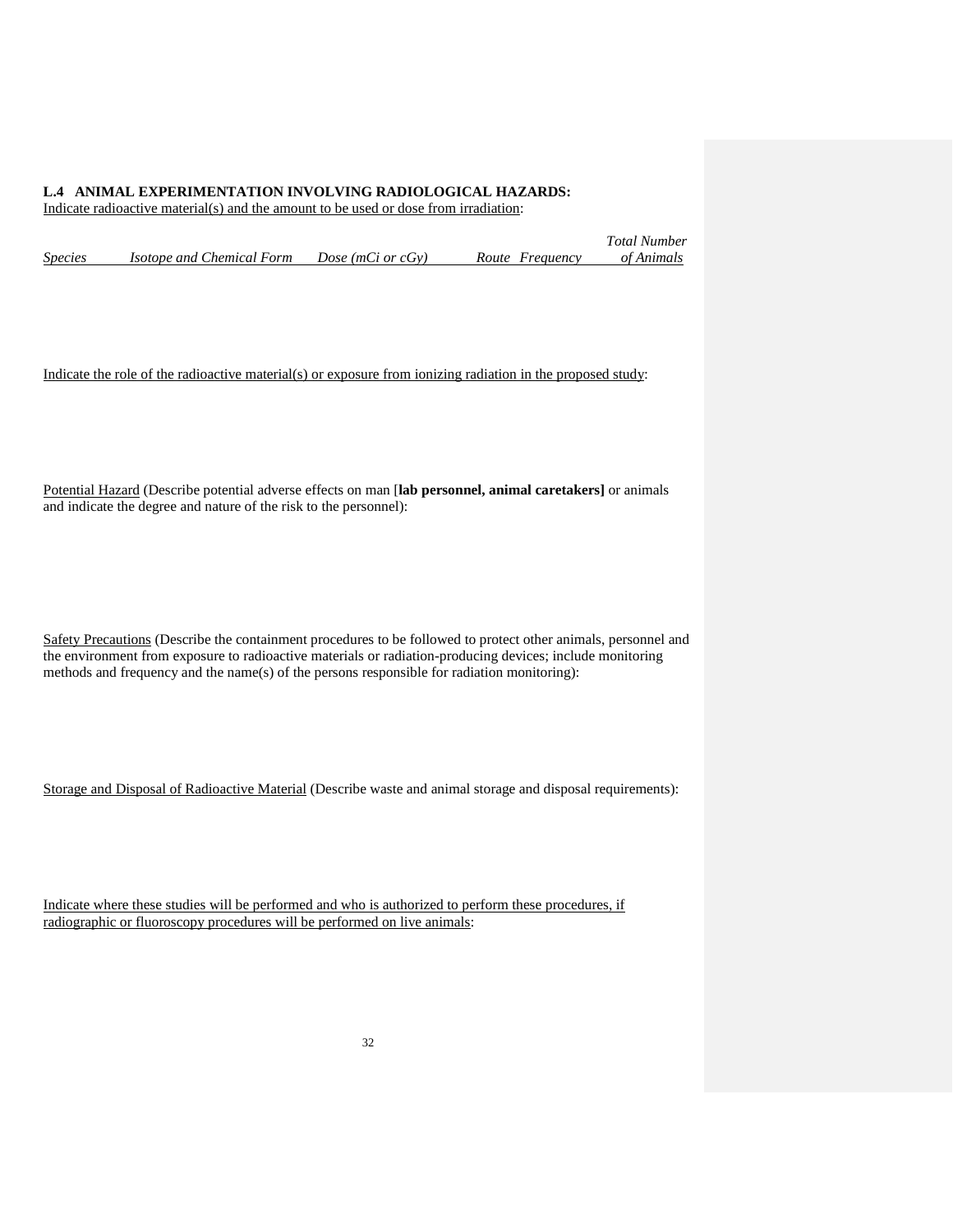## **M. BEHAVIORAL PROCEDURES AND PHYSICAL RESTRAINT**

**M.1 BEHAVIORAL STUDIES:**

Describe methods and procedures (include description of any deprivation or stimulation that might be involved in the study):

| Will animal(s) be fasted (food $\&$ /or water) or placed on a limited diet? Yes               |  |  |
|-----------------------------------------------------------------------------------------------|--|--|
| If yes, please justify and describe restriction and measures for monitoring of animal health. |  |  |

|                   |  |  | Will electrical or other forms of stimulation be used to modify animal behavior (include light and sound)? |  |  |  |  |  |
|-------------------|--|--|------------------------------------------------------------------------------------------------------------|--|--|--|--|--|
| Yes No            |  |  |                                                                                                            |  |  |  |  |  |
| If yes, describe. |  |  |                                                                                                            |  |  |  |  |  |

Will pain or discomfort be induced? Yes\_\_\_\_\_ No\_\_\_\_\_ **If yes. describe and justify.**

Location where behavioral procedures will be conducted: Building Room # Room #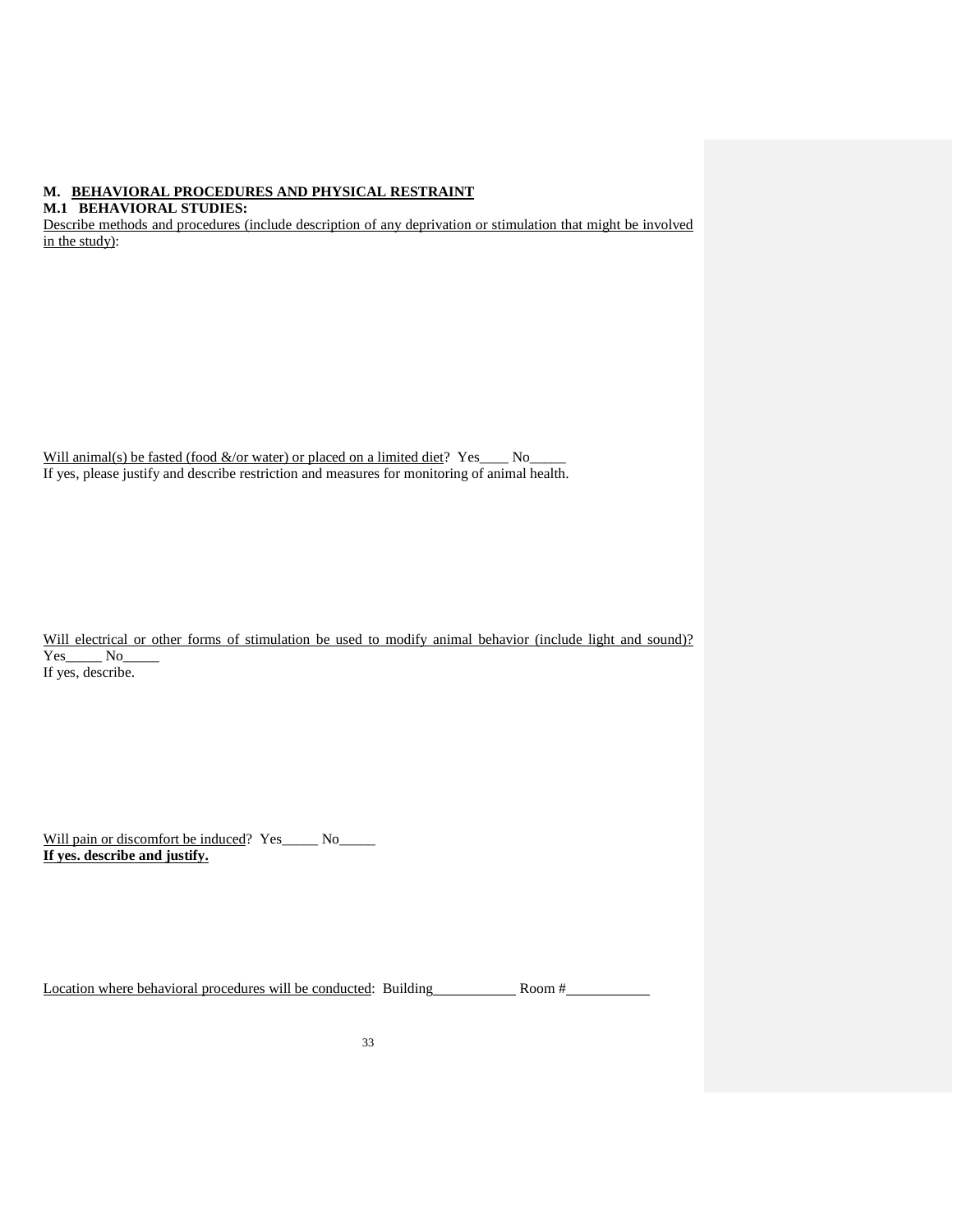**M.2 PHYSICAL RESTRAINT IN UNANESTHETIZED ANIMALS (i.e**., **use of restraint devices [other than brief manual restraint], special test chambers, treadmills):** Justify use of restraint:

Describe device (include dimensions):

Indicate duration (hours) animal will be confined to device:

Indicate observation intervals during confinement:

List qualified faculty or staff making observations (include office or lab and emergency numbers, if not previously given):

Will analgesics, sedatives, or tranquilizers be used to provide additional restraint? Yes\_\_\_\_\_ No\_\_\_\_\_ **If yes, list drug, route and frequency of administration.**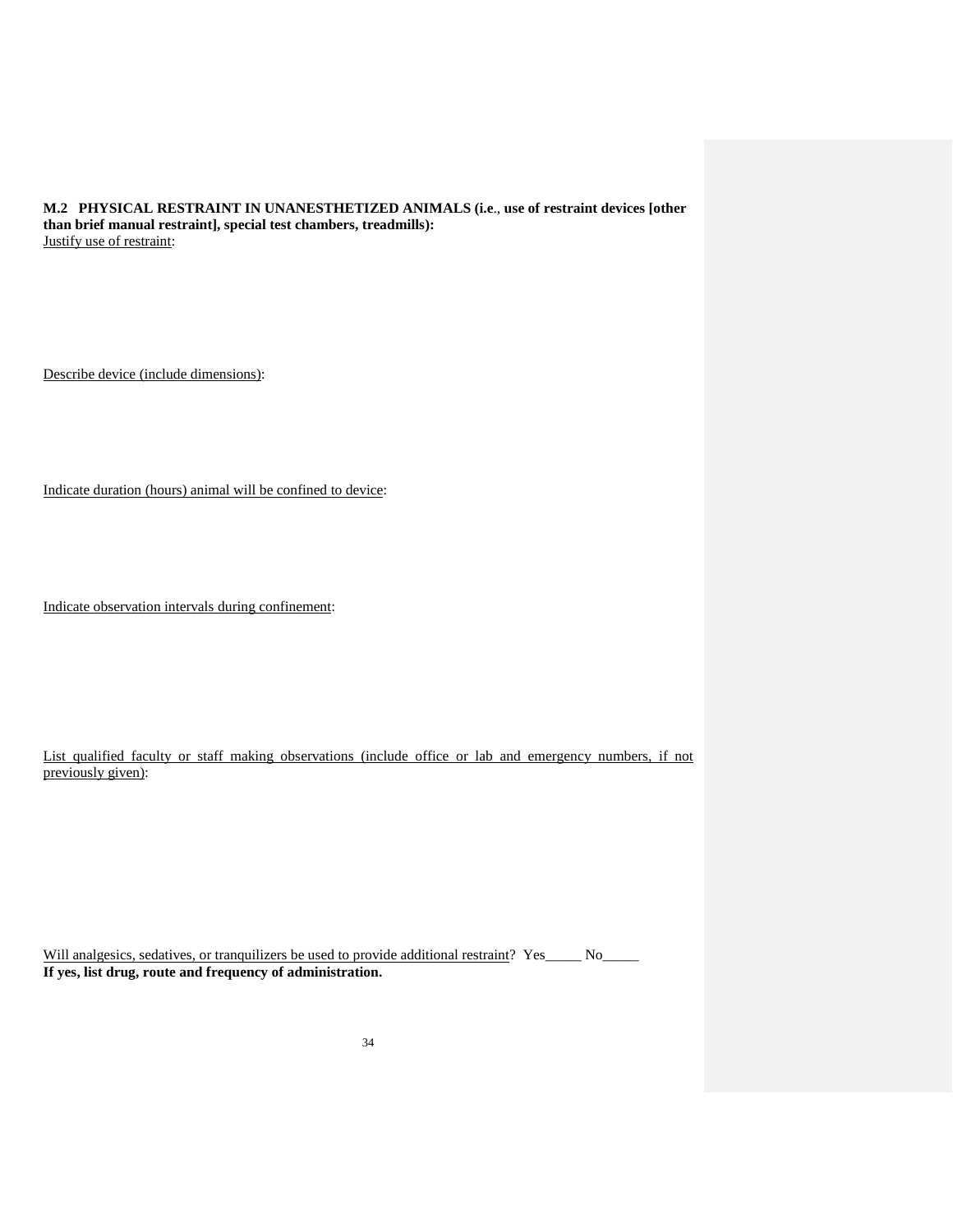#### **N. SURGICAL PROCEDURES**

Consult the VSU Animal Care Committee handbook for guidelines on Surgical Procedures.

List name(s) and qualifications of surgeons (include office and emergency phone numbers, if not previously given):

Location where surgical procedures will be conducted: Building  $\blacksquare$  Room  $\frac{4}{2}$ 

Indicate the expected duration of anesthesia and surgery:

#### **N.1 PREOPERATIVE CARE:**

Describe preoperative care (include physical examinations, lab tests, preconditioning to apparatus, and fasting or withholding of water):

List preoperative medications (preanesthetic agents, antibiotics, etc.): Number of<br>Days Species Drug Dose **Dose** Route Frequency

**N.2 SURGERY:**

| Specify both initial and supplemental anesthetic regimens. |        |       |           |
|------------------------------------------------------------|--------|-------|-----------|
| Species Agent                                              | Dose/% | Route | Frequency |

If gas anesthesia will be used, indicate precautions (i.e., hood, scavenger units, masks) taken to protect personnel from anesthetic fumes: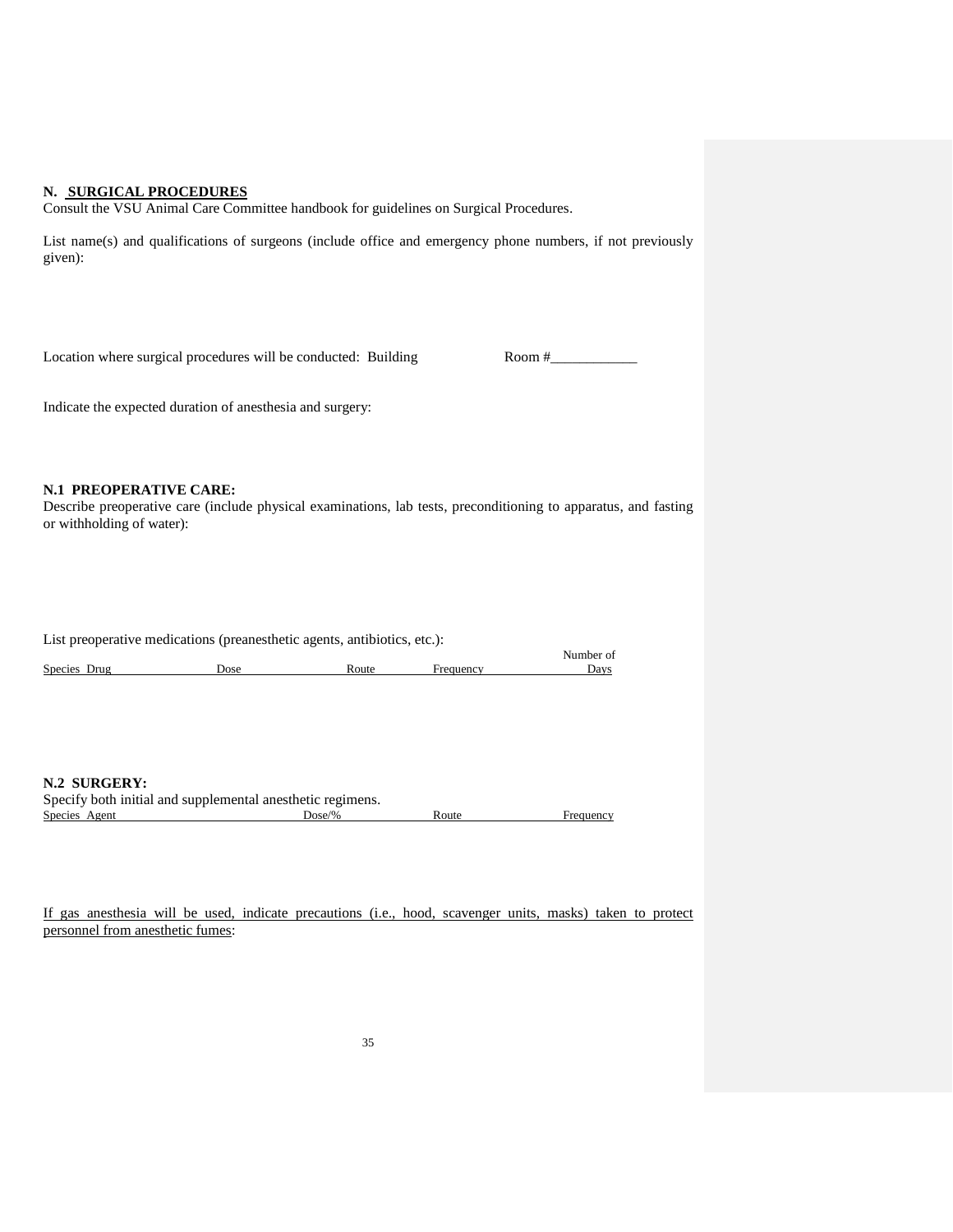Will paralyzing drugs be used during or after surgery? Yes\_\_\_\_\_ No\_\_\_\_\_\_\_

If yes, describe (include drug, dose, route of administration, justification and monitoring methods used to ensure that the animal does not experience pain). **Note: Paralytic drugs may not be used alone; only when covered by adequate anesthesia.**

### **N.3 SUPPORTIVE CARE AND MONITORING:**

How will the level of anesthesia be monitored and how often (e.g., absence of toe pinch or corneal reflex at 15 min intervals)?

What method will be used to prevent dehydration and hypothermia during surgery?

### **N.4 SURGICAL MANIPULATION:**

Describe surgical procedures (sterile instruments and aseptic surgical techniques **MUST** be used in all survival surgeries):

### **N.5 POSTOPERATIVE CARE (SURVIVAL STUDIES ONLY):**

Post surgical care should include observing the animal to ensure uneventful recovery from anesthesia and surgery; administering supportive fluids, analgesics, and other drugs as required; providing adequate care for surgical incisions; and maintaining appropriate medical records.

Post-anesthesia Recovery Describe frequency and type of observations that will assure that the animals are stable and have returned to a safe level of recovery from anesthesia: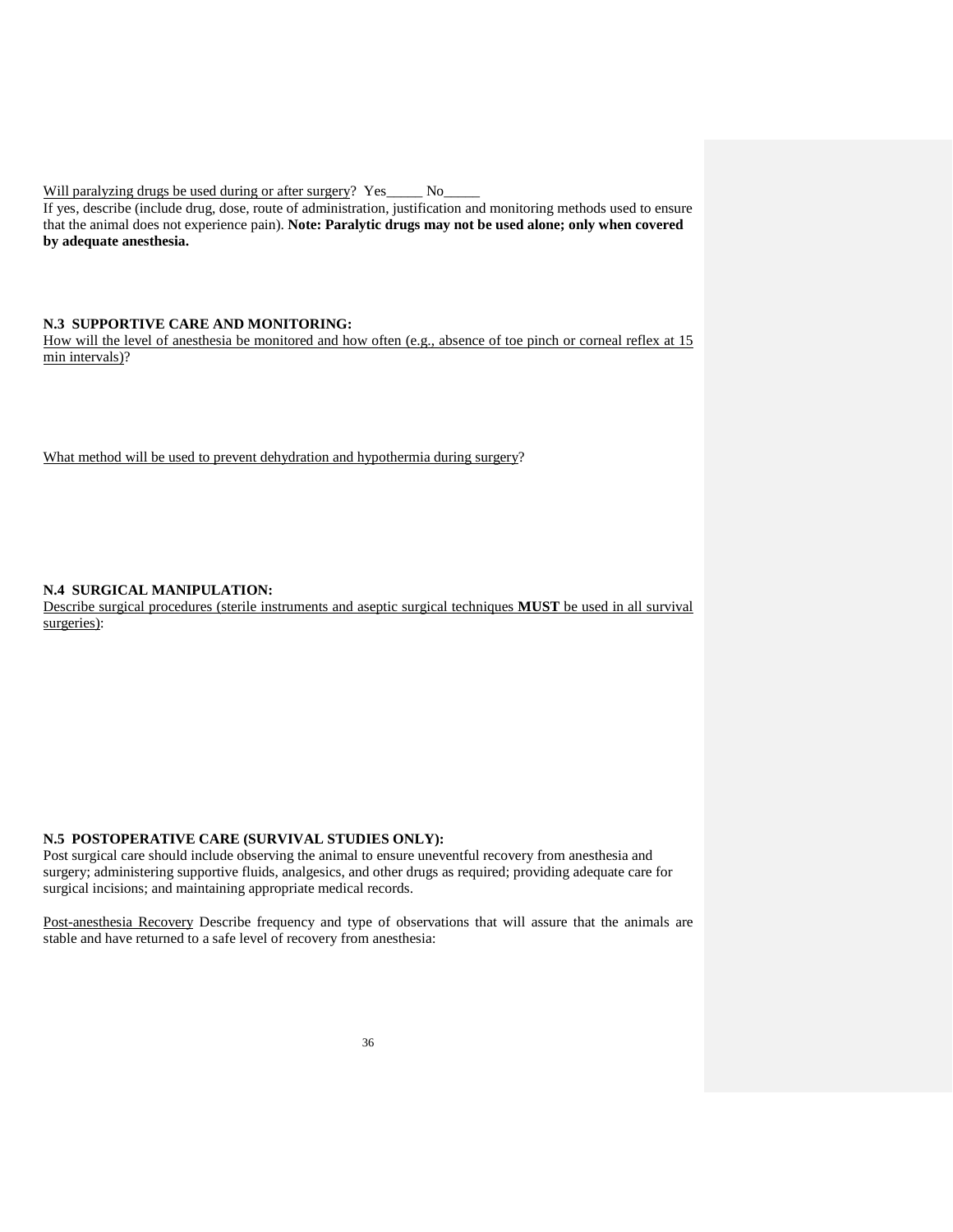Supportive Care Postoperative recovery: Include frequency of examination, frequency and type of lab tests, monitoring and management of pain when indicated, observations and management of potential experimentallyrelated disease, wound care, parenteral fluids, special diet, etc:

Describe criteria for the assessment of post-surgical pain:

Postoperative medications (analgesics, anti-inflammatory drugs, antibiotics, etc.):

Species Drug Dose Route Frequency

Indicate the expected duration of anesthesia and surgery:

Indicate the length of time the animal will be kept alive postoperatively:

Indicate person(s) responsible for postoperative care records:

Note location of Records: Room #\_\_\_\_\_

Describe long-term care of chronically instrumented animal(s):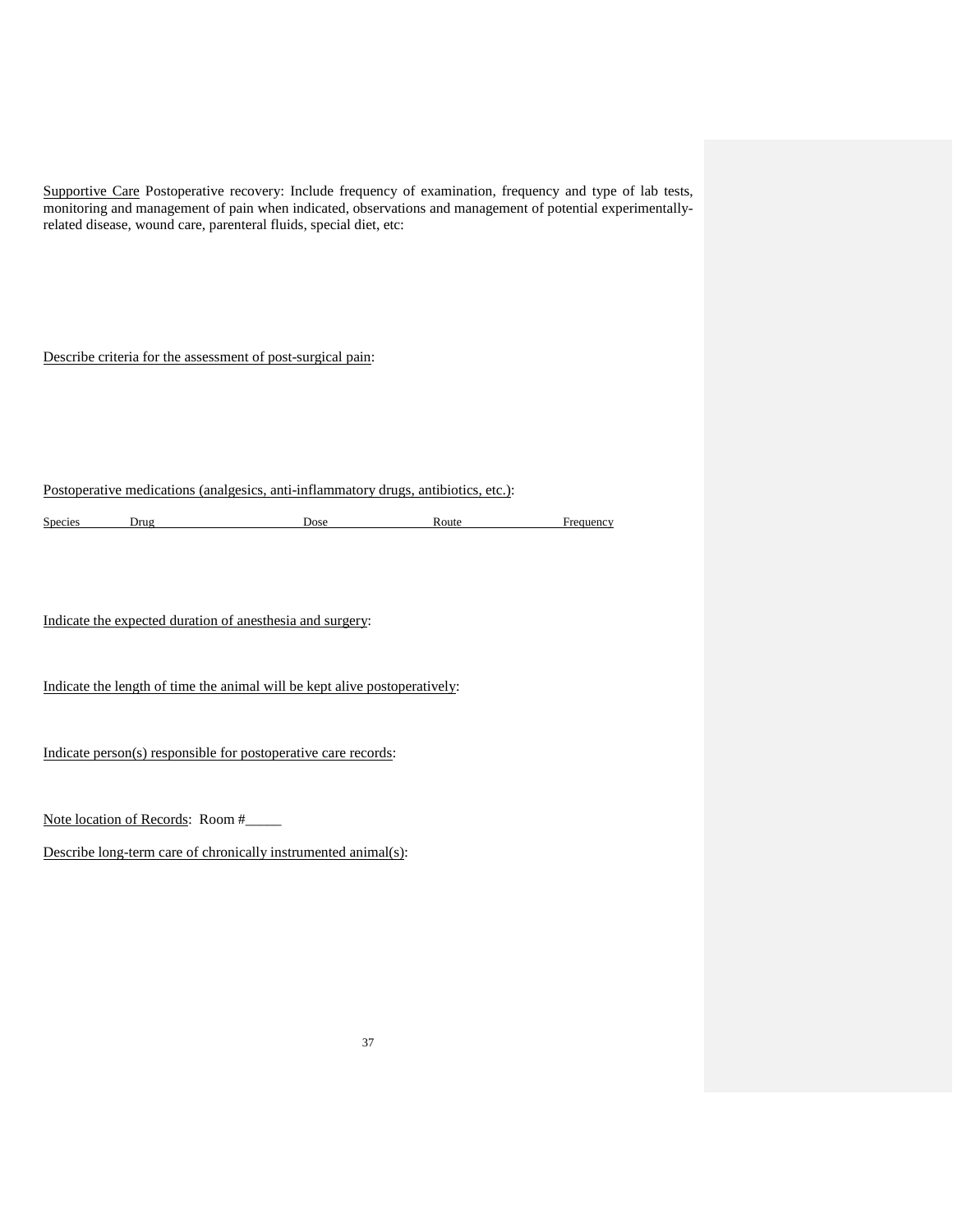**O. EXPERIMENTAL ENDPOINT CRITERIA** (e.g., tumor size, percentage body weight gain or loss, inability to eat or drink, behavioral abnormalities, clinical symptomatology, or signs of toxicity). This information must be provided when the administration of tumor cells, biologics, infectious agents, radiation or toxic chemicals are expected to cause significant symptomatology or are potentially lethal. List the criteria to be used to determine when euthanasia is to be performed. Death as an endpoint must always be scientifically justified.

### **P. METHOD OF EUTHANASIA OR DISPOSITION OF ANIMALS AT END OF STUDY**

Indicate the proposed method of euthanasia. If a chemical agent is used specify the dosage and route of administration. If utilizing  $CO<sub>2</sub>$  for euthanasia, please include location of  $CO<sub>2</sub>$  exposure system and means of ensuring termination. Techniques for euthanasia shall follow current guidelines established by the Animal Welfare Committee and the American Veterinary Medical Association Panel on Euthanasia (2000; available at [http://www.avma.org/issues/animal\\_welfare/euthanasia\\_report.pdf\)](http://www.avma.org/issues/animal_welfare/euthanasia_report.pdf). If other than approved methods are needed, provide scientific justification why such methods must be used.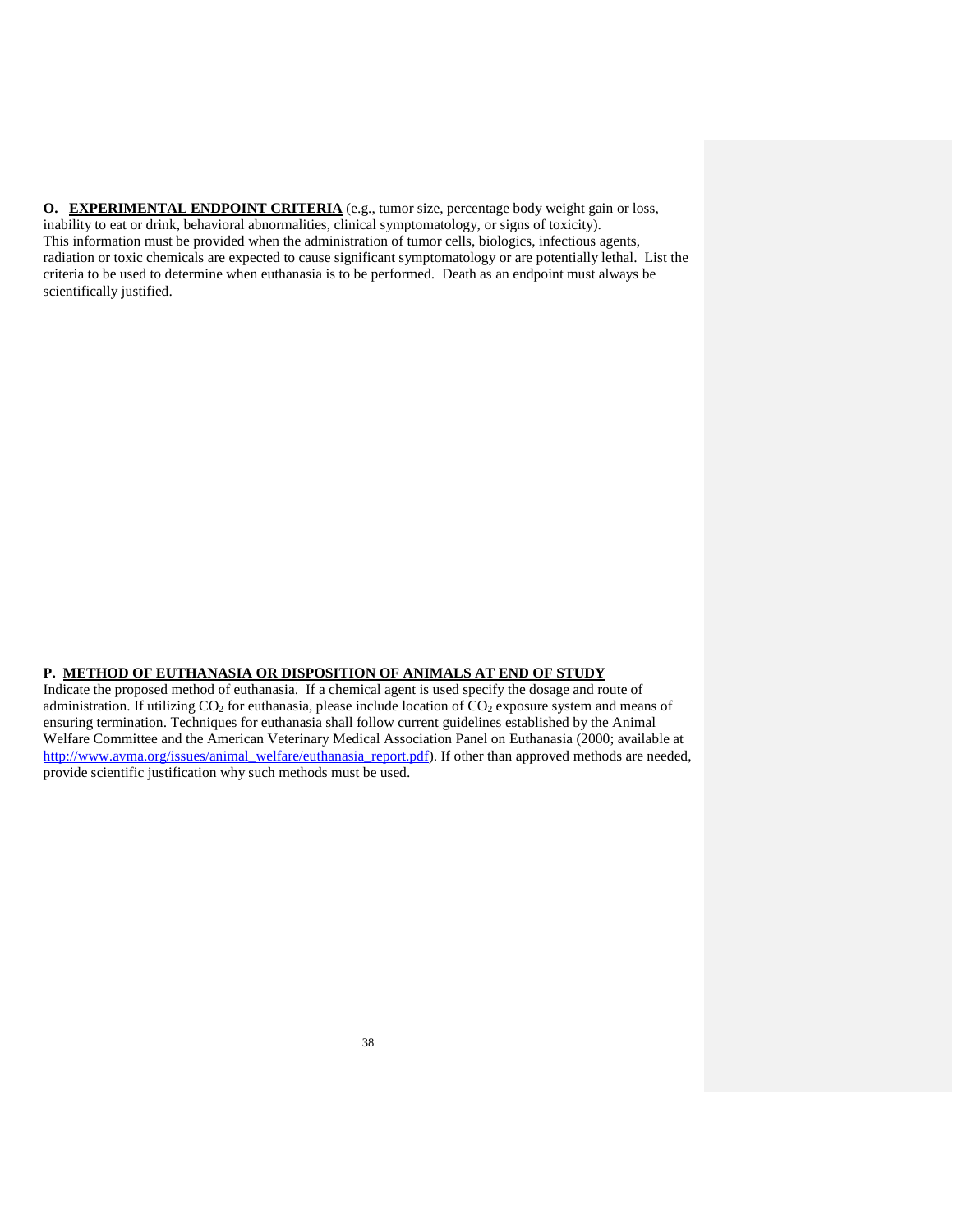# **Q. FIELD/BIOLOGICAL SURVEYS AND/OR LABORATORY USE OF WILD CAPTURED**

**VERTEBRATES**

Indicate species or species assemblage to be studied:

|        |                               |  |  |  |  | Will the study involve species on State or Federal lists of threatened or endangered species? |  |
|--------|-------------------------------|--|--|--|--|-----------------------------------------------------------------------------------------------|--|
| Yes No |                               |  |  |  |  |                                                                                               |  |
|        | If yes, describe the listing. |  |  |  |  |                                                                                               |  |

Are State and/or Federal permits required for collections and/or the survey work? Yes\_\_\_\_\_ No\_ **If yes, name them and give permit number, expiration date and/or other appropriate details of your permit.**

Describe the sampling method(s) to be used (include kind of net or trap and whether it is a kill or live type sampling apparatus):

| If kill-type sampling devices are used, indicate the time interval from capture to death and describe the pain or |  |  |  |  |  |  |
|-------------------------------------------------------------------------------------------------------------------|--|--|--|--|--|--|
| discomfort involved:                                                                                              |  |  |  |  |  |  |

| Will specimens be kept? Yes             | No. |
|-----------------------------------------|-----|
| If yes, where will they be accessioned? |     |

If live trapped animals are to be released, describe kind of handling, sampling and marking or tagging methods that will be used:

If live animals are to be euthanized in the field following live-capture, describe the method of euthanasia: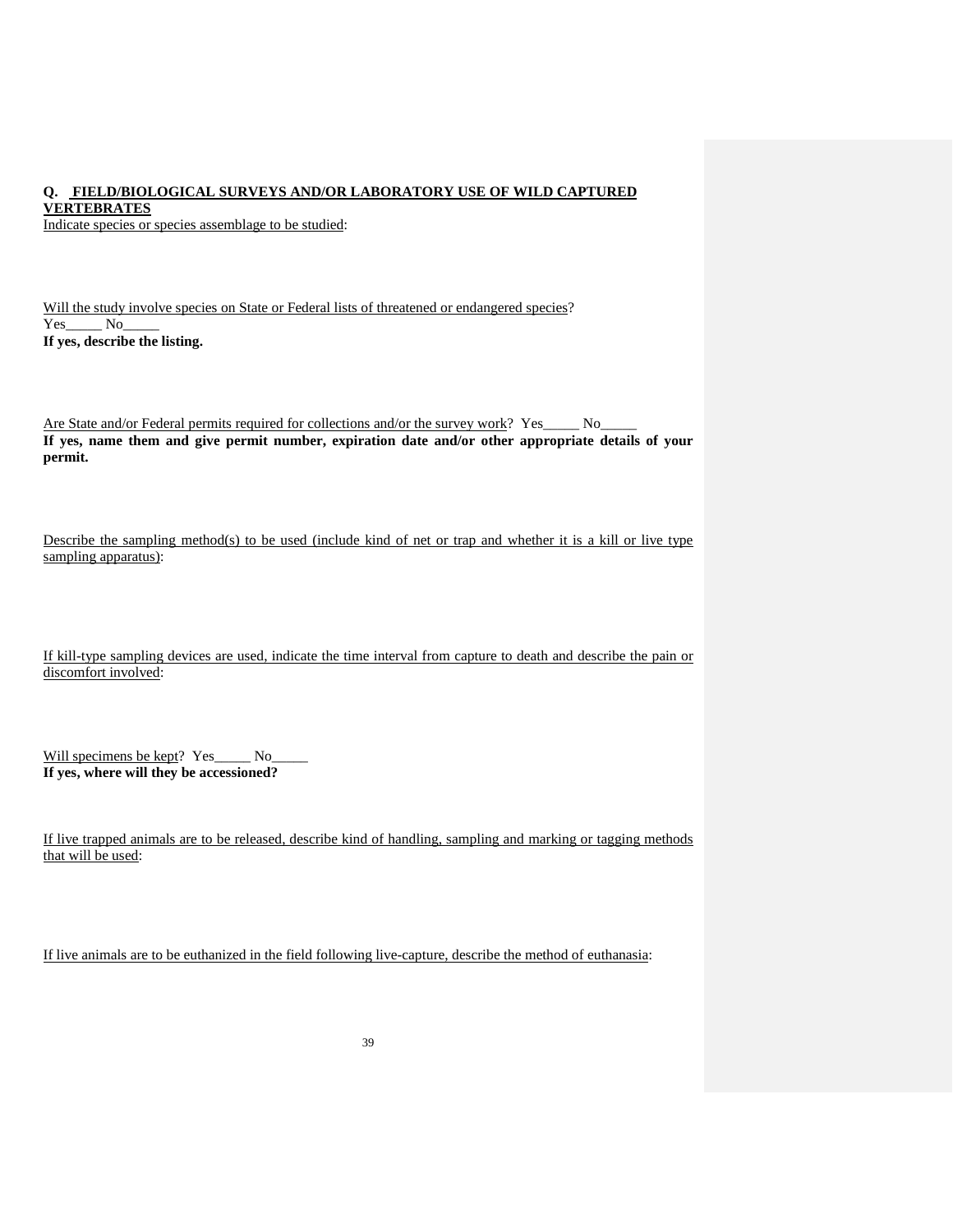### **R. PRINCIPAL INVESTIGATOR CERTIFICATIONS**

- 1. I certify that I have determined that the research proposed herein is not unnecessarily duplicative of previously reported research.
- 2. I certify that all individuals working on this proposal who are at risk are participating in the Institution's Occupational Health and Safety Program.
- 3. I certify that the individuals listed in Section A. are authorized to conduct procedures involving animals under this proposal, have attended the institutionally required investigator training course, and received training in: the biology, handling, and care of this species; aseptic surgical methods and techniques (if necessary); the concept, availability, and use of research or testing methods that limit the use of animals or minimize distress; the proper use of anesthetics, analgesics, and tranquilizers (if necessary); and procedures for reporting animal welfare concerns.
- 4. I certify that considered alternatives to the animal models used in this project and found other methods unacceptable.
- 5. I certify that I will obtain approval from the IACUC before initiating any significant changes in this study.
- 6. I certify that I will notify the IACUC regarding any unexpected study results that impact the animals. Any unanticipated pain or distress, morbidity or mortality will be reported to the attending veterinarian and the IACUC.
- 7. I certify that I am familiar with and will comply with all pertinent institutional, state, and federal rules and policies.

#### **Principal Investigator:**

| Name:                                   | Signature:                                                                               | Date:                                                                                                                                                                                                                                                                                                                                  |
|-----------------------------------------|------------------------------------------------------------------------------------------|----------------------------------------------------------------------------------------------------------------------------------------------------------------------------------------------------------------------------------------------------------------------------------------------------------------------------------------|
| S. SIGNATURES<br>PROPOSAL NUMBER        | (leave blank)<br>that he/she takes responsibility for scientific review of the protocol. | Supervisory concurrence as applicable. Department Chairperson's signature is required prior to initiating work<br>on any protocol which is not subject to review from a recognized extramural body (i.e. NIH Study Section,<br>VAMC Review Board, NSF Review, American Heart Association, etc.). The Chairperson's signature indicates |
| Name:                                   | Signature:                                                                               | Date:                                                                                                                                                                                                                                                                                                                                  |
|                                         |                                                                                          | Institutional Biosafety Committee Certification of Review: (Required of all studies utilizing hazardous agents.)                                                                                                                                                                                                                       |
| Name:                                   | Signature:                                                                               | Date:                                                                                                                                                                                                                                                                                                                                  |
| study:                                  |                                                                                          | Animal Welfare Commitee certification of resource capability in the indicated facility to support the proposed                                                                                                                                                                                                                         |
| Name                                    | Signature:                                                                               | Date:                                                                                                                                                                                                                                                                                                                                  |
| medications for any painful procedures: |                                                                                          | Attending Veterinarian certification of review and consultation on proper use of anesthetics and pain relieving                                                                                                                                                                                                                        |
| Name:                                   | Signature:                                                                               | Date:                                                                                                                                                                                                                                                                                                                                  |
|                                         | Certification of review and approval by the Institutional Animal Care and Use Committee: |                                                                                                                                                                                                                                                                                                                                        |
| Name:                                   | Signature:                                                                               | Date:                                                                                                                                                                                                                                                                                                                                  |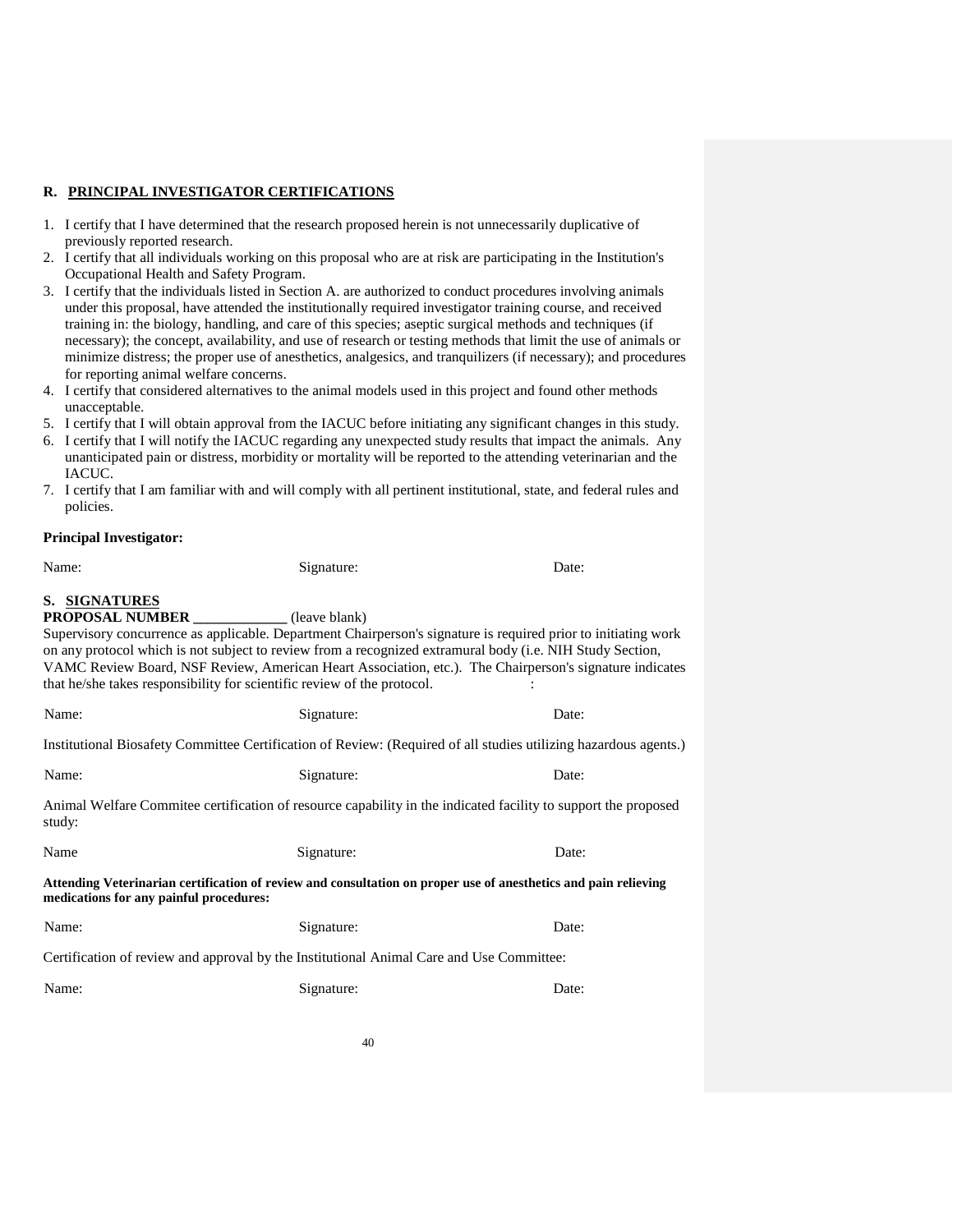### **T. JUSTIFICATION FOR USDA CLASSIFICATION E.**

Name of investigator:

Animal Study Proposal Title:

Species and number of animals listed in Classification E for each year:

| Species:           |            |          |
|--------------------|------------|----------|
| Number of animals: |            |          |
| Year $1 -$         | Year $2 -$ | Year 3 - |
|                    |            | Total:   |

Description of project including reason(s) for species selection:

Provide a scientific justification to explain why the use of anesthetics, analgesics, sedatives or tranquilizers during and/or following painful or distressing procedures is inappropriate in your research project. Define the earliest point at which the animal can be humanely euthanized. Indicate how the number of animals undergoing procedures listed in Category E will be minimized. Please be sure to include a description of monitoring procedures.

Signature of investigator: Date:

Signature of IACUC Chairperson: Date: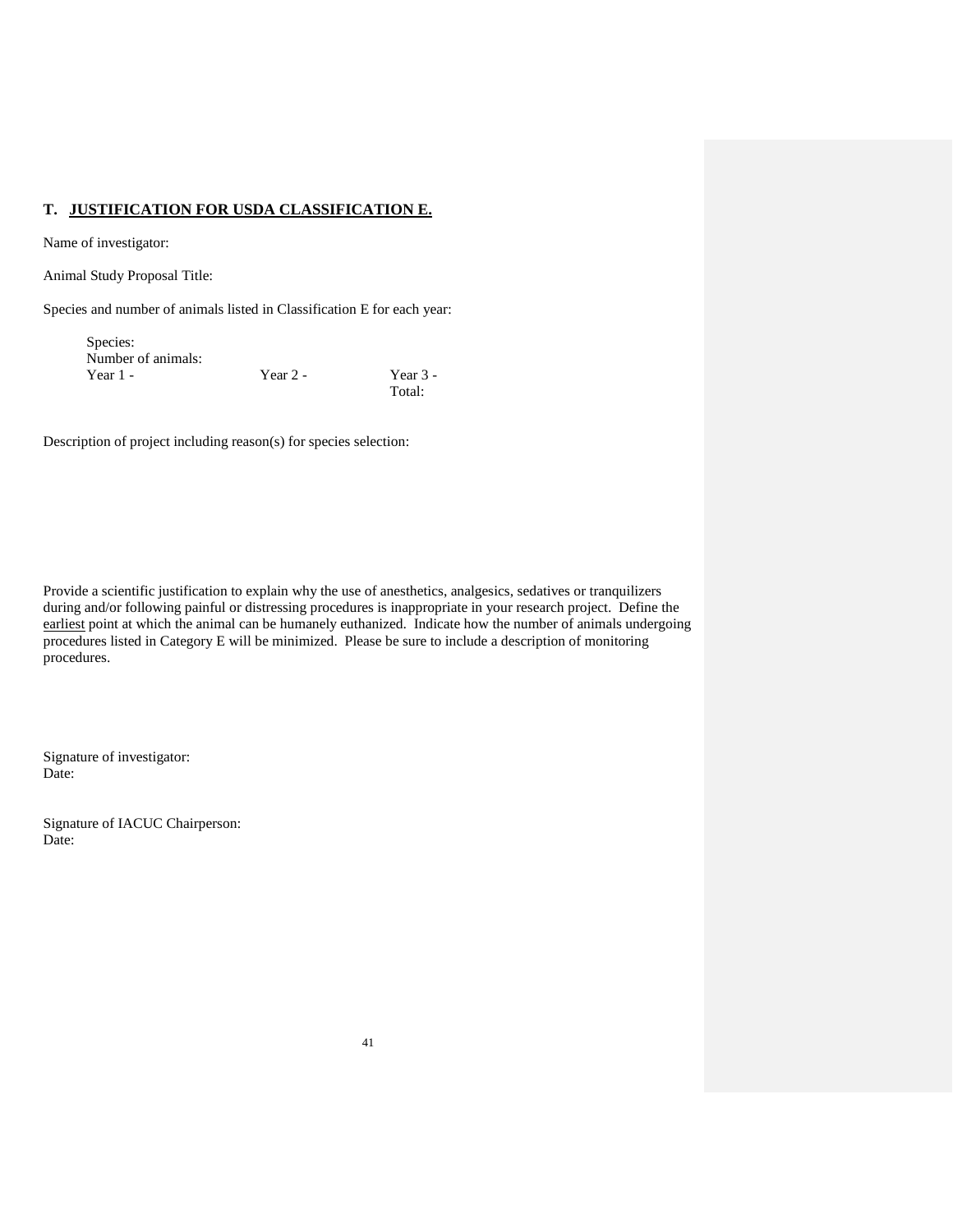# **VIRGINIA STATE UNIVERSITY ANIMAL SURGERY RECORD**

|                     |                                  | Age: ___________ Weight ______________ | Protocol #: $\qquad \qquad$ |       |                |  |  |  |  |  |
|---------------------|----------------------------------|----------------------------------------|-----------------------------|-------|----------------|--|--|--|--|--|
|                     |                                  |                                        |                             |       |                |  |  |  |  |  |
|                     |                                  |                                        |                             |       |                |  |  |  |  |  |
|                     | Anesthesia/Analgesia:            | Preoperative anesthesia/analgesia:     |                             |       |                |  |  |  |  |  |
|                     |                                  |                                        |                             |       |                |  |  |  |  |  |
|                     |                                  |                                        |                             |       |                |  |  |  |  |  |
| General anesthesia: |                                  |                                        |                             |       |                |  |  |  |  |  |
|                     |                                  |                                        |                             |       |                |  |  |  |  |  |
|                     |                                  |                                        |                             |       |                |  |  |  |  |  |
|                     | <b>Post surgical treatments:</b> |                                        |                             |       |                |  |  |  |  |  |
| <b>Date</b>         | <b>Time</b>                      | <b>Drug</b>                            | <b>Dose</b>                 | Route | <b>Initial</b> |  |  |  |  |  |
|                     |                                  |                                        |                             |       |                |  |  |  |  |  |
|                     |                                  |                                        |                             |       |                |  |  |  |  |  |
|                     |                                  |                                        |                             |       |                |  |  |  |  |  |
|                     |                                  |                                        |                             |       |                |  |  |  |  |  |
|                     |                                  |                                        |                             |       |                |  |  |  |  |  |
|                     |                                  |                                        |                             |       |                |  |  |  |  |  |
|                     |                                  |                                        |                             |       |                |  |  |  |  |  |
|                     |                                  |                                        |                             |       |                |  |  |  |  |  |
|                     |                                  |                                        |                             |       |                |  |  |  |  |  |
|                     |                                  |                                        |                             |       |                |  |  |  |  |  |
|                     |                                  |                                        |                             |       |                |  |  |  |  |  |
|                     |                                  |                                        |                             |       |                |  |  |  |  |  |
|                     |                                  |                                        |                             |       |                |  |  |  |  |  |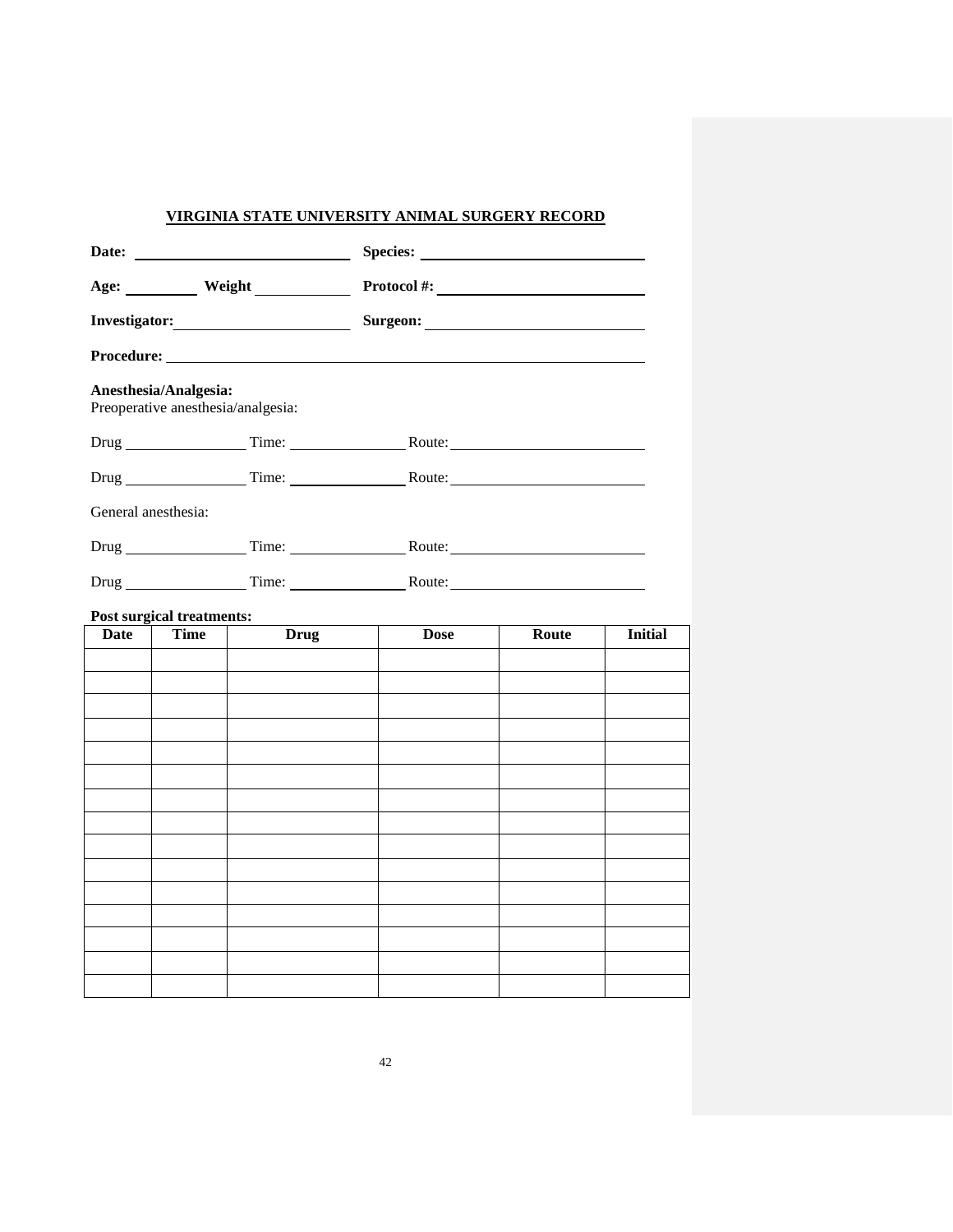## **VIRGINIA STATE UNIVERSITY INTRA-OPERATIVE ANESTHESIA RECORD**

|                   | Age: ___________ Weight ______________                    |                   |              | Protocol #: $\qquad \qquad$ |  |  |  |  |
|-------------------|-----------------------------------------------------------|-------------------|--------------|-----------------------------|--|--|--|--|
|                   |                                                           |                   |              |                             |  |  |  |  |
|                   |                                                           |                   |              |                             |  |  |  |  |
| Premedication(s): |                                                           |                   |              |                             |  |  |  |  |
|                   |                                                           |                   |              |                             |  |  |  |  |
|                   |                                                           |                   |              |                             |  |  |  |  |
| Time              | Anesthetic agent (indicate<br>initiation and any changes) | <b>Heart Rate</b> | Respirations | Comments                    |  |  |  |  |
|                   |                                                           |                   |              |                             |  |  |  |  |
|                   |                                                           |                   |              |                             |  |  |  |  |
|                   |                                                           |                   |              |                             |  |  |  |  |
|                   |                                                           |                   |              |                             |  |  |  |  |
|                   |                                                           |                   |              |                             |  |  |  |  |
|                   |                                                           |                   |              |                             |  |  |  |  |
|                   |                                                           |                   |              |                             |  |  |  |  |
|                   |                                                           |                   |              |                             |  |  |  |  |
|                   |                                                           |                   |              |                             |  |  |  |  |
|                   |                                                           |                   |              |                             |  |  |  |  |
|                   |                                                           |                   |              |                             |  |  |  |  |
|                   |                                                           |                   |              |                             |  |  |  |  |
|                   |                                                           |                   |              |                             |  |  |  |  |
|                   |                                                           |                   |              |                             |  |  |  |  |
|                   |                                                           |                   |              |                             |  |  |  |  |
|                   |                                                           |                   |              |                             |  |  |  |  |
|                   |                                                           |                   |              |                             |  |  |  |  |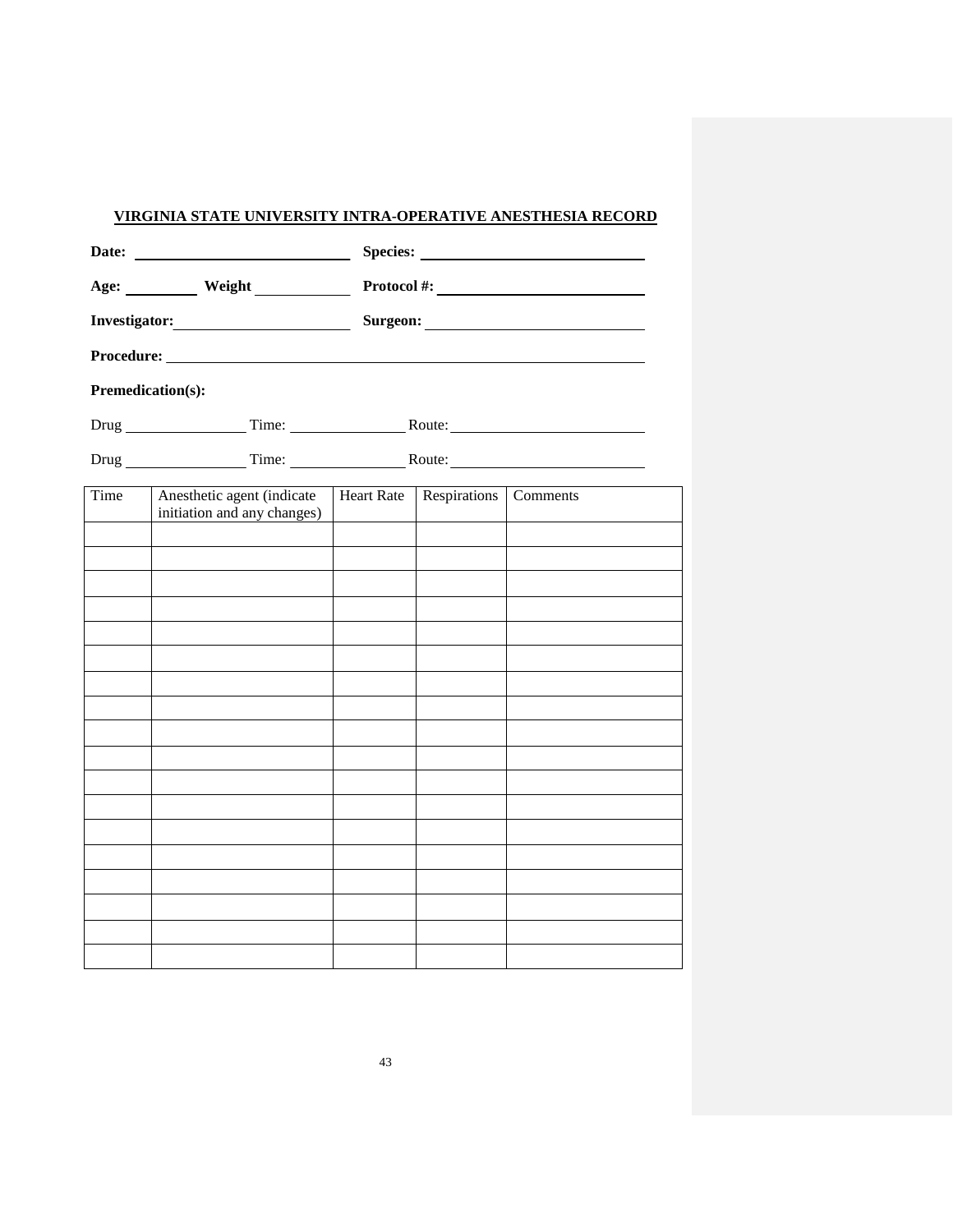## **VIRGINIA STATE UNIVERSITY ANIMAL EUTHANASIA RECORD**

|      |      |         |               |         | Protocol #: $\qquad \qquad$ |  |  |  |  |
|------|------|---------|---------------|---------|-----------------------------|--|--|--|--|
| Date | Time | Species | Number Method | Initial |                             |  |  |  |  |
|      |      |         |               |         |                             |  |  |  |  |
|      |      |         |               |         |                             |  |  |  |  |
|      |      |         |               |         |                             |  |  |  |  |
|      |      |         |               |         |                             |  |  |  |  |
|      |      |         |               |         |                             |  |  |  |  |
|      |      |         |               |         |                             |  |  |  |  |
|      |      |         |               |         |                             |  |  |  |  |
|      |      |         |               |         |                             |  |  |  |  |
|      |      |         |               |         |                             |  |  |  |  |
|      |      |         |               |         |                             |  |  |  |  |
|      |      |         |               |         |                             |  |  |  |  |
|      |      |         |               |         |                             |  |  |  |  |
|      |      |         |               |         |                             |  |  |  |  |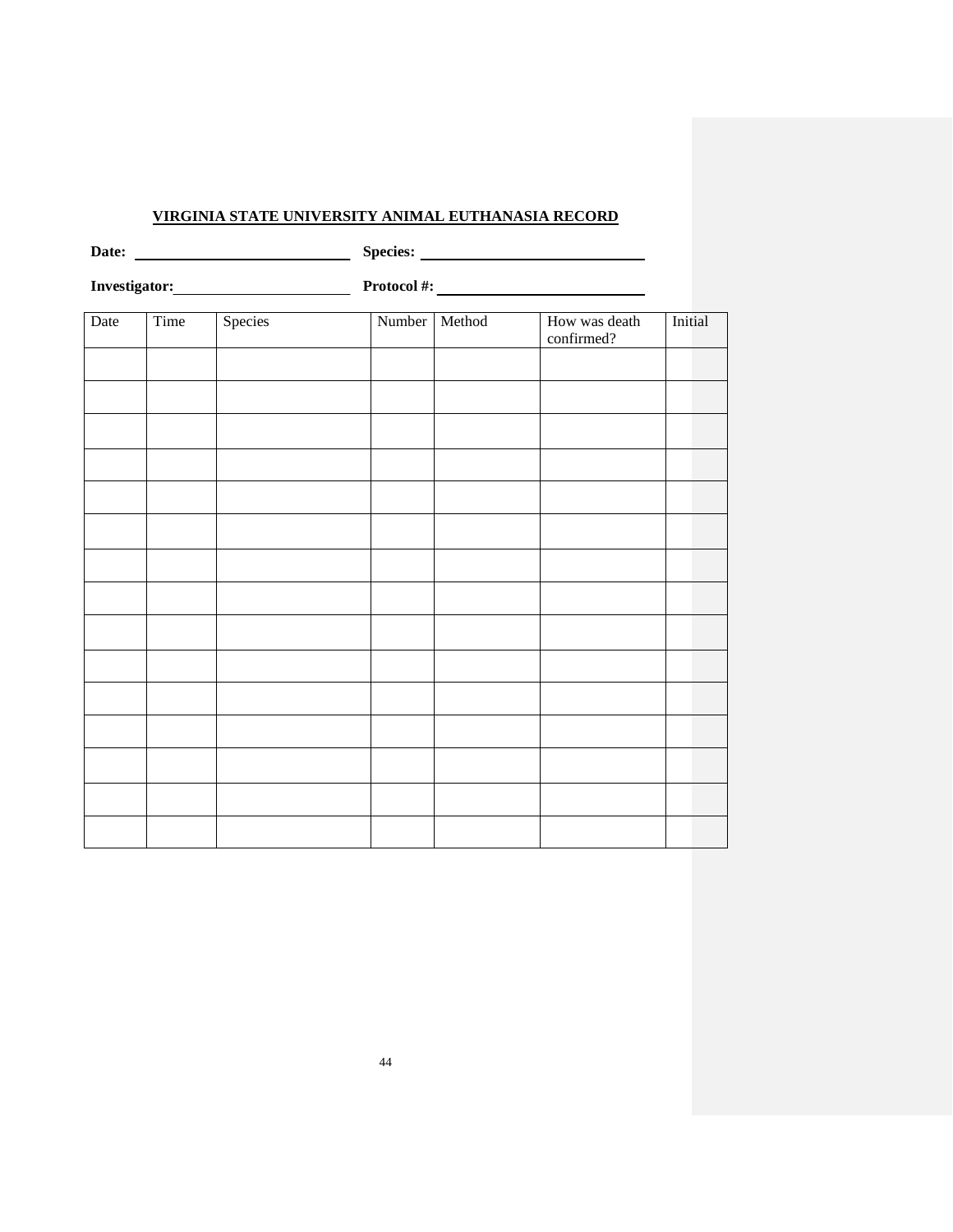### *GUIDELINES FOR HANDLING SPECIFIC EMERGENCIES:*

#### *Air Handling Problems (loss of supply or exhaust)*

The primary goal is to restore adequate supply and/or exhaust as rapidly as possible. The AWC Chair or his/her designee contacts the Physical Plant (see Emergency Phone contacts for a list of contact numbers). After the appropriate group has been informed so that repairs can proceed, the AWC Chair or designee is notified and coordinates all activities related to the emergency/disaster. The AWC Chair or designee may delegate responsibility for handling and later reporting resolutions of minor or non-life-threatening problems. (See also 11. Temperature Problems below.)

- 1. *Animal health checks:* These should be increased, if possible to confirm that animals have adequate air supplies, with special attention to animals in specialized cages such as microisolators or ventilated racks.
- 2. *Food and water supplies:* Should not be affected.
- 3. *Sanitation:* Should not be affected; some cage changes may need to be deferred to avoid disseminating odors and particulate matter from cage changing, and some cleaning (e.g. floor mopping) may also be deferred to avoid humidity problems.
- 4. *Environmental support:* While repairs are underway, the Chair/designee evaluates the availability of and necessity for additional equipment such as fans or other measures such as opening doors. Animals may need to be moved if their lives are endangered, but every effort should be made to prevent contamination outside of the facility.
- 5. *Personnel:* Personnel should be able to work as usual, under the considerations indicated above. Loss of air supply, exhaust, or pressure differentials may require consideration of additional personal protective measures (e.g. if gas anesthetics were being vented into exhaust ducts.)

### *Bomb Threat/Bombing*

If a bomb threat is received by Animal Facility (AF), the call should be immediately reported to the University Police. The University Police and Security will determine what action should be taken in the event of a bomb threat (evacuation of building, etc.). AF Supervisors of personnel working in the affected building should be notified and placed on stand-by alert for further instructions. If facilities are evacuated, AF personnel should meet at the designated regrouping area. In the event of an actual bombing, animal issues will be handled as under the section for Fire (below).

1. *Animal health checks and health maintenance:* All animals will be checked as soon as access to the facility is permitted by the fire and police safety personnel.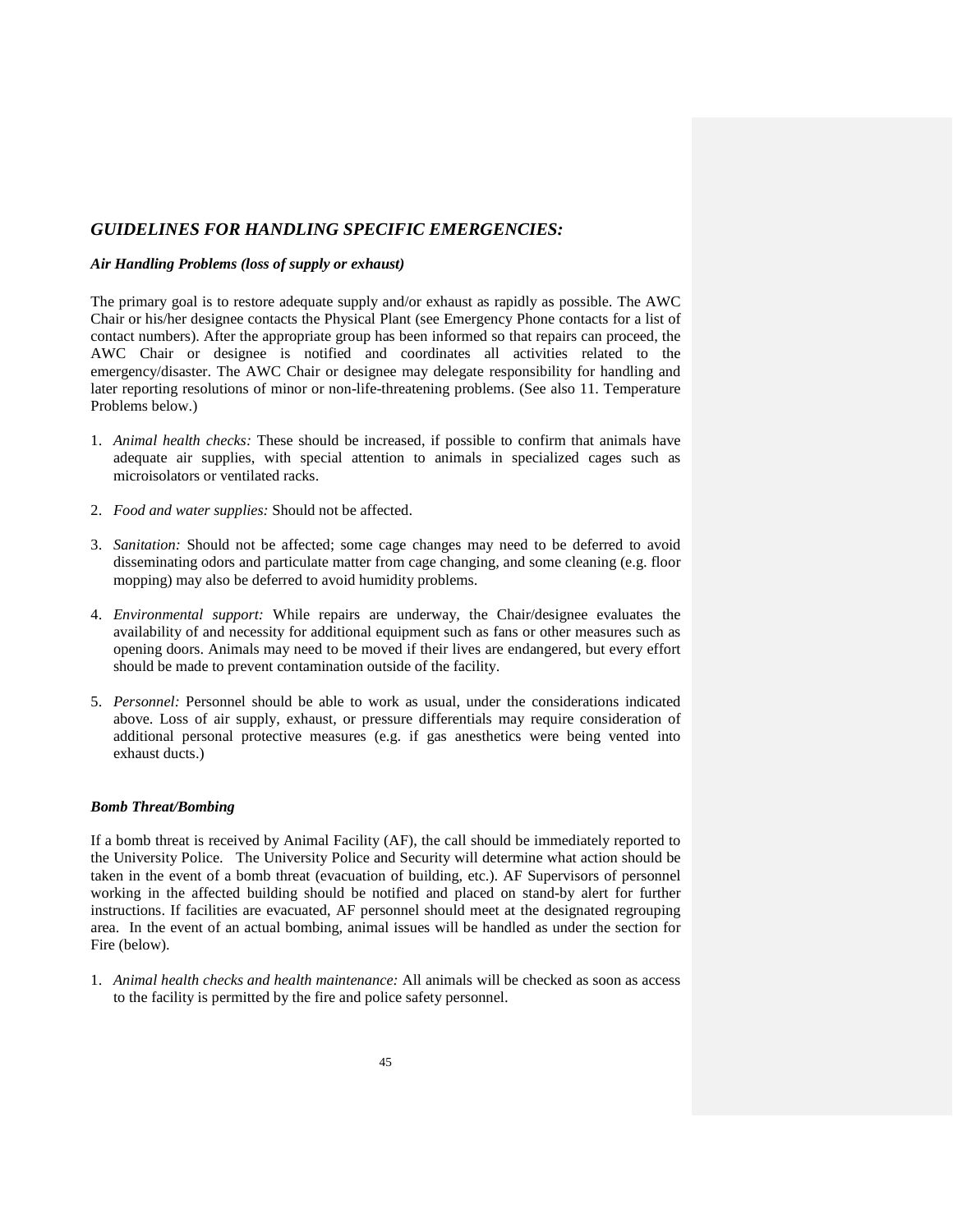- 2. *Food and water supplies:* Food and water should not be a problem for the short term while the threat is being evaluated.
- 3. *Sanitation:* If a bombing or a bomb threat occurs during normal working hours, all employees must vacate the facilities immediately and report to a predetermined place and wait for further instructions. If a bombing occurs after regular operating hours an attempt will be made to notify all employees to report to work. The AWC Chair or designee and veterinarian on call will be notified of any bombing and report to assess any resulting damage.
- 4. *Environmental support:* Environmental support should not be affected by a bomb threat. If utilities are lost or facilities are searched by individuals who are not familiar with animal care systems, AF will advise those in charge of precautions to be taken, if possible, while these conditions persist. For handling effects of a bombing or other explosion, see the specific section: 4. Chemical Radiation/HazMat Spill; 5. Electrical Power Outage; 6. Fire; 7. Flood; 11. Temperature Problems; 13. Water Supply Interruption.
- 5. *Personnel:* Personnel must follow instructions from authorities to evacuate buildings where bomb threats have been received. Supervisors are responsible to communicate these orders to their staff members involved. Personnel will not re-enter buildings until the all-clear is officially announced by the authorities.

### *Break Ins*

- 1. *Animal health checks:* Any animals loose in the facility will be captured, identified (if not individually marked, they will be held in cages labeled with the room in which they were found), and returned to their home cages or euthanatized depending on their condition. Any animals killed as a result of vandalism will be disposed of. If the animal morgue is damaged by vandalism, the dead animals will be taken to a cold room in another facility. All animals in the affected facility will be evaluated by the veterinary staff for health status and usefulness for research and treated as their condition warrants.
- 2. *Food and water supplies:* If animal feed is destroyed or contaminated by an act of vandalism, an order will be placed immediately with the local vendor for replacement. Feed will be shipped in by overnight delivery if needed, or obtained from another facility. If the water supply is interrupted, water will be obtained from other facilities.
- 3. *Sanitation:* Routine sanitation will be resumed as soon as possible, assuming equipment is functional. If equipment such as cagewashers or autoclaves are not available, they will be repaired as soon as possible and in the interim alternate arrangements made (hand washing, deferring some activities, using equipment in other facilities) at the judgment of the AWC Chair or designee .
- 4. *Environmental support:* Following a break-in, the AWC Chair or designee will evaluate the environment in each affected space and determine the action to be taken (see instructions for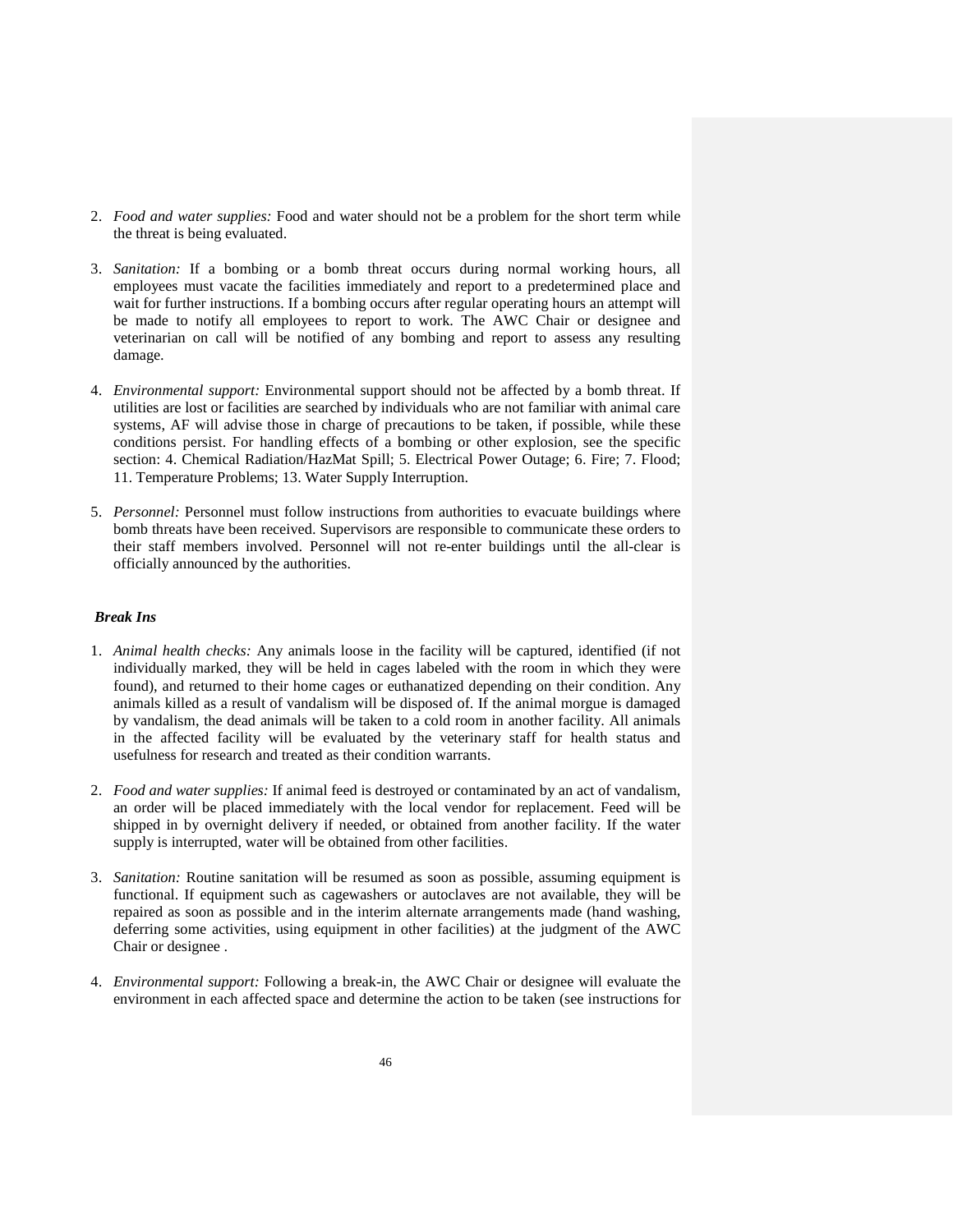the following emergencies as applicable: 4. Chemical Radiation/HazMat Spill; 5. Electrical Power Outage; 6. Fire; 7. Flood; 11. Temperature Problems; 13. Water Supply Interruption). In cases of serious damage to environmental systems, animals may have to be relocated to alternate facilities as determined by the Director/designee.

5. *Personnel:* Personnel will have access to the facility as permitted by authorities. Extra personnel may be called upon to deal with damage to the facility. Care should be taken to not disturb any evidence at the site.

#### *Chemical/Radiation/Hazardous Materials Spill*

Contamination of the environment within an animal facility is reported by the AF staff member who observes or discovers the problem. In an acute emergency, any staff member at the scene must warn co-workers, evacuate to a safe location, and notify the Hazardous Materials Response Team () and the Supervisor. If AF is notified of a contamination in adjacent space, we will follow instructions from the appropriate Safety Office.

- 1. *Animal health checks:* Animal health checks and treatments resume after the all-clear is declared by the Hazardous Materials Response Team. Animals which may have been exposed to any hazardous agents are evaluated for health and research usefulness by the veterinarian.
- 2. *Food and water supplies:* Food or water which is exposed to hazardous agents is discarded. It is replaced with supplies from other facilities or new supplies ordered for the specific facility.
- 3. *Sanitation:* Normal sanitation resumes after the all-clear is announced by the Hazardous Materials Response Team. Facilities and equipment which have been exposed to hazardous agents may require special handling as determined by the appropriate Safety Office.
- 4. *Environmental support:* Environmental changes created by or necessitated by the emergency (such as cutting off supply air or altering air-pressure differentials) should be corrected as soon as the hazard is over.
- 5. *Personnel:* AF personnel leave the area as soon as an incident occurs (see Emergency Evacuation above). Personnel return only after an all-clear is received from the responsible safety office.

#### *Electrical Power Outage*

Loss of electrical power may create problems such as: loss of lighting; loss of electrical equipment such ventilated cage racks, cagewashers, sterilizers, surgery/intensive care equipment, sump pumps, and communication systems. Top priority is given to addressing critical animal needs. Additional emergencies should be handled as addressed in other sections: 1. Air Handling Problems; 7. Flood; 8. Phone/Paging System Outage; or 11. Temperature Problems.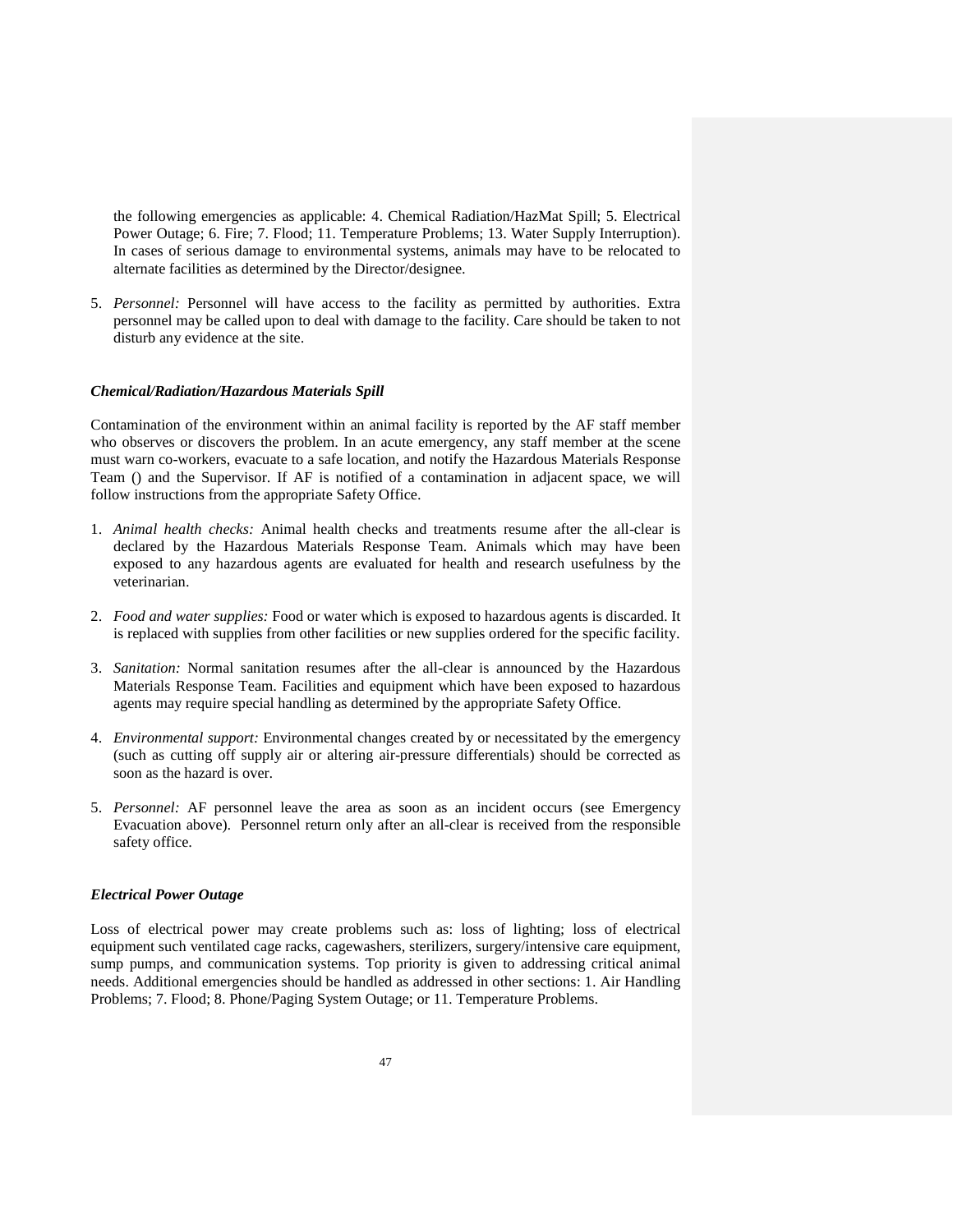- 1. *Animal health checks:* Animals in ventilated cages or racks, aerated tanks, or who are otherwise dependent upon power for life support should be supported by alternate means as necessary, including extension cords (connected to outlets supported by generator backup) or relocation to other sites.
- 2. *Food and water supplies:* For the short term, these should be unaffected. Portable lights or flashlights may be deployed to accomplish feeding and watering in dark rooms. If power remains out long enough to create shortages of sanitized food receptacles, water bottles, or the processing of food or water, supplies may be brought in from other facilities after supplies on-hand are exhausted.
- 3. *Sanitation:* Loss of power to automatic equipment may alter sanitization schedules. This could affect the level of sanitation by allowing bacteria and viruses to accumulate on the equipment. Other strategies such as hand washing equipment may be used. Also, cage changing intervals may need to be extended, cage pan changes substituted for whole-cage changes, spot-cleaning employed instead of cage/pan changes, etc. The AWC Chair or designee will determine how to provide the optimum sanitization under the prevailing conditions. All operating equipment (autoclaves, washers, etc.) should be turned off when power is lost. When the power returns - RESET all equipment. Check for partially processed loads. Lack of lights in facilities may also require alterations of normal activities.
- 4. *Environmental support:* See other sections of this document if additional environmental systems are affected. All operating equipment (autoclaves, washers, etc.) should be turned off. When power returns, check all equipment to assure that previous settings are still being implemented. If not - RESET. Check all operating equipment (including ventilation fans) to ensure that they have restarted. If not - contact Physical Plant. Check all processing equipment for partially processed loads.
- 5. *Personnel:* Animal Husbandry personnel are deployed in affected facilities as directed by the AWC Chair or designee. Facility entry orders should be observed. In the event of a prolonged city-wide outage, AF personnel may be required to perform duties outside their normal work responsibilities in order to prevent animal death or distress.

#### *Fire*

In the event of an evacuation of animal facilities, AF personnel are to gather at the predetermined regrouping site.

1. *Animal health checks:* All animals will be checked as soon as access to the facility is permitted by the fire safety personnel. Dead animals will be removed from cages and placed in the animal morgue or alternate cold rooms. Animals that need to be relocated due to fire damage to the facility will be relocated to another suitable housing facility. The health and suitability for research of surviving animals is evaluated by the veterinarian.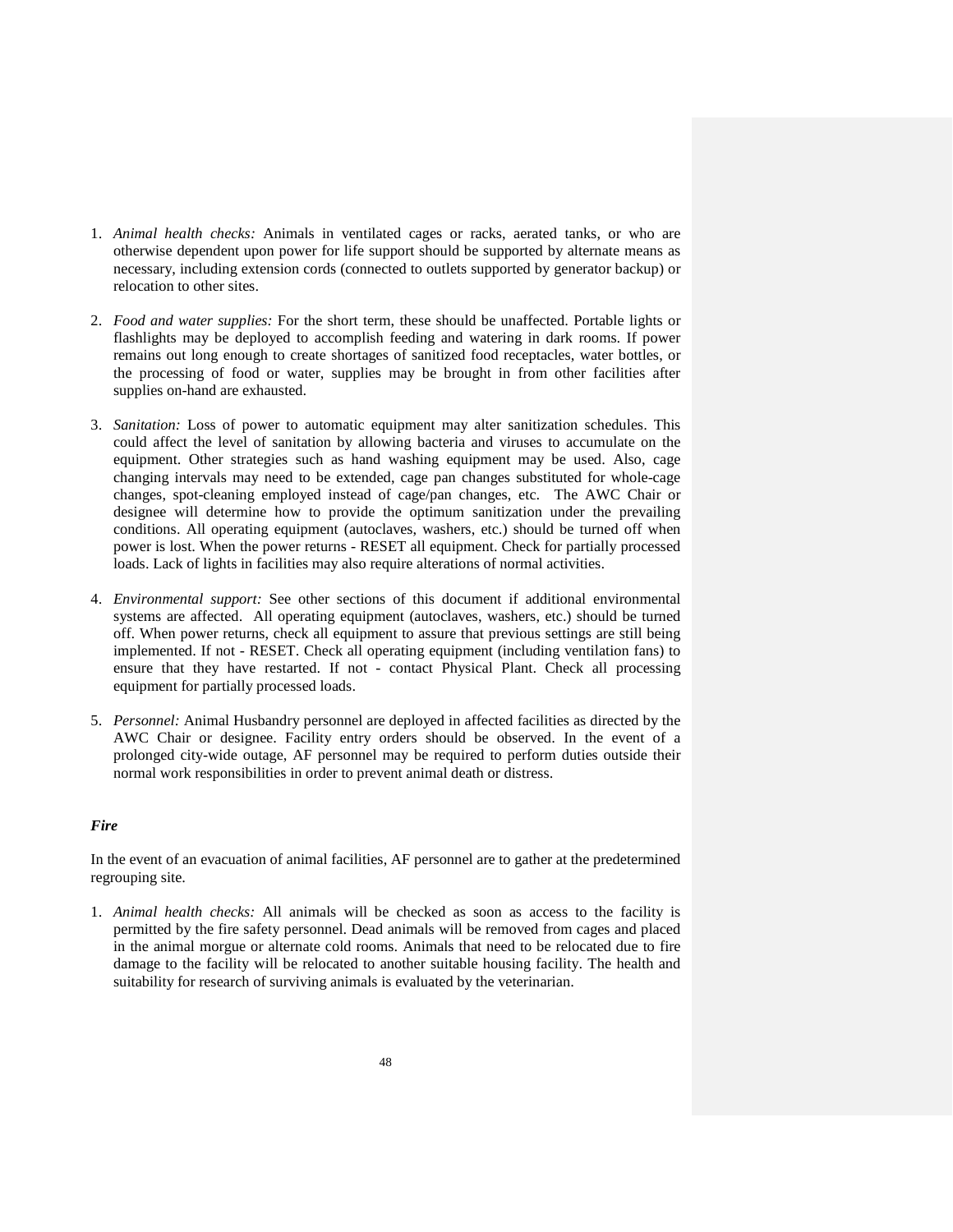- 2. *Food and water supplies:* Any food or water which might have been damaged in affected areas will be discarded. If fire or water damage destroys any or all of the feed supply, the feed vendor or distributor will be contacted for immediate replacements. Any feed that cannot be obtained from the local vendor will be ordered for overnight delivery from the distributor. Spoiled or contaminated feed will be immediately discarded. Feed may also be obtained from another facility.
- 3. *Sanitation:* Normal sanitation resumes after the all-clear is announced by the Safety Office or Fire Department personnel on site. Facilities and equipment which have been exposed to fire, smoke, fumes, or water may require special handling as determined by the Operations Manager. Special equipment may be needed to remove odors or smoke damage. If cagewashing equipment has been damaged, equipment may be sanitized by hand washing; this is decided by the AWC Chair or designee and veterinarian for the facility.
- 4. *Environmental support:* Effects on environmental systems are evaluated when occupancy is allowed. If gross outages or abnormalities are detected (e.g., loss of air supply, exhaust, or temperature control) these are reported to the Physical Plant or Engineering Department for the building. Actions are taken as described in the sections: 1. Air Handling Problems; 5. Electrical Power Outage; 7. Flood; 11. Temperature Problems; and/or 13. Water Supply Interruption. If the environmental problems are severe, animals may need to be evacuated and relocated; this is the decision of the AWC Chair or designee in consultation with the veterinarian for the area.
- 5. *Personnel:* If a fire occurs during working hours all employees must vacate the facilities immediately and report to a predetermined place and wait for further instructions (see Personnel Evacuation section above). If a fire occurs after regular operating hours an attempt will be made to notify key employees to report to work at the discretion of the AWC Chair or designee.

#### *Flood*

The following indicates actions to be taken if animal facilities are flooded. If flooding affects the surrounding area, but not the facilities themselves, actions should follow those outlined under Section 7: Snowstorm/Blizzard.

- 1. *Animal health checks:* If flooding occurs in an animal facility or part of an animal facility, animals in the affected area should be checked more frequently under the direction of the AWC Chair or designee. Animals in danger, especially in lower cages, may be relocated to higher shelves/cages within the room or to other rooms or other facilities. Following a flood in an animal facility, all animals in the affected area are examined to determine their health status and suitability for research. Animals suffering ill effects may be treated or euthanatized at the discretion of the veterinarian.
- 2. *Food and water supplies:* If flooding occurs in an animal facility or part of an animal facility, food and water supplies should be kept safe from contamination. Contaminated (wet) food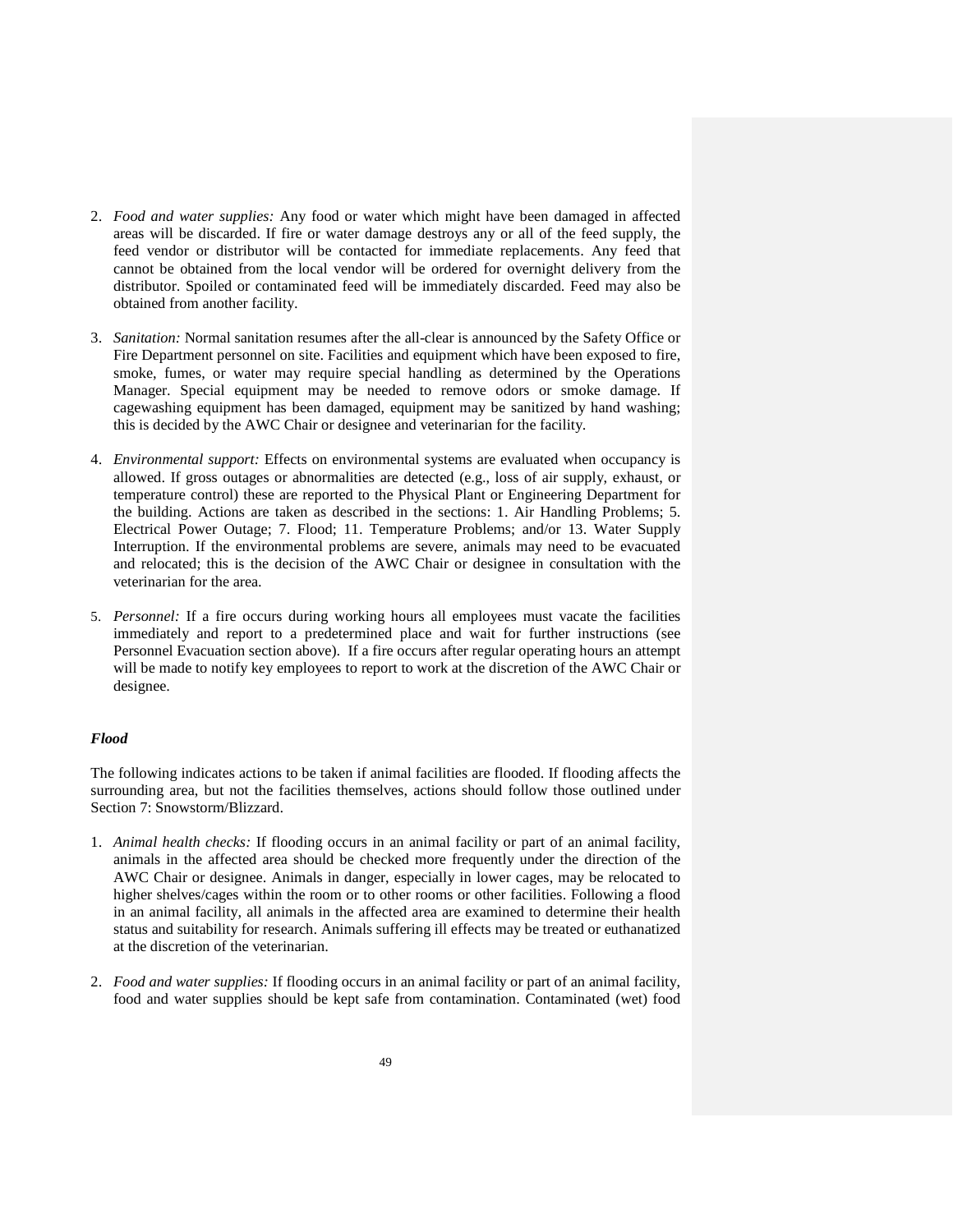should be discarded and replaced from other facilities or from vendors. The City Water Department will be consulted to determine that suitable (potable) water is available to the facility affected. If the water supply is compromised, bottled water will be sought.

- 3. *Sanitation:* During a flood in a facility, sanitation procedures will be continued in unaffected areas if possible. However, care must be taken to avoid touching or operating electrical equipment in standing water (see Environmental Support below). If cagewashing equipment has been affected or transport is not possible, the AWC Chair or designee will decide on how to maintain minimal sanitation. This may involve deferring cage changes, spot cleaning cages, manual washing, or routing to other facilities. After a flood subsides, all rooms and areas which were flooded will be thoroughly decontaminated using cleaning/disinfection materials. If available, emergency pumps (from Physical Plant) may be deployed to move water out of animal areas.
- 4. *Environmental support:* During a flood, efforts will be made to relocate animals if possible, or to leave them in place if they are not in imminent danger and their welfare would be compromised by moving them. Personnel must take care not to touch or operate electrical equipment (e.g., cagewasher, biosafety cabinets, etc.) in standing water. Areas where such equipment is in use should be avoided or breaker switches pulled or equipment unplugged if this can be done safely. After a flood, all equipment which may have been affected will be checked and serviced, calibrated, or replaced as necessary. Other effects of a flood will be handled as indicated under the appropriate sections of this document (see 1. Air handling problems; 4. chemical/radiation/haz-mat spill; 5. Electrical power outage; 6. Fire; 11. Temperature problems; 12. Tornado or severe storm; 13. Water Supply Interruption).
- 5. *Personnel:* Personnel must exercise caution when working in an area with standing water. The AWC Chair or designee will determine where personnel will enter in conjunction with the Safety Office. Extra personnel may be needed to clean up after a flood subsides. If transportation is limited due to area flooding, on-site personnel may be required to perform duties outside their normal responsibilities to maintain the animals.

#### *Phone/Paging System Outage*

Loss of communication systems may interfere with animal ordering, recordkeeping, and notification of emergencies. In the event of a communications system loss, priority is given to communications which directly effect animal health or well-being. Alternatives which may be considered include use of other systems which are functioning (if the paging system is down but phones are working, phone calls or emails may temporarily substitute). For extreme animal health crises (e.g., reporting a seriously ill animal) hand-delivered messages can be used.

1. *Animal health checks:* Health checks should proceed normally. However, communication about sick animals may have to be routed via alternate methods. Animal Health/Death Forms are hand delivered to the appropriate veterinarian. Veterinarians may use alternate methods to communicate with investigators (e.g., hand-delivered memo, sending someone to the investigator's office).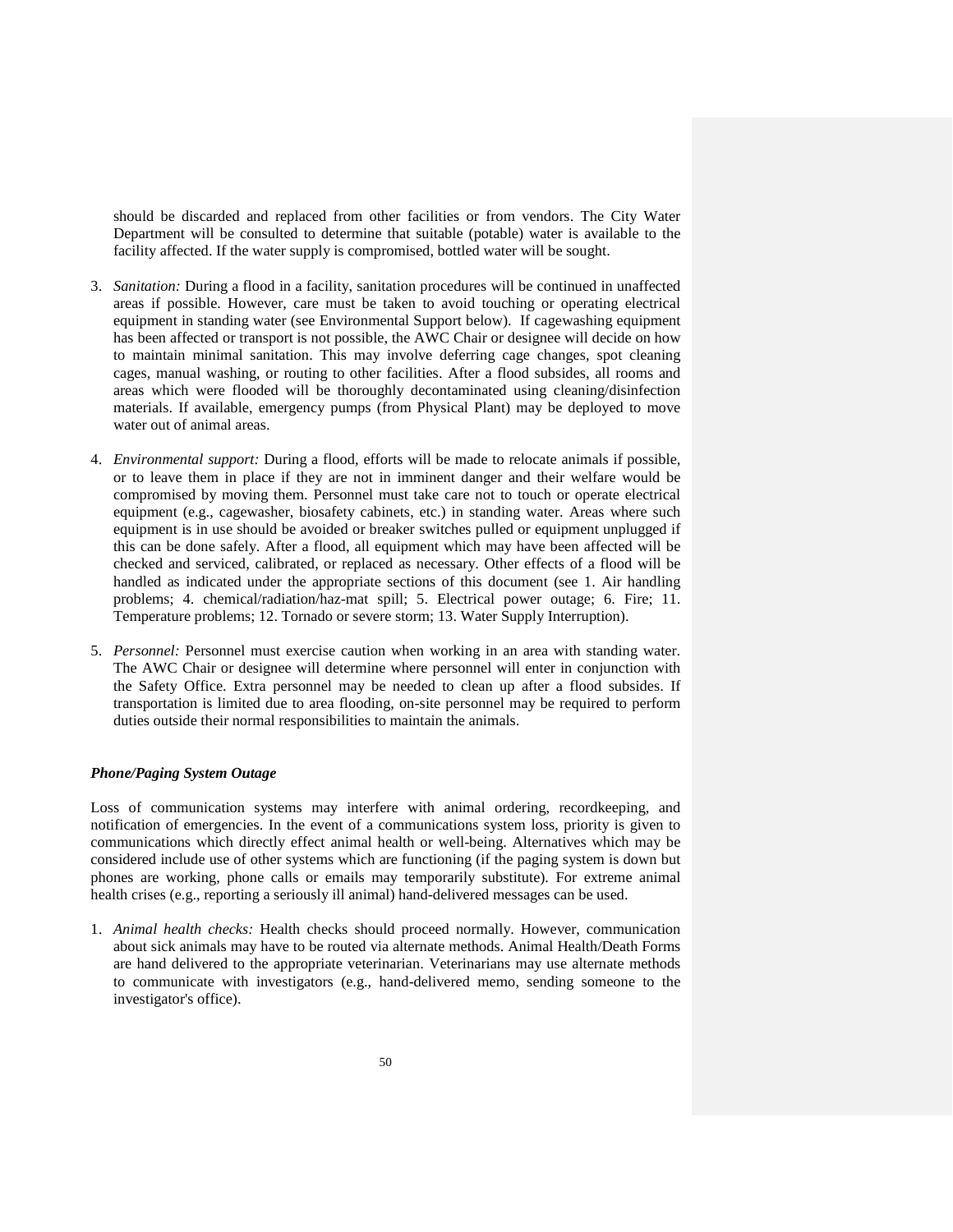- 2. *Food and water supplies:* These supplies should not be affected short-term. If loss of phone service is prolonged, ordering of animals, feed, and supplies may be affected. Also, cellular phones owned by the AF personnel may be employed.
- 3. *Sanitation:* Sanitation should proceed as usual.
- 4. *Environmental support:* It is anticipated that the environment will not be affected. Communications about environmental system problems may be affected in a prolonged communications outage, but alternate methods (see 1. and 2. Above) may be employed.
- 5. *Personnel:* Communications with AF personnel, such as calling in additional staff or reporting animal emergencies on weekends may be affected. In that event, alternate methods (e.g., cellular phones) may be used.

#### *Protests/Picketing/Strikes*

In the event of protests or picketing (by animal rights groups, for example) or a work stoppage, all AF personnel are to report to work as usual. In doing so, they are to avoid confrontations if they pass through picket lines or protest marchers. The University Public Relations specialists handle the dissemination of information and answer questions about our research. University Police handle security. AF should request increased security measures for all animal housing and support facilities and may participate in keeping all facilities secure.

- 1. *Animal health checks:* If the number of employees on site is decreased, priority is given to activities which directly affect animal health and welfare: health checks and treatments, feeding, watering, and maintaining minimal sanitation
- 2. *Food and water supplies:* Food and water supplies on-site should not be affected. Closing the receiving dock and deferring deliveries may be considered for some activities such as animal rights protests. Similarly, if the normal waste pick-up procedure is disrupted, waste may be taken out by a different dock, or kept in cold-storage temporarily.
- 3. *Sanitation:* Sanitation should proceed normally, assuming sufficient personnel are present. If staff shortages occur, sanitation will be prioritized as described in 1. Animal Health Checks above.
- 4. *Environmental support:* Environmental systems are not expected to be affected. If the environment is altered, as by sabotage, for example, the specific problem will be addressed as described in the section for that emergency (see: 1. Air handling problems; 2. Bomb Threat; 3. Break-ins; 4. chemical/radiation/haz-mat spill; 5. Electrical power outage; 6. Fire; 8. Phone or Paging System Outage; 11. Temperature problems).
- 5. *Personnel:* AF personnel are expected to report to work. AF personnel may be required to perform duties outside their usual responsibilities in order to preserve animal health.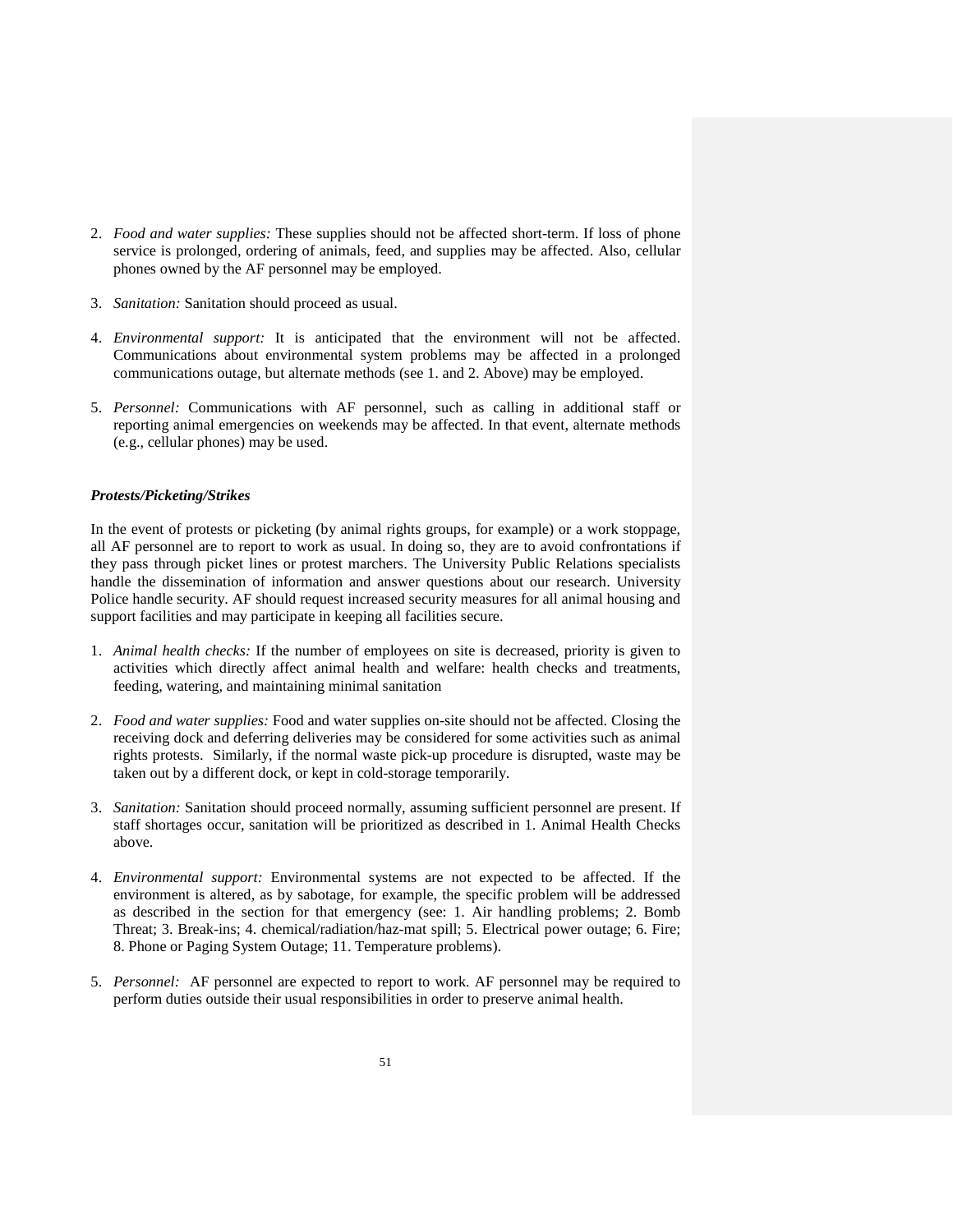#### *Snow Storm/Blizzard/Ice Storm*

The major problems to be overcome in the event of a severe snowstorm or blizzard are related to receiving animals and supplies, and having sufficient personnel get to the campus to care for animals. Other effects of snow storms are handled as indicated in Sections 1. Air handling problems; 5. Electrical Power Outage; 7. Flood; 8. Phone or Paging System Outage; 11. Temperature Problems, or 13. Water Supply Interruption, which should be consulted.

- 1. *Animal health checks:* Animal health is checked by on-site personnel. In the event that some personnel are unable to reach the AF due to weather, others who are closer to the campus may be contacted. The AWC Chair or designee may be contacted to assist in locating suitable individuals.
- 2. *Food and water supplies:* Several days' supply of food is kept on hand at all times, so resupply should be possible within a reasonable time. If stocks are running low before normal transportation is likely to be restored, supervisory personnel will decide on the most appropriate course of action. If it is necessary to save animals' lives, feed may be obtained from the nearest source, including grocery or pet stores. Efforts should be made to keep animals on species-specific diets if possible.
- 3. *Sanitation:* Sanitation may be compromised by a lack of personnel. On-site personnel, under the direction of the AWC Chair or designee, attempt to approximate normal sanitation schedules with available resources. Increasing cage change intervals, spot cleaning instead of whole-cage changes, changing bedding instead of cage changes, hand washing of some equipment, or deferring activities such as floor mopping may be required. Decisions must be made by the professionals on-site to perform sanitation activities which benefit the animals most if all activities are not possible due to unusual conditions.
- 4. *Environmental support:* It is not expected that the environment will be affected. If it is, see the appropriate section for handling the specific problem: 1. Air handling problems; 5. Electrical Power Outage; 7. Flood; 8. Phone or Paging System Outage; or 11. Temperature Problems.
- 5. *Personnel:* Personnel are expected to make significant efforts to report to work. If staff shortages occur due to transportation problems or street blockage, available staff may be pressed into service to perform duties outside their normal job descriptions in order to provide for essential animal care needs. The AWC Chair or designee makes this decision.

#### *Temperature Problems*

Temperature problems include animal rooms which are too hot or too cold, as defined by the parameters for housing each species. Minor temperature variances (which are not a short-term threat to animal health) are dealt with by the on-call Supervisor. Serious variances (which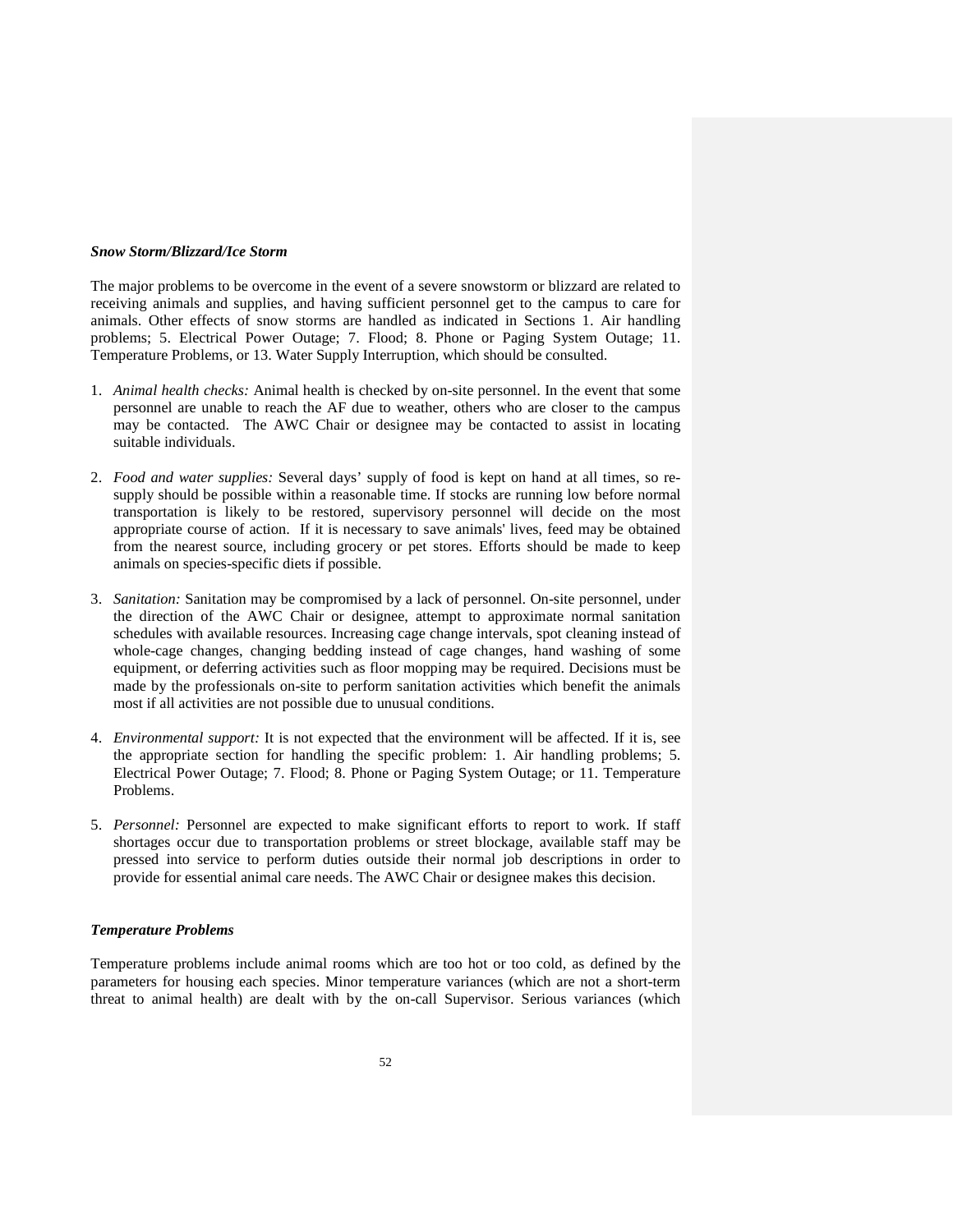involve large portions of facilities, endanger animal health, or are likely to be prolonged) are communicated to the AWC Chair or designee.

- 1. *Animal health checks:* Animals are checked more frequently in affected areas. Overheating is more likely to cause serious health problems for most species, and the temperature should be monitored closely in rooms where the temperature has risen beyond the set limits. Health checks may include use of thermometers inside such cages to check the intra-cage temperature. If animals are overheating (the point at which this occurs varies with species and length of the temperature rise) they are moved to a cooler area or one where more air flows over the cages. Portable fans or portable coolers may be considered. Animals experiencing cold conditions may benefit from having the air supply stopped so the environment can be heated by the animals body heat. In extreme conditions, portable heaters may be employed. Additional nesting or bedding material placed in cages may help animals conserve heat, and placing a covering on some cages (e.g., cat paper on top of the top cages in a rack) may also help. Animals which are found to be affected by extreme heat or cold are removed from the environment and then treated or euthanatized at the discretion of the veterinarian for the area.
- 2. *Food and water supplies:* Animals may drink more in warm conditions so water supplies are checked often. Animals in cooler than normal conditions may eat more, so food is also checked more often.
- 3. *Sanitation:* Sanitation may be suspended if the activities are judged by the AWC Chair or designee to increase the stress experienced by the animals. In extended warm conditions, bacterial growth may be enhanced so sanitation may need to be increased to control contamination and odors.
- 4. *Environmental support:* While repairs are underway, the AWC Chair or designee evaluates the availability of and necessity for additional equipment such as fans, space heaters, or other measures such as opening doors. Animals may need to be moved if their lives are endangered.
- 5. *Personnel:* Sufficient personnel are mobilized in the affected area to follow this plan.

### *Hurricane, Tornado or Other Severe Storms*

- 1. *Animal health checks:* All animals will be checked as soon as access to the facilities is permitted by the safety personnel. Dead animals will be removed from cages and put into a cold room. If the animal morgue is damaged by the storm, dead animals may be taken to a refrigerator in another facility and stored until arrangements for pick-up and disposal can be made. Animals to be relocated due to storm damage to a facility will be moved as soon as possible to another suitable facility. Animals suffering from injury will be examined as quickly as possible and treated or euthanized as necessary.
- 2. *Food and water supplies:* If a storm or subsequent water damage destroys any or all of the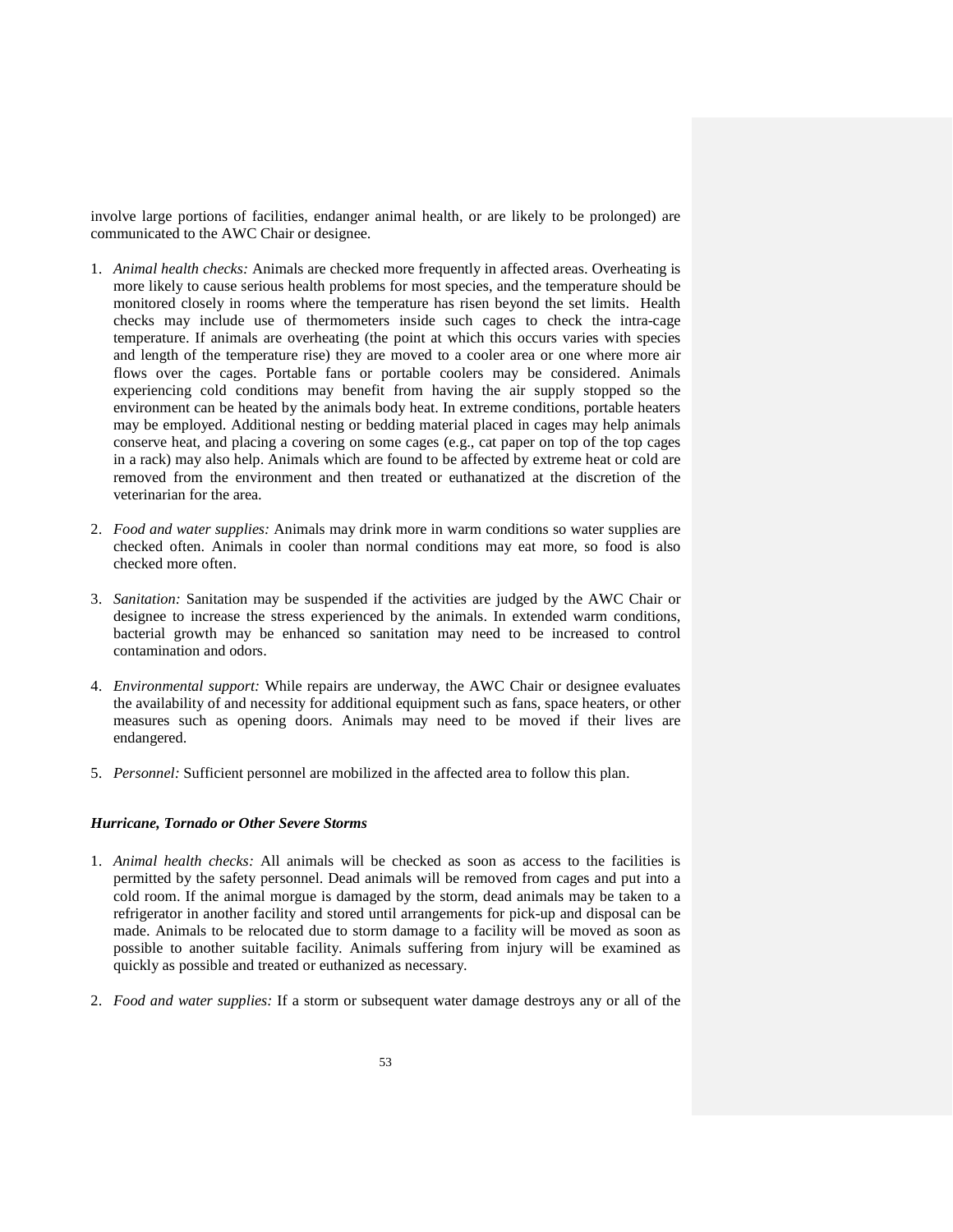feed supply, the supplier or a local vendor will be contacted for replacements. If needed, feed will be shipped by overnight delivery or obtained from another facility. Spoiled or contaminated feed will be discarded and replaced as soon as possible. In a case where a tornado disrupts the water supply to a facility, water will be transported in from other facilities on campus.

- 3. *Sanitation:* Normal sanitation is resumed as soon after the tornado as possible. If the facility is intact but utilities are compromised, see Section 4. below.
- 4. *Environmental support:* Damage to environmental systems is assessed by the staff on site. If the animal facility is undamaged but environmental systems are compromised, decisions are made by the AWC Chair or designee, or ranking on-site Animal Resource Center employee based on professional judgment of how to minimize animal distress (see the sections which apply: 1. Air handling problems; 4. Chemical/radiation/haz-mat spill; 5. Electrical power outage; 6. Fire; 11. Temperature problems; 13.Water Supply Interruption). In the event of major environmental problems (such as severe structural damage) which cannot be restored in a short time, the goal is to preserve animal life or to humanely euthanize animals. Animals may be relocated to other facilities if possible.
- 5. *Personnel:* If a storm occurs during working hours all employees seek shelter in a safe area immediately. Employees in below-ground facilities should remain there unless instructed otherwise. If a storm damages animal facilities after regular working hours, personnel will have access to the facility as permitted by authorities. The AWC Chair or designee and veterinarian for the area will be notified of any storm damage and will make an assessment. Employees will be contacted to report to work as needed.

#### *Water Supply Interruption*

Animals must have a continuous supply of potable water. The water supply to all animal facilities on campus is obtained from the local chlorinated/fluorinated water supply. Water bottles are used to provide water to most species. Water bottles and sanitized containers may be used to transport water from one facility that has water to another that does not. Facility entry orders should be observed whenever possible. If the entire campus is without water, potable water should be obtained from a commercial source. Cage changing frequency should be extended to the maximum extent practicable.

- 1. *Animal health checks:* Animals are checked as usual, with special attention to ensure that they have adequate water supplies, especially if bottles have been allowed to remain on cages for a longer than normal period.
- 2. *Food and water supplies:* Food supplies should be unaffected. Water bottles are used to provide water to most species. Water bottles and sanitized containers may be used to transport water from one facility that has water to another that does not. Facility entry orders should be observed whenever possible. If the entire campus is without water, potable water should be obtained from a commercial source.